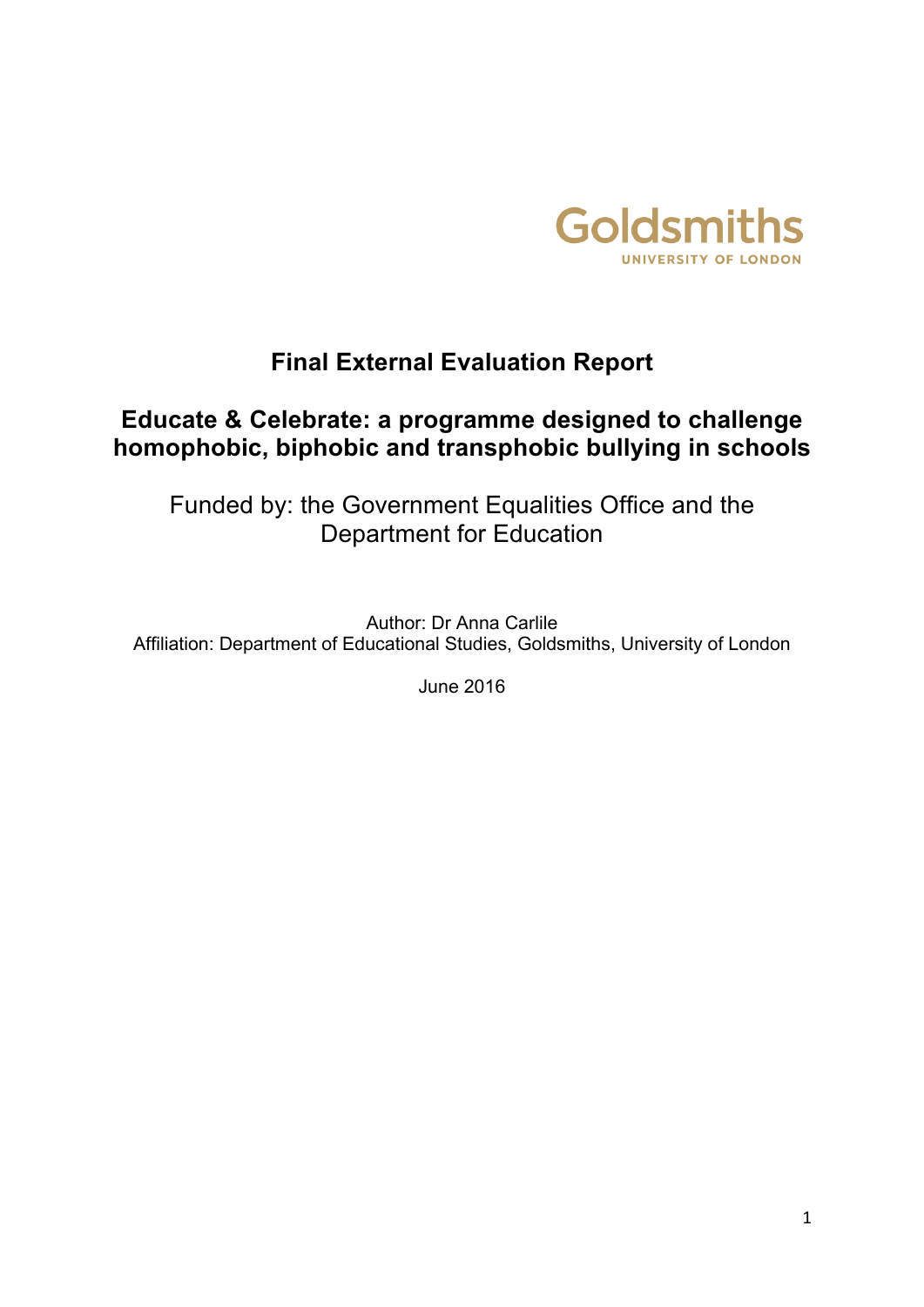|      | טוונטוונט                                                       |
|------|-----------------------------------------------------------------|
| Page |                                                                 |
| 4    | <b>Executive Summary</b>                                        |
| 5    | Introduction                                                    |
| 6    | <b>Description of the project</b>                               |
| 8    | <b>Context</b>                                                  |
| 8    | Evaluation context                                              |
| 8    | School contexts                                                 |
| 8    | Policy context                                                  |
| 9    | <b>Evaluation Purpose and Methodology</b>                       |
| 11   | <b>Ethical considerations</b>                                   |
| 11   | Questions                                                       |
| 12   | Limitations                                                     |
| 13   | About this report: analyzing and reporting the evidence         |
| 14   | <b>Findings, Conclusions and Recommendations</b>                |
| 14   | <b>School visits</b>                                            |
| 15   | Training                                                        |
| 16   | Environment                                                     |
| 18   | Policy                                                          |
| 22   | Curriculum                                                      |
| 25   | Community                                                       |
| 27   | Other impacts: wider equalities work in communities and schools |
| 32   | <b>Evidence portfolios</b>                                      |
| 32   | Training                                                        |
| 32   | Environment                                                     |

## **Contents**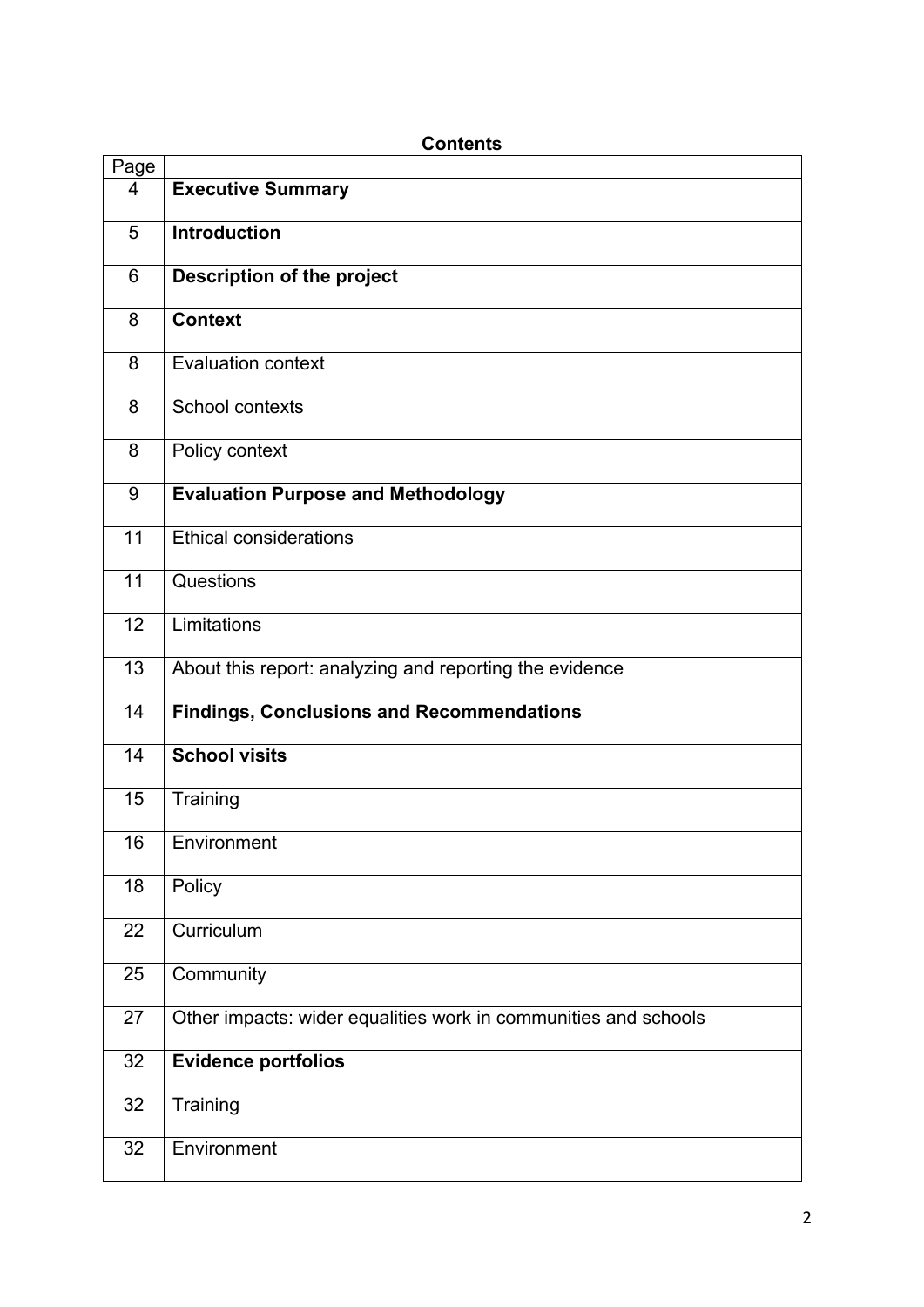| 33 | Policy                                                      |
|----|-------------------------------------------------------------|
| 33 | Curriculum                                                  |
| 34 | Celebration and community                                   |
| 34 | Moments of Change                                           |
| 37 | <b>Survey</b>                                               |
| 41 | <b>Conclusions</b>                                          |
| 41 | Further recommendations                                     |
| 43 | <b>Appendices</b>                                           |
| 43 | Appendix 1: Respondent Information Sheet                    |
| 45 | Appendix 2: Consent Form                                    |
| 46 | Appendix 3: Focus group and interview questions and prompts |
| 48 | Appendix 4: Contents list for Evidence Portfolios           |
| 49 | Appendix 5: Terms of Reference and acronyms                 |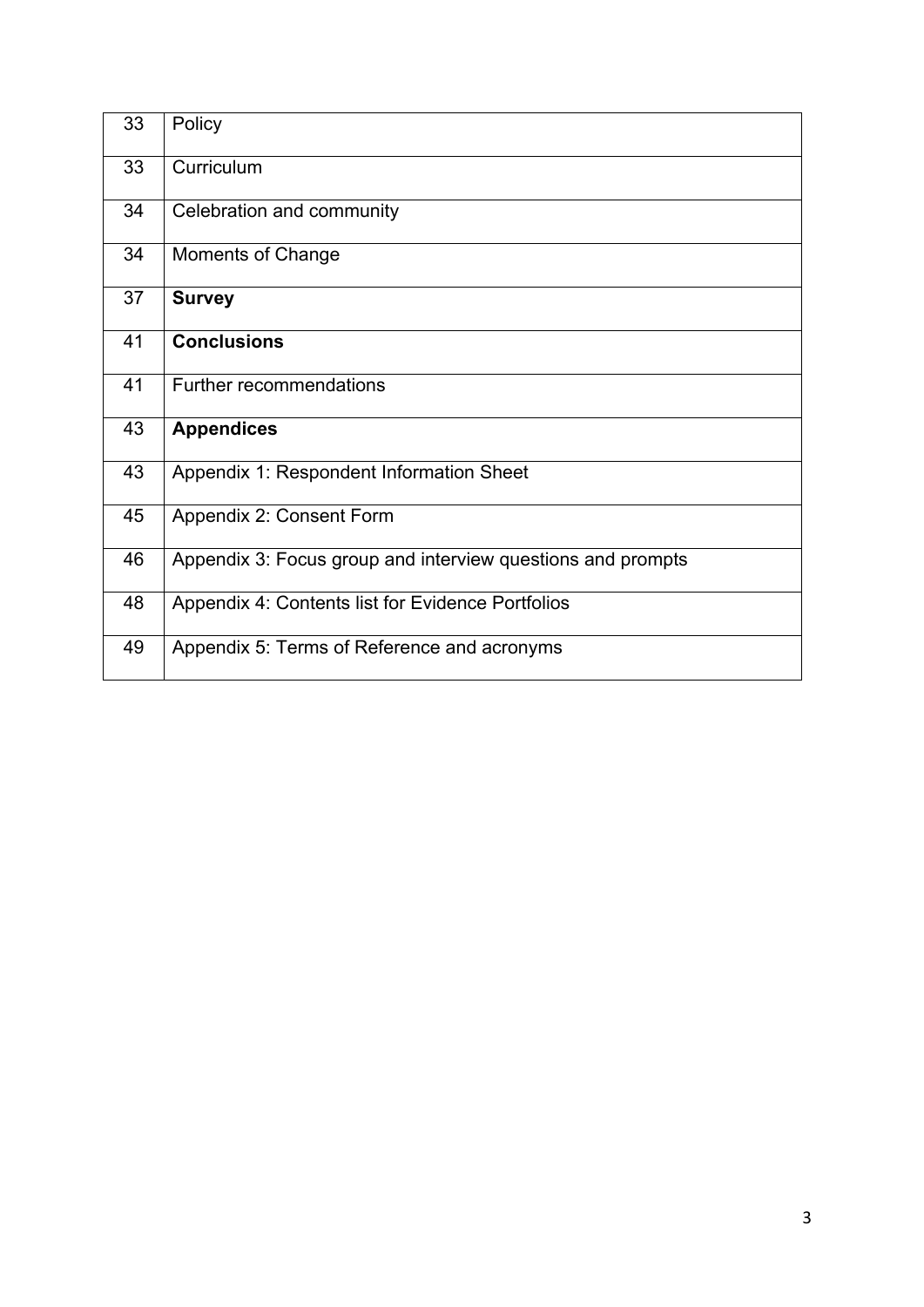## **Executive Summary**

Funded by the Department of Education and the Government Equalities Office as part of a wider project to challenge homophobic, biphobic and transphobic (HBT) bullying, the Educate & Celebrate project was delivered in 60 schools across England. The project worked with schools in five key areas:

- Whole-school **training** on the legal mandate for this work; understanding key terms and key issues in relation to LGBT people; dealing with HBT bullying; and developing policy and curriculum
- The creation of a visibly inclusive school **environment**
- Updating school **policies** in line with the Equality Act 2010
- The usualising of LGBT people and issues across the **curriculum**
- Pride Youth Networks, **community** music performances, bake-offs and other celebrations

This evaluation collected interview and focus group data from thirteen representative schools, and survey and documentary data from all sixty schools. It found that the methodology:

- was successful in challenging HBT bullying in the partner schools, with greatly increased confidence amongst teaching staff and an improved LGBT inclusivity rating for both staff and students in schools across the project
- had far reaching effects, including improved Ofsted findings; more effective teaching; and positive impacts across the wider remit of equalities and community cohesion- both in the schools, and in the families and communities around them
- could be recognized as a template for the development of a range of areas in the task of school improvement

The training was found to have effectively addressed teachers' concerns about how to approach HBT language. Changing a school environment so that it is visibly welcoming of people with all the protected characteristics in the Equality Act 2010 served to give the project the validity it needed when teachers in the Educate & Celebrate Coordinator (ECCO) role began to address the need for policy change. This was a powerful step. For example, where policies were changed so that HBT language (such as 'that's so gay', meaning 'that's rubbish') was approached with the same disciplinary policy as racist language, it reduced dramatically. This led teachers and students to feel more confident in challenging HBT language and behavior; to be open about their own identities and their family make-up; to discuss LGBT people and issues across the curriculum; and to engage in community celebrations around the theme of equality.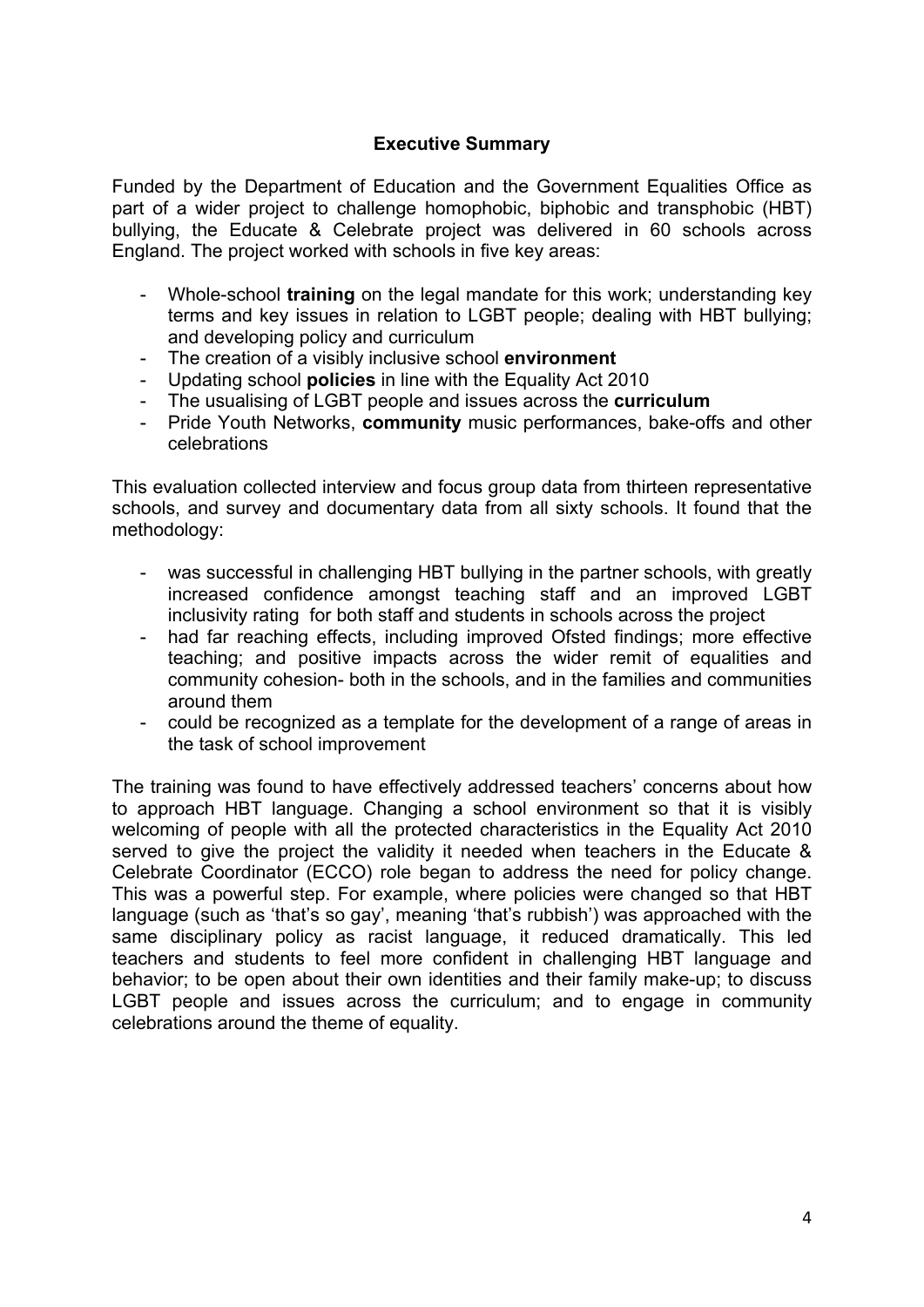#### **Introduction**

HBT bullying is frequently the focus of work around lesbian, gay, bisexual and transgender (LGBT) issues in schools. However, whilst it is important that inclusion work operates to address situations where individuals have experienced negative consequences as a result of their 'protected characteristics', a deeper, more sustainable and preventative approach might be suggested to have further reaching effects. Educate & Celebrate takes this approach, seeking to make LGBT people and issues a usual, regular element of school experience and to celebrate diversity. In doing so, it places LGBT issues within the wider remit of the Equality Act 2010.

## *Evaluation Team*

The Goldsmiths Department of Educational Studies has a well-established record of research and research-informed teacher education programmes. This work focuses on teaching excellence through attention to issues of student voice and creative expression, social justice, inclusion, equalities and community cohesion in schools. The external evaluator and author of this report is experienced in working with schools, originally working as a secondary school teacher of both mainstream students and those with special educational needs- particularly those at risk of permanent exclusion. Her research has been focused particularly around inclusion in relation to discipline and behavior management; ethnicity, faith and culture; socioeconomic class; gender, gender identity and sexual orientation; and special educational needs. This has included close analysis of the process through which school policies are created, discussed, and applied, and the ways in which this intersects with or challenges the inclusion of student voice in schools' organizational planning and development.

The first survey was initially drawn up by the CEO of Educate & Celebrate. The exit survey was draw up by the CEO and partially edited by the external evaluator. The editing process was informed in part by the young people involved in the first two focus groups.

The documentary Evidence Portfolios were requested by the external evaluator and solicited by the CEO of Educate & Celebrate. Paper samples were sent to the Educate & Celebrate office. Other examples were uploaded to the Educate & Celebrate website by the project administrator, who also sent out the survey and organized school visits.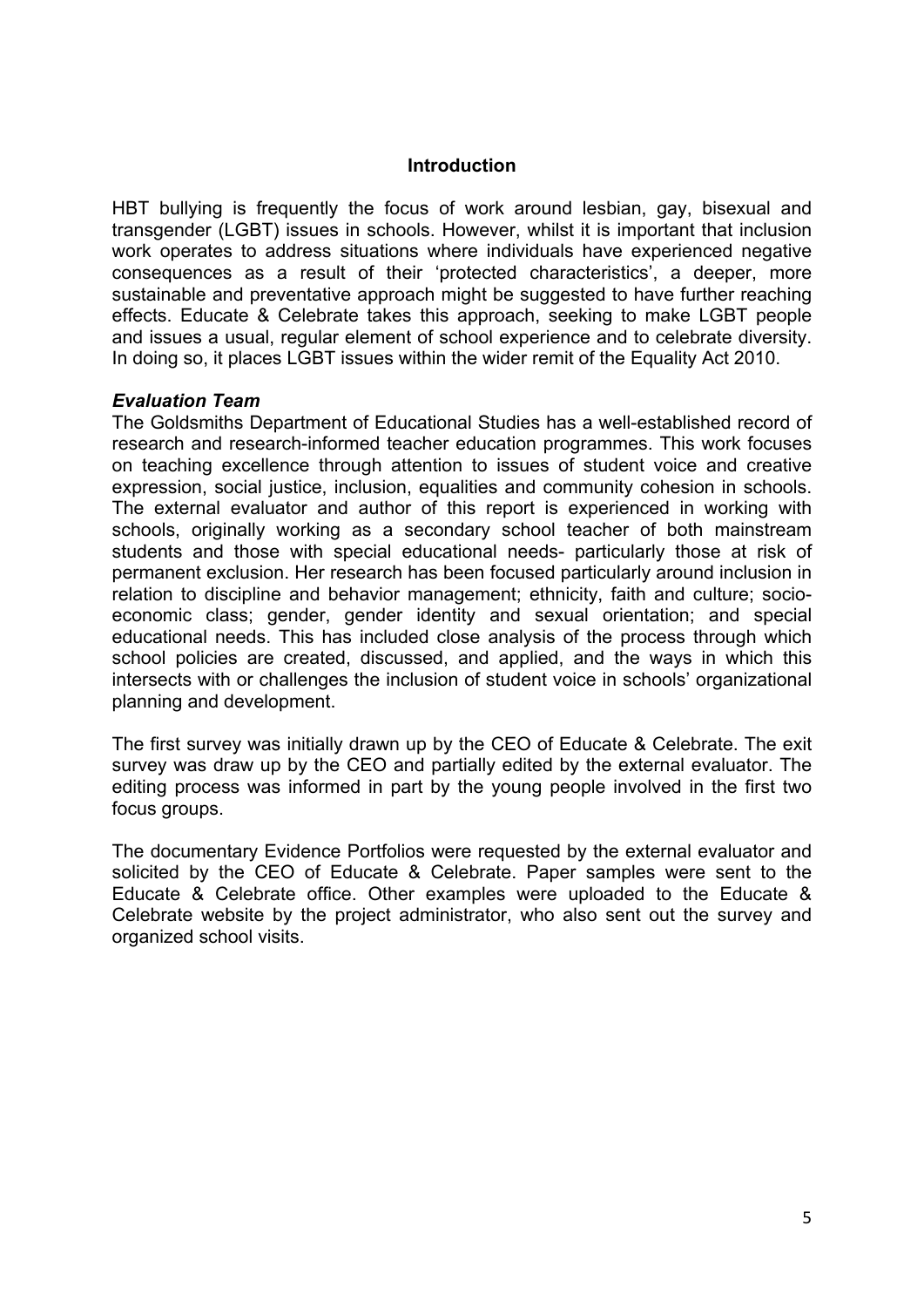## **Description of the project**

Educate & Celebrate consists of a small group of dedicated trainers and specialists. Most share a history of work as school teachers. Their roles in the project include teacher educators, children's book specialists, and youth voice workers.

The project under evaluation was developed following eight years of fine-tuning, first in the founder/CEO's original school, where she was a music teacher, and then in other schools and local authorities, including a large tranche of work conducted in schools across one city in the Midlands and a local authority area in the North of England. The current project represented a significant scaling-up exercise, working in around five times the numbers of schools previously involved.

The current project under evaluation operated in thirty primary and thirty secondary schools in regions across all corners of England.

The model involves certain key elements, designed to challenge prejudice, and, crucially, to 'usualise' LGBT people and issues in a sustainable way, and at all levels of the school. These are illustrated in the table below:

| <b>Key</b>  | <b>Examples of activities</b>       | exemplification emerging<br>Key       |  |
|-------------|-------------------------------------|---------------------------------------|--|
| element     |                                     | from the evaluation                   |  |
| Training    | Whole-school training sessions,     | Teachers said that as a result of     |  |
|             | including management, teaching,     | the training they felt better able to |  |
|             | support, administration<br>and      | address HBT comments in class         |  |
|             | maintenance staff                   | and to usualise LGBT people and       |  |
|             |                                     | issues across the curriculum          |  |
| Environment | Welcome notices in school foyers,   | Many electronic sign-in protocols     |  |
|             | explaining<br>the<br>school<br>that | required school visitors to agree to  |  |
|             | celebrates diversity according to   | uphold the commitment to value        |  |
|             | the characteristics in the<br>all   | everyone regardless of gender         |  |
|             | <b>Equality Act</b>                 | identity, sexual<br>orientation,      |  |
|             |                                     | ethnicity, religion, age,<br>and      |  |
|             | Posters and displays around the     | pregnancy before they could enter     |  |
|             | school                              | the school                            |  |
| Policy      | Audit and updating of school        | Schools often<br>changed<br>their     |  |
|             | policies to ensure inclusion on the | discipline policies so that the       |  |
|             | basis of gender identity and sexual | consequences for saying 'that's so    |  |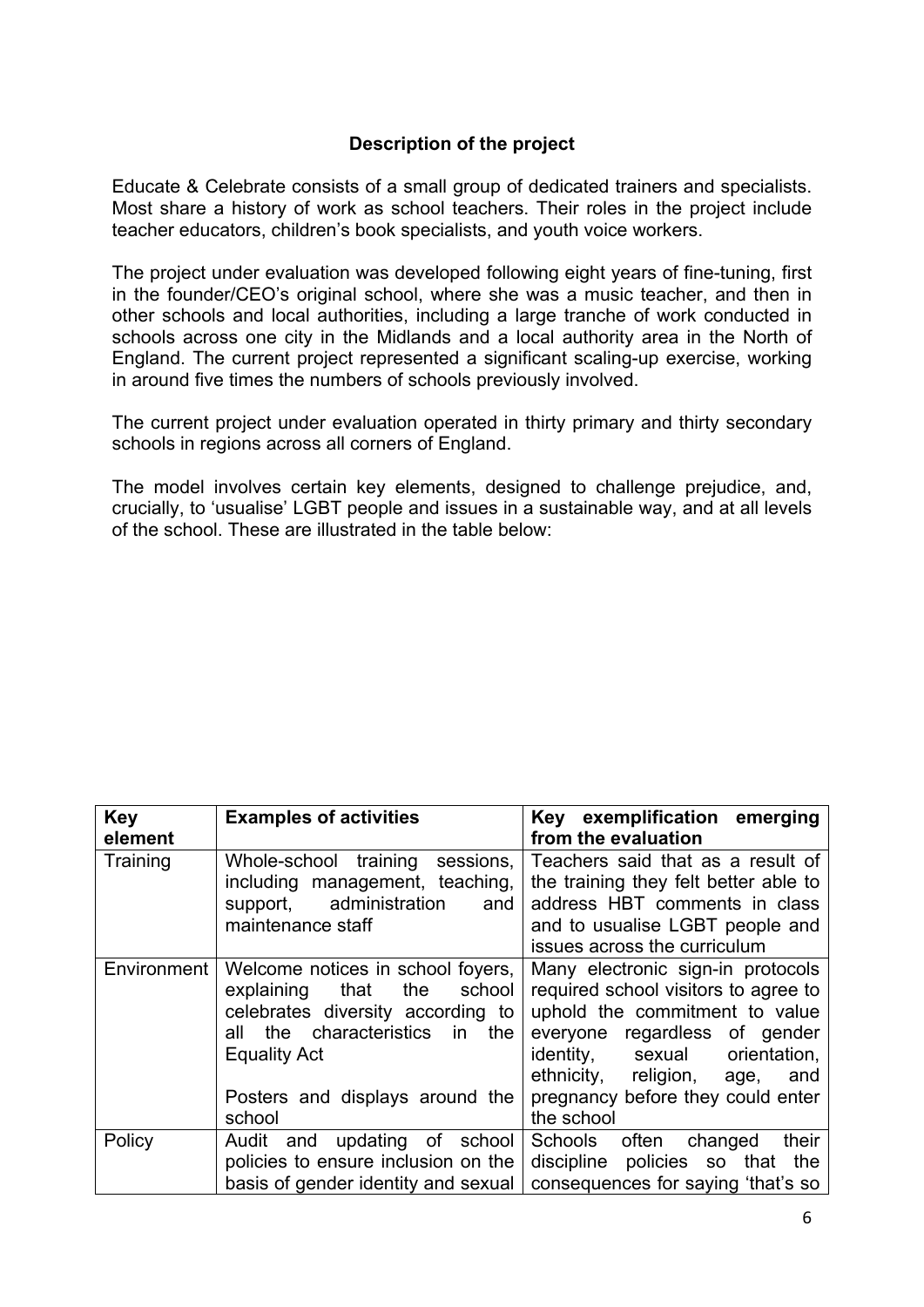|                                 | orientation, including those relating<br>to bullying, uniform, behaviour,<br>and equalities                                                                                                                                                                                                                                                    | gay' as a negative comment in<br>received<br>the<br>class<br>same<br>consequence as if students had<br>used a racist word, and this<br>resulted in teachers and students<br>feeling able to come out at school<br>as LGBT |
|---------------------------------|------------------------------------------------------------------------------------------------------------------------------------------------------------------------------------------------------------------------------------------------------------------------------------------------------------------------------------------------|---------------------------------------------------------------------------------------------------------------------------------------------------------------------------------------------------------------------------|
| Curriculum                      | What is learned through training is<br>embedded into curriculum through<br>the<br>curriculum<br>reviews<br>and<br>'usualising' of LGBT people and<br>throughout<br>updated<br><b>issues</b><br>schemes of learning                                                                                                                             | School libraries dismantled 'girls'<br>books' and 'boys' books' displays<br>to encourage flexibility in students'<br>book choices.<br>English<br><b>Books</b><br>used<br>in<br>and                                        |
|                                 | The PRIDE in Primary Education<br>resources and training enabled<br>teachers and pupils to engage in<br>an LGBT+ inclusive curriculum<br>through the book collection, the<br>language and literacy strategy and<br>arts and subject specific lessons.<br>The project was funded to provide<br>the book collection to every school<br>involved. | often featured<br>Literacy classes<br><b>LGBT</b> characters.                                                                                                                                                             |
| Celebration<br>and<br>community | Community celebrations including<br>Rainbow Bake-offs and musical<br>performances<br>Pride Youth Networks: school-<br>based youth groups for young<br>people who are LGBT or who are<br>allies.<br>The<br>groups<br>socialise,                                                                                                                 | 300 parents attended a multi-<br>school<br>music<br>and<br>drama<br>competition in one area, around<br>the theme of LGBT equality, and<br>there were only positive comments<br>in the feedback                            |
|                                 | discuss<br>issues, go<br>on<br>trips,<br>support each other, and campaign<br>on LGBT and gender equality<br>issues                                                                                                                                                                                                                             |                                                                                                                                                                                                                           |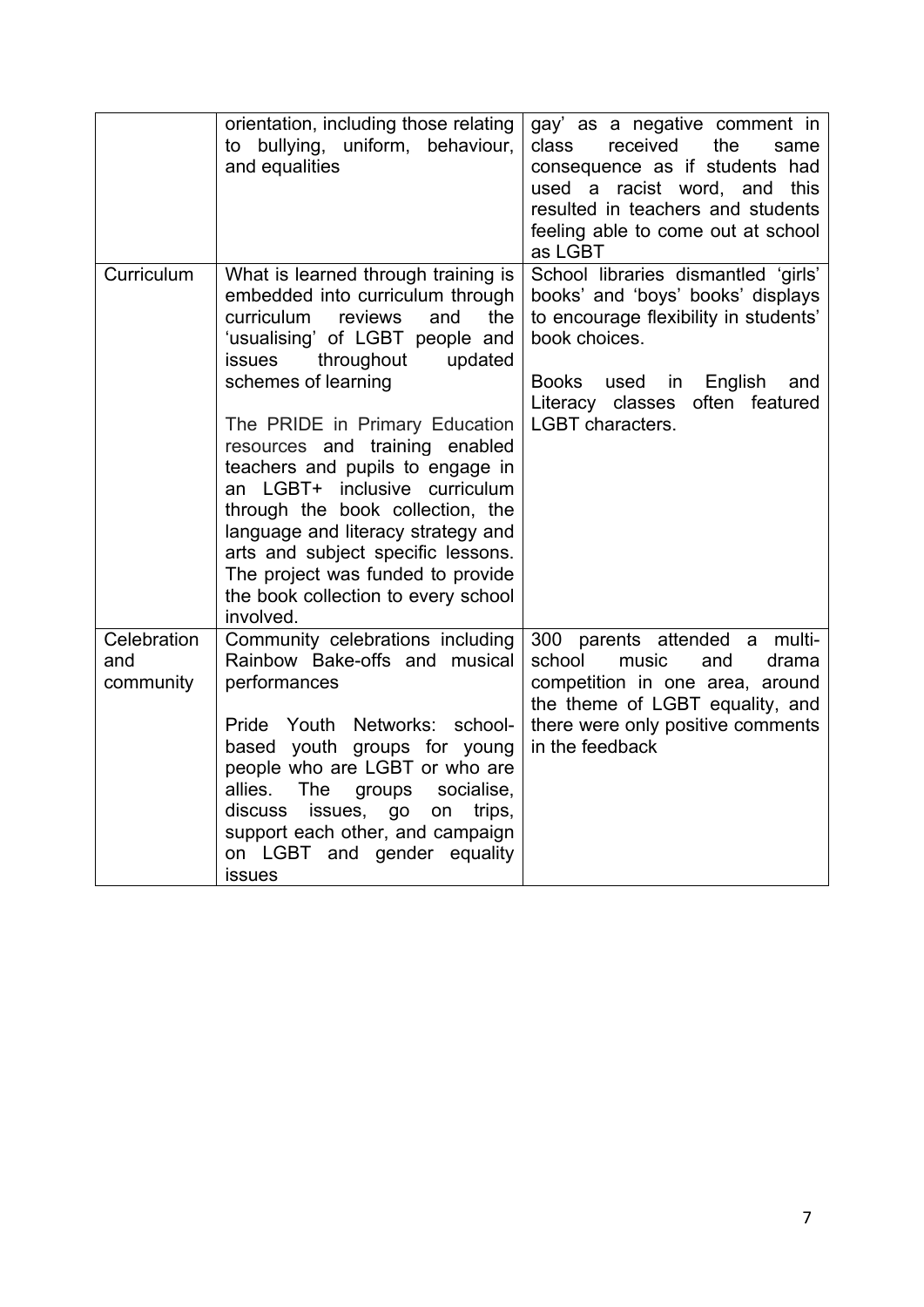#### **Context**

### *Evaluation context*

The Educate & Celebrate project was one of several projects funded by the Department for Education (DfE) and the Government Equalities Office (GEO), aiming to reduce HBT bullying. The funding application included a requirement for each organization to develop an external evaluation procedure. This evaluation fulfills that function. It will address three aims: to inform Educate & Celebrate as to its successes and areas for development; to report back to the DfE and GEO on how successfully the organization has delivered the work it was funded to deliver; and to feed into the wider evaluation of the whole HBT project across several organizations, carried out by the national social research charity NatCen.

## *School contexts*

The breadth of school-types visited meant that the evaluator was able to compare discourses across a wide variety of school contexts. These included schools where 100% of the students population had a Pakistani Muslim heritage; those in which all students were White working-class and first-language English speakers; and schools in diverse areas where up to 24 languages were spoken in any one classroom. Some schools were already well versed in addressing specific equalities issues other than those related to LGBT people. These included racist attitudes deriving from locally popular White supremacy movements such as the British National Party (the BNP); pressures on Muslim communities deriving from global conflicts which have led to Islamophobia in some areas; and resourcing issues related to the need to educate students from many parts of the world with a wide range of linguistic competencies. Most of the schools visited were also working hard to address the effects of poverty and deprivation and lack of local employment.

## *Policy context*

There is a history of UK government policy, notably 'Section 28' (of the Local Government Act 1988), which traditionally made it difficult for some teachers to feel able to speak of, acknowledge, or address LGBT issues. The law prohibited local authorities from seeking to 'intentionally promote homosexuality or publish material with the intention of promoting homosexuality' or 'promote the teaching in any maintained school of homosexuality as a pretended family relationship'. Although Section 28 was repealed on 18 November 2003 in England and Wales, its legacy has far-reaching effects, and the language of the warning against 'promoting homosexuality' is still evident in many current school policies. It is against this background that the Equality Act 2010 emerged, requiring publicly funded institutions (such as schools) to adhere to a 'public duty'. This duty applies a legal mandate to the requirement for institutions to not only eliminate direct and indirect discrimination and harassment on the basis of a list of 'protected characteristics' (including ethnicity, disability, age, religion, gender and identity, and sexual orientation), but to actively advance equality of opportunity and foster good relations between groups. Ofsted guidelines also seek to inspect schools for their work in these areas. The result is that LGBT people's rights are protected in law, but are still subject to both direct and institutional prejudice deriving from a school culture currently in a state of emergence from the preceding policy context.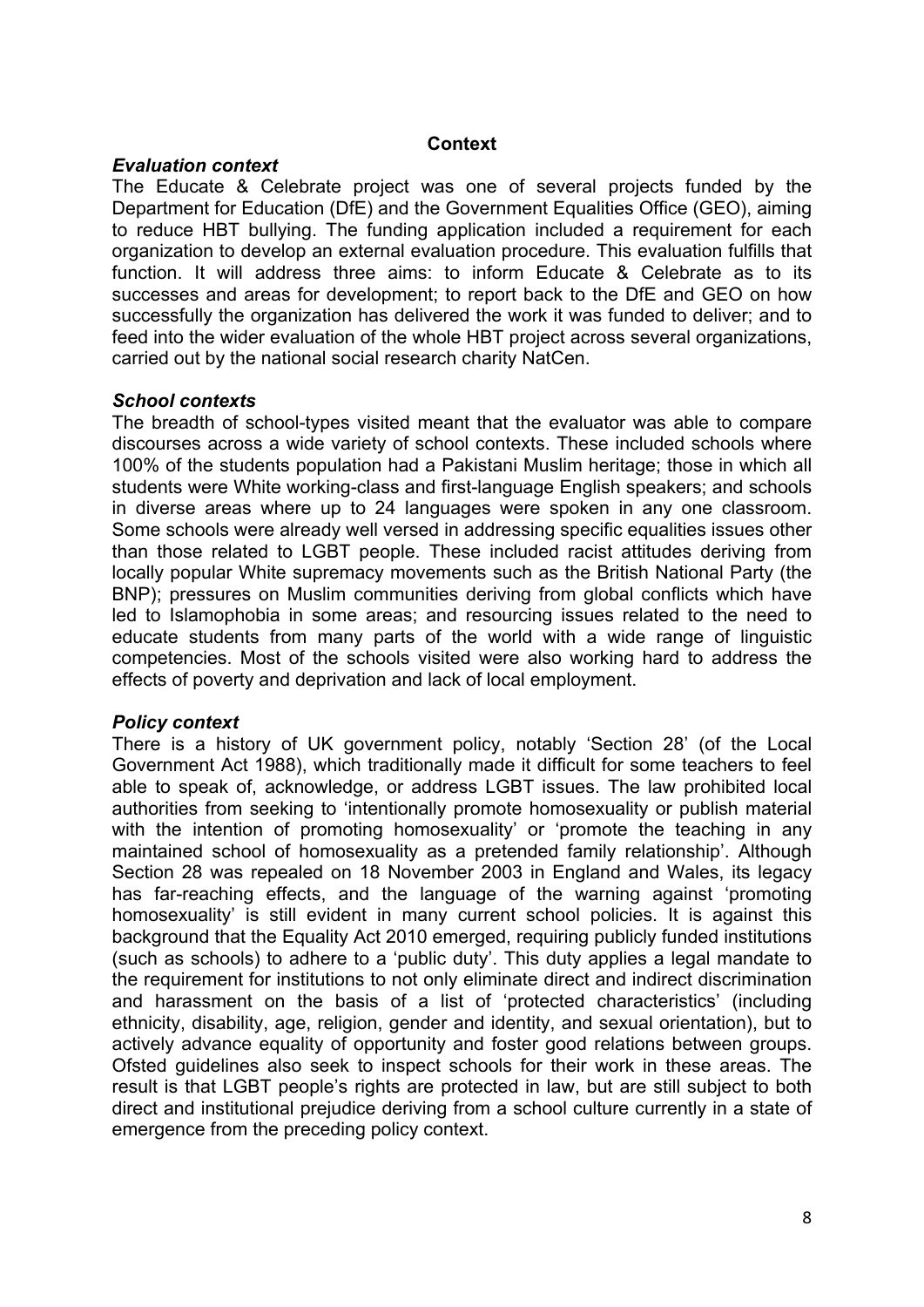### **Evaluation Purpose and Methodology**

### **Purpose**

This evaluation was designed to find out whether the Educate & Celebrate project had changed schools' approaches to HBT bullying and reduced incidents of it. It also sought evidence that the project effectively delivered the key e Ethical considerations lements described above: training, environment, policy, curriculum, and community. Finally, the evaluation was looking for examples of the outcomes and impacts of the key elements described.

#### **Methodology**

The evaluation drew on a range of data: around forty hours of recorded focus groups and interviews at thirteen of the schools; portfolios of evidence from all sixty ECCOs; and a survey sent out to all staff and students at the sixty participating schools.

#### *School visits*

Before the project started, in June 2015, the evaluator visited twelve of the sixty participation schools, to establish a baseline analysis. The schools visited included six primary schools and six secondary schools - one for students with moderate learning difficulties (MLD)- and were spread across the geographical range. During each of these visits the evaluator held a recorded focus group discussion of about sixty minutes with between two and fifteen students (usually five or six), and a sixty minute recorded interview with a staff member, usually the ECCO. School environments were also noted, including images and welcome messages in school foyers, posters in classrooms, and displays of work in the corridors.

The evaluation plan also involved visits to the sample schools at the end of the project, to establish details of any changes which had occurred. Due to management staff turnover, we were able to visit eight of the original schools, and two replacement schools. The end-of-project visits involved follow-up focus group discussions with students, and sixty minute interviews with seven ECCOs, a local authority Equality and Inclusion Officer, one head teacher, two deputy head teachers, and two learning mentors. As well as observing school foyers and welcome messages, the follow-up visits also involved three school tours to look at library book and wall displays, and at work students had created around the project.

Before each visit at both the start and end of the project, ECCOs were asked to select around five students for a focus group. We asked ECCOs to use their own judgment in selecting these students, so some of them were already in Pride Youth Networks (that is, they were themselves LGBT or allies); in other schools, staff selected particularly articulate students; and in others, ECCOs sought to provide a good cross-section of age, ability and ethnicity in the focus group members. The students selected by ECCOs in the second round of visits were, in two of the schools, qualitatively different: they were those who had been particularly involved in the project and who were eager to tell the evaluator about their experiences. Often (but not always) these groups included students who had either come out as LGBTor who had become very interested in continuing the equalities work started in the interim - or both.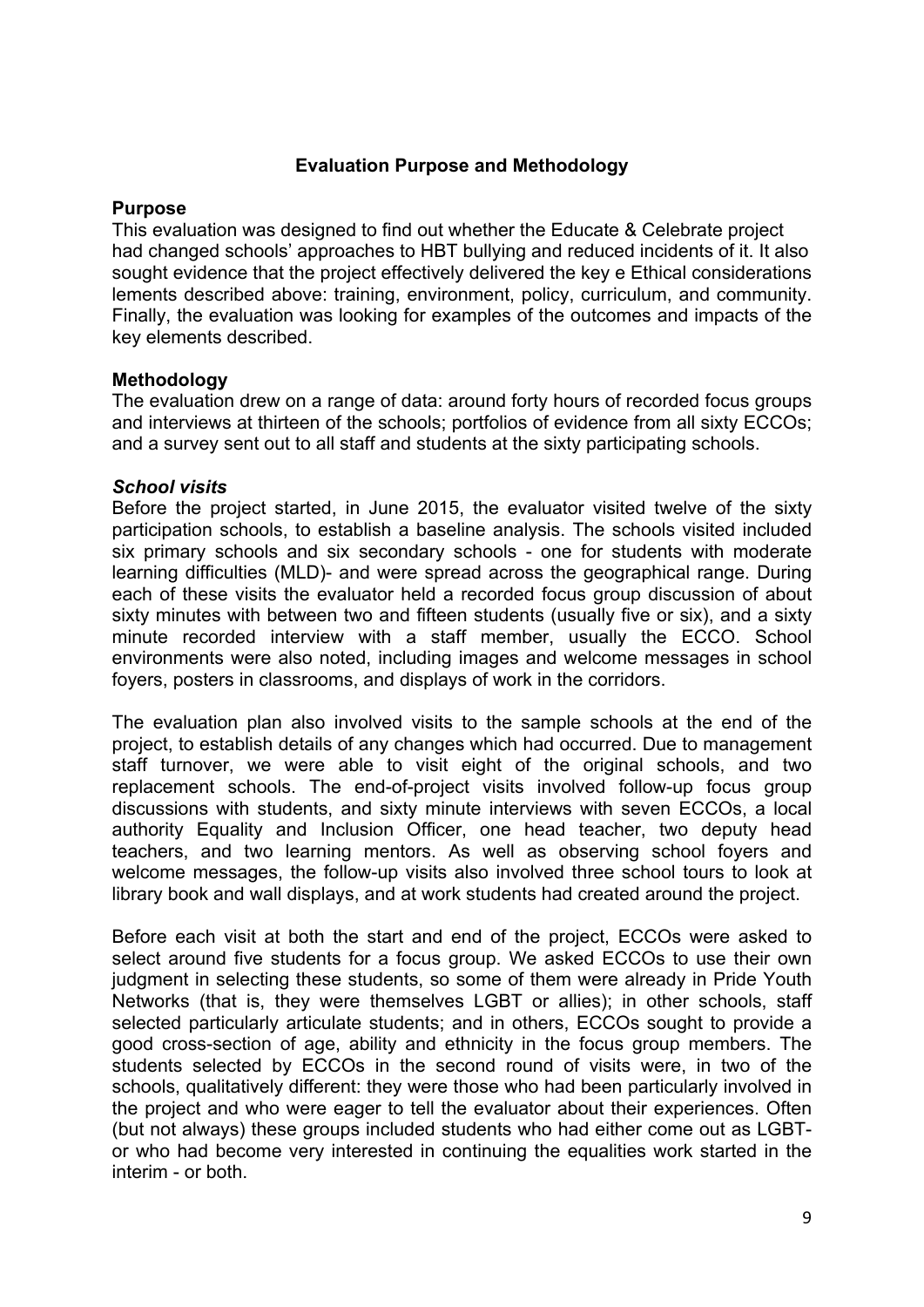In total, around eighty students and sixteen staff members participated in the recorded discussions across the focus groups and interviews. The students in the focus groups ranged from Year 2 (aged 6-7) to Year 13 (aged 17-18). The second round was undertaken in April 2016, which meant that some Year 6, 11, 12 and 13 students were in SATs and mock exams and so were unable to attend the focus group discussions. Year 6 and 13 students who had been in the June focus groups had left the schools involved. However, there was a significant cross-over in the membership of the focus groups and they usually contained at least three of the original students.

In mixed-gender secondary schools, the majority of students in the focus groups tended to be identified as female, usually with one or two male identified students. In primary schools the focus groups tended to consist of a relatively even gender split.

In terms of ethnicity, faith and cultural background, some of the schools were monocultural. In those which were more mixed, the focus groups represented the range of backgrounds. The whole data-set draws on input from students and teachers whose families originated in Somalia, Ethiopia, Bangladesh, Pakistan, Poland, and England, and whose faith systems included Christianity and Islam.

The questions to both focus groups and staff members were generally open and designed to generate discussion. In order to find out about general attitudes towards gender and to break the ice, it was usually helpful to begin by asking students to say a bit about their school uniform, and then whether anything related to LGBT people or issues ever came up at school. In the one-to-one interviews with teaching staff, the first question sought to discover how they had become involved with the project. The discussions were semi-structured, allowing participants to raise issues as they felt comfortable. Prompting questions were used to elicit specific information where it had not already emerged in the discussions.

#### *Evidence portfolios*

Each of the sixty schools involved in the project were asked to submit evidence portfolios. Schools were asked to include the following:

- Evidence of the impact of the training sessions
- Photographs of the school environment, including wall displays
- Updated policies
- Samples of new lesson plans and schemes of learning
- Photographs and leaflets relating to celebration and community events

Schools were awarded Gold, Silver or Bronze awards depending on how comprehensively they had achieved the goals of the project as evidenced in these portfolios and through visits made by the project staff.

For this report, the evaluator looked at the portfolios sent in by the twelve sample schools, as well as a random selection of six others.

#### *Survey*

Educate & Celebrate sent a survey out to all staff and students in the schools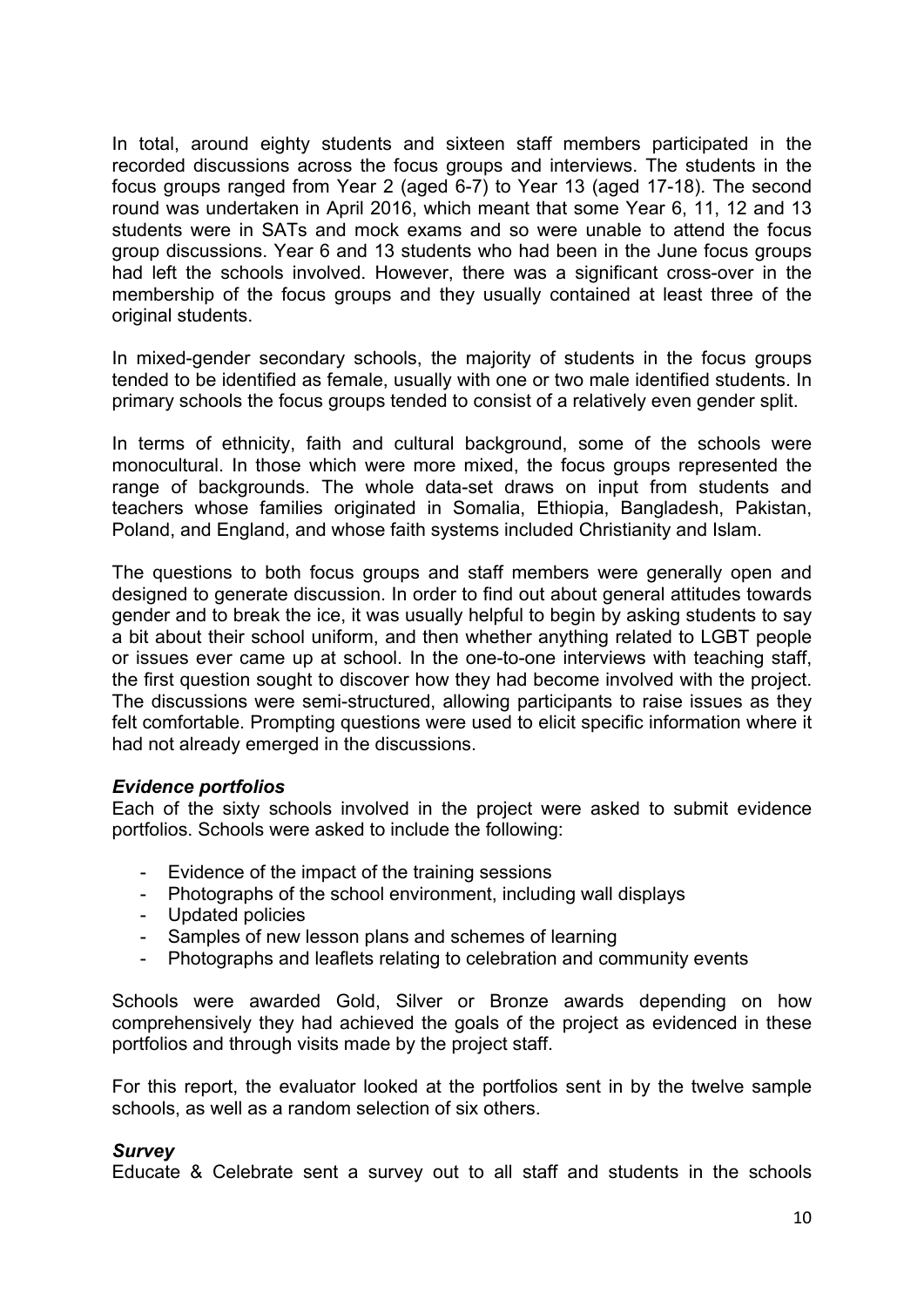involved. The survey questions were written by project staff with some input from students in the first two focus groups.

## **Ethical considerations**

The research/evaluation plan was ratified by the Goldsmiths, University of London Ethics Committee. It addressed issues of sensitivity and emotional wellbeing, confidentiality, and informed consent.

Without wishing to pathologise LGBT issues, it is important to acknowledge that a project addressing this subject matter has the potential to raise sensitive issues with school students and teachers: people who, because of the particular context of a school, may be particularly anxious to maintain their anonymity. Schools in past iterations of work on LGBT issues (for example, No Outsiders) have received very negative press coverage. In addition, because the project was aimed towards a reduction in bullying, the team was careful to put safeguards in place to avoid any exacerbation of the risk. Confidentiality for all parties concerned had to be assured. All names of people, schools, and places have therefore been changed in this report.

The evaluation had also to be designed to be sensitive to the emotional wellbeing needs of all participants. The potential for respondents to discuss their own gender identity and sexual orientation was inherent in the subject matter: these issues can raise concerns related to acceptance or rejection by friends, families, and employers. Further, the history of school-related policy around LGBT issues (especially Section 28) has generated a level of anxiety amongst some school staff, and this had to be taken into account. Taking account of this potential anxiety, the evaluator used open questions in focus groups and interviews. These invited respondents to volunteer only that information which they felt comfortable volunteering.

Because of the issues relating to confidentiality and sensitivity, it was especially important that respondents from Key Stage 1 upwards, and with a range of cognitive abilities (including those with MLD), had to be able to give informed consent.

In order to address the need for informed consent, a Respondent Information Sheet and Consent Form were produced (see Appendix 1 and 2). These was given to participants at each focus group and interview. Depending on the age and cognitive abilities of the respondents, the evaluator either gave them time to read the documents, read them out loud, or summarized them in language appropriate for the level of the participants. The evaluator's background as a teacher of children and young people with special educational needs informed an opinion as to the best approach in each case.

## **Questions**

The evaluation looked at how the project had changed schools' approaches to HBT bullying, and whether incidents of HBT bullying had been reduced.

Other questions sought to describe processes, outcomes and impacts related to the following components:

- **Training**
- Environment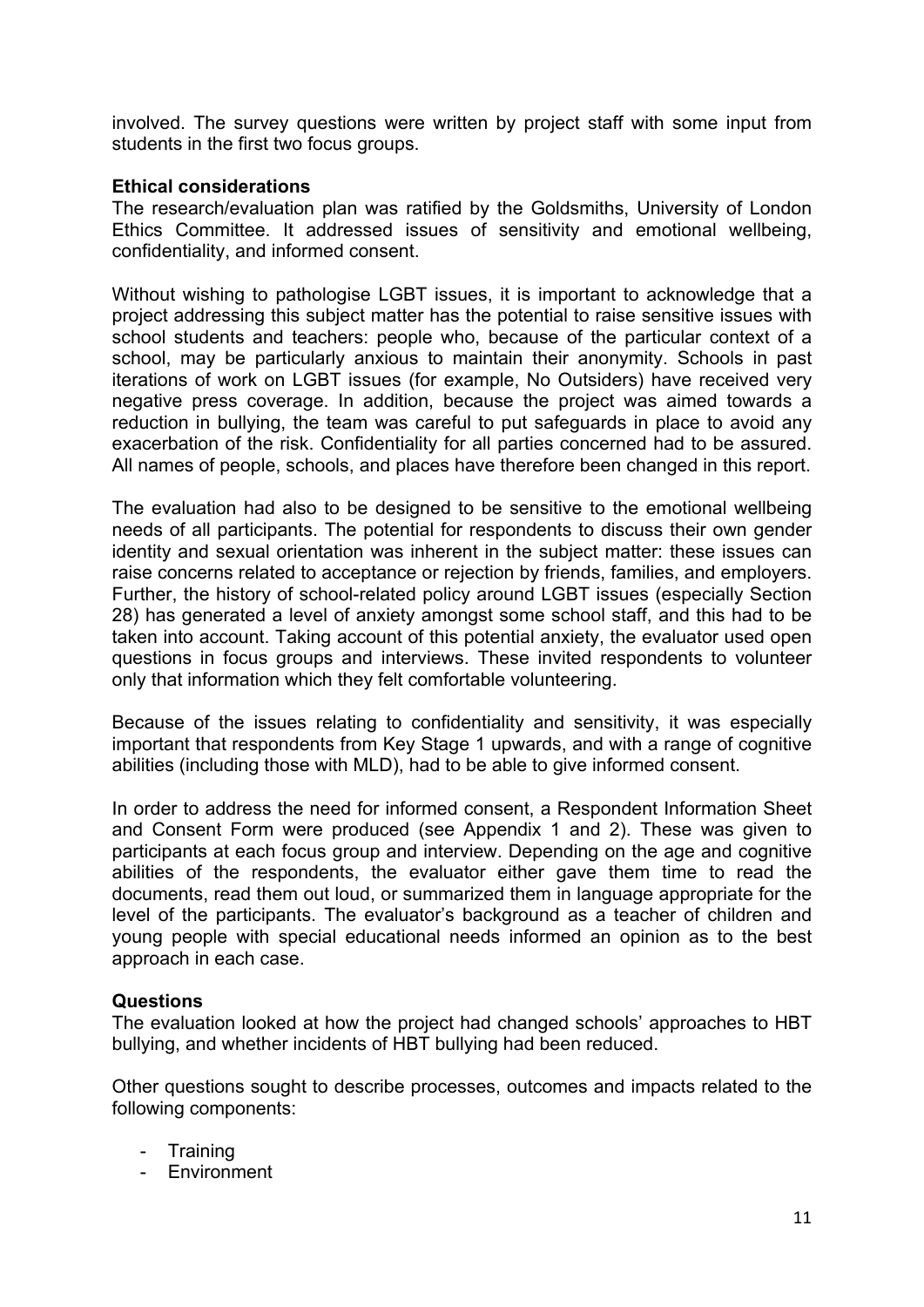- Policies
- Curriculum
- Celebration and community

The evaluation looked at impacts and outcomes for staff, students, and in some cases, parents, in relation to these areas.

The specific questions asked in focus groups and interviews are listed in Appendix 3 below.

## **Limitations**

As described above, the evaluator was not able to visit exactly the same twelve schools or interview the same selection of students before and after the project was delivered. It would have been useful to have been able to compare all the students' responses. However, around half the schools and perhaps three quarters of the focus group and interview respondents were the same. There was also some value in talking to people who had new ideas and narratives, and who had not had the questions flagged up in the earlier focus groups.

Although time and other constraints made it impossible, it might have been helpful to have spoken with students and staff at all sixty schools involved. The schools visited must therefore only be taken as a potentially representative sample. Schools vary so much in terms of demographics, management style, location, and philosophy. However, the sample does have some validity as it represents more than 10% of the schools involved; and schools across the country do share some similar characteristics.

Respondents were selected by teachers. This way of identifying focus group participants was deliberately chosen in order to accommodate the complex timetabling, pedagogical and other responsibilities which schools and teachers labour under. The selection process was interesting in itself, and produced a good mix of participants across the range of sample schools.

The evidence portfolios contained information selected by the ECCOs. Schools were motivated to achieve a 'Gold' Educate & Celebrate status, so this may have influenced the selection of materials for the portfolios.

The baseline and exit surveys are not completely comparable. The baseline survey was sent out before the official evaluation began, and some of the questions do not have matching comparators across the two surveys. Survey questions in both iterations were originally formatted by the project staff to inform project design rather than as an evaluation tool, and so they are at times promotional rather than nondirective.

Government data suggests an average of about 1100 students in secondary schools and 250 students in primary schools in England. Potentially, then, the project worked with 33,000 secondary school and 7500 primary school students. Because the surveys drew on around 2000 student respondents in the first round and 1000 in the second, they can be described as statistically significant. However, they were not representative, as they were completed by secondary schools and those mainly in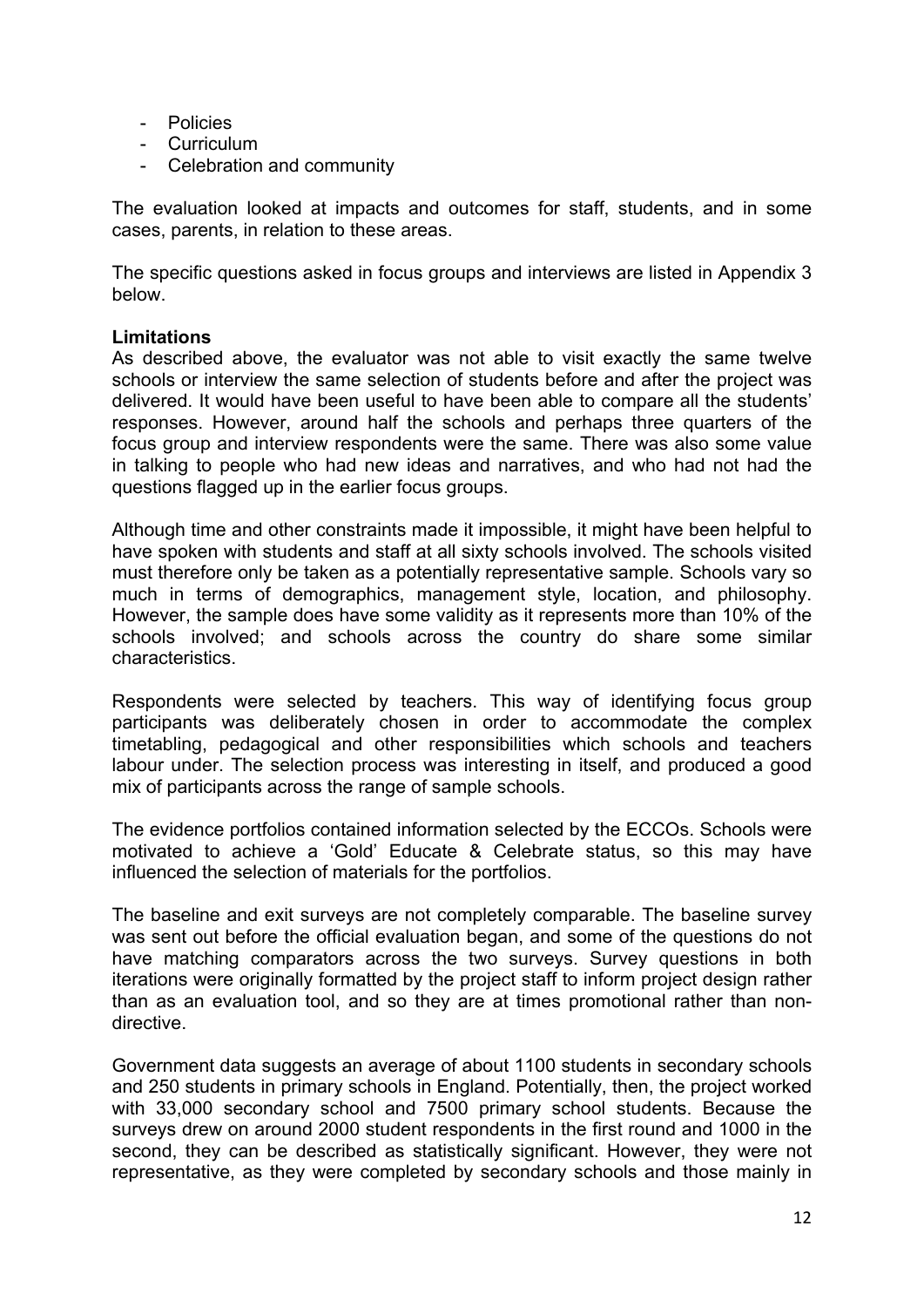London, the South East and the Midlands, with primary schools and those in the North and East of England less likely to complete them. In addition, the anonymity available to survey respondents led some student respondents to take the survey less seriously than might have been useful. However, those questions which were quantitative, comparable and nondirective did provide some useful data.

It is also important to note that the schools had experienced slightly varying levels of prior engagement with Educate & Celebrate. Three of the sample schools had already undertaken some work with the organization, although they had not delivered the full model. This work usually consisted of the attendance of an ECCO at a training session and the running of a Pride Youth Network or similar.

Qualitative judgments made on the basis of the samples used in this evaluation should therefore be understood within these contexts.

## **About this report: analyzing and reporting the evidence**

The evaluator took thematic notes throughout the school visits; undertook document collation development and review; and engaged in quantitative survey development and analysis. In other words, she looked for common themes which were emerging from the data. For example, over the life of the project, ECCOs in the majority of the schools visits, evidence portfolios, and survey responses talked about their developing expertise in dealing with HBT bullying and language. Evidence of students' confidence in reporting HBT bullying also emerged in the focus groups, portfolios and surveys between the initial and end-point evaluation visits.

In writing this report, the evaluator looked for indicative quotes from ECCOs, other staff, and students in order to illustrate and evidence each point. There were many, many quotes which could have been used which addressed the same themes and which said similar things. The quotes chosen for the report were those which best expressed the ideas and thoughts arising in relation to each theme. They were selected to represent the ideas of as many of the staff and student respondents as possible.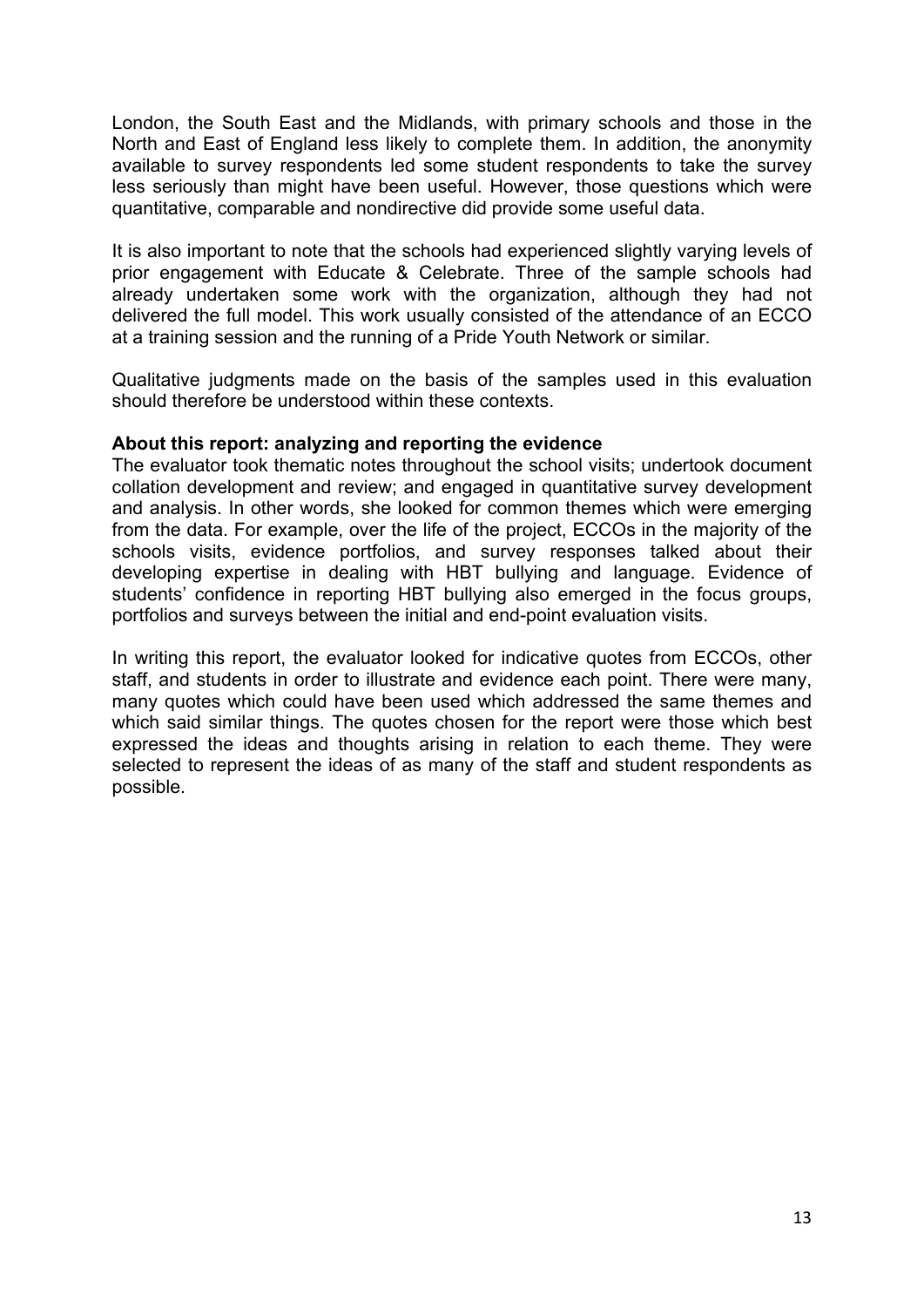### **Findings, Conclusions and Recommendations**

#### **School visits**

#### *Initial impressions*

The evaluator was often the first person to mention Educate & Celebrate to students at eleven of the twelve schools in the initial sample- or indeed to mention anything to do with LGBT people. At first this was understood to be a feature of the timing of the school visits. In June, it was thought, perhaps schools have been busy with the examinations period and ECCOs have not had time to start the Educate & Celebrate programme. Indeed some ECCOs had not yet been to the training sessions. However, it soon became apparent that most of the ECCOs saw the external evaluator as a member of the Educate & Celebrate team. Often the evaluator tried to sign in at reception as an employee of the university, only to have to add that she was connected with Educate & Celebrate in order to gain entry. ECCOs seemed to be awaiting her arrival to 'break the ice' with the students. The ECCO was usually present for the initial focus group conversations, and as the group seated themselves around a table, it became clear that perhaps the using of the words 'lesbian', 'gay', bisexual' and 'transgender' in conversations with students was a point of anxiety for many of the teachers involved. During the 'baseline' focus group period, before the project had been delivered, the evaluator began directly asking ECCOs in subsequent schools whether they had ever used these words with their students, and found confirmation that they had not, and that this was indeed a point of some anxiety to many of them.

It might be suggested that the hesitation to talk about LGBT people and related issues at the beginning of the project was an interesting benchmark. Whilst the numbers of schools involved in the visits after the project dropped, the quality of the data collected improved. The fact that such a range of staff members wanted to be interviewed after the project demonstrated the fact that the project was familiar to staff across the schools, not just the ECCOs. Other school staff had become involved and were eager to demonstrate their involvement and to show what they had achieved. The words 'lesbian', 'gay', bisexual' and 'transgender' were freely used by staff and students in schools visited at the end of the project. This suggests a reduction in the stigma attached to these words and the development of confidence amongst staff and students in using them.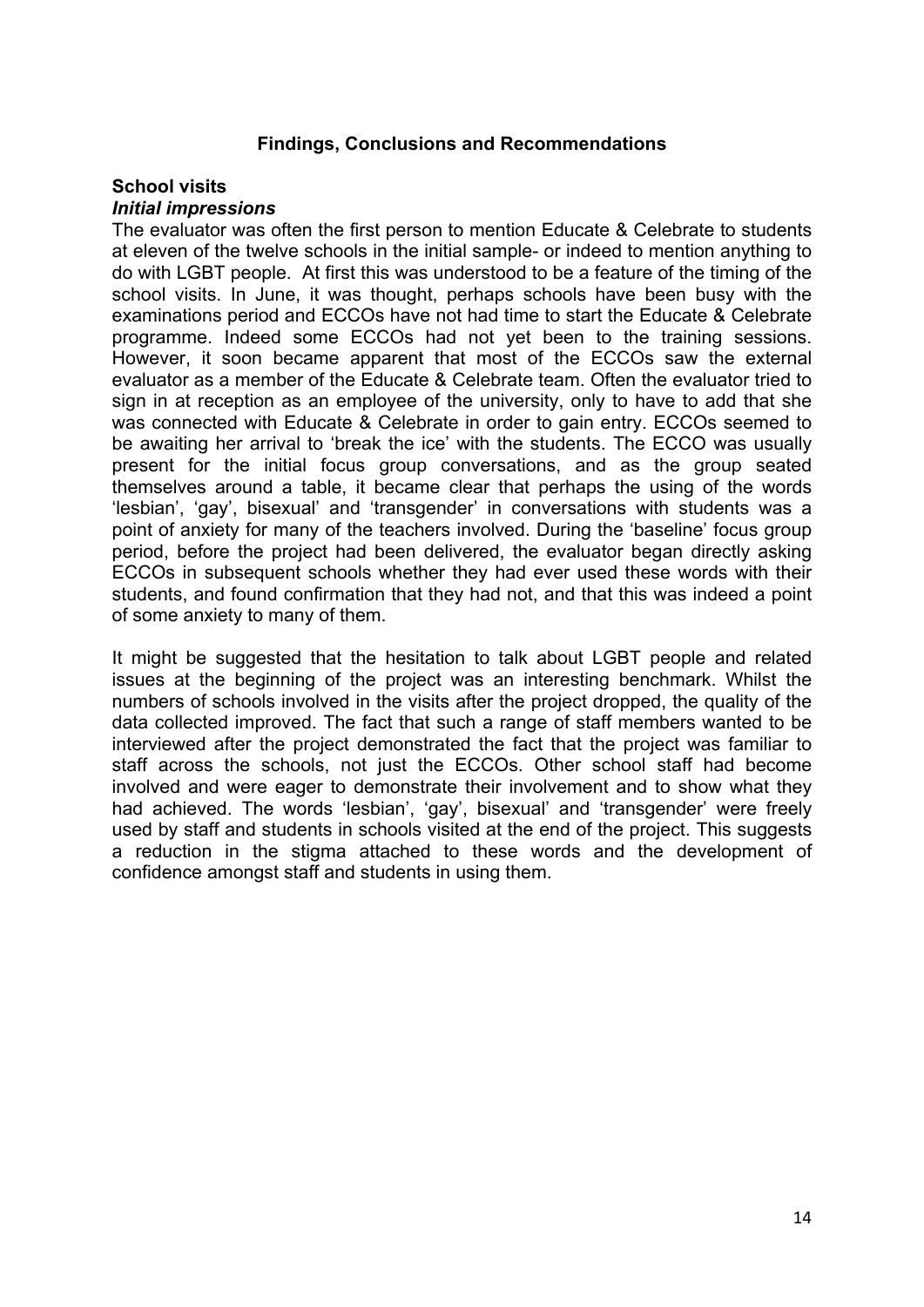## *Training*

The training developed teachers' confidence in dealing with HBT bullying, improved their interactions with students in discussing LGBT issues, and impacted positively on their careers. One of the reasons that the Educate & Celebrate training was wellreceived seemed to be because adequate input on equalities, particularly relating to LGBT people, was felt to be missing from some teachers' initial training programmes. One secondary school ECCO explained of input on equalities issues:

*…even as a teacher I think I wasn't very well educated.*

Perhaps in filling this gap, the Educate & Celebrate training helped many teachers in developing their confidence. A secondary school ECCO explained:

*...it's the realization for me that its ok. And somebody coming and speaking to our staff and saying that its ok. Its something that's quite a taboo subject and for them to come in and say its fine… and I'm thinking [surprised voice] 'oh right, this is ok'... I wasn't confident at being able to stand up and talk about LGBT because I felt a little bit ignorant to it.*

This has meant that at the end of the project, teachers feel more able to help students who approach them to discuss bullying related to HBT issues, or to come out as LGBT The ECCO went on to explain:

*So if a student comes and talks to me in the past, I don't think I would have known how to deal with that. And it's my general understanding that's really helped… so I feel more equipped.*

The training has also impacted on teachers' own skillsets and career trajectories. One ECCO said:

*... I've had a lot of: 'You're our equalities person now, so what about this and what about that?' So it's quite nice and … it's a different string to my bow, and it's given me a different experience as well so it's definitely had an impact.*

The ECCOs interviewed all said that they enjoyed their training sessions. They greatly appreciated the opportunity to connect with colleagues from other institutions at training days conducted outside of their schools. In terms of those conducted in schools, teachers repeatedly praised the visit of the Educate & Celebrate trainer. They felt supported and that the trainers' enthusiasm and knowledge helped to galvanise their efforts and the validity of the project.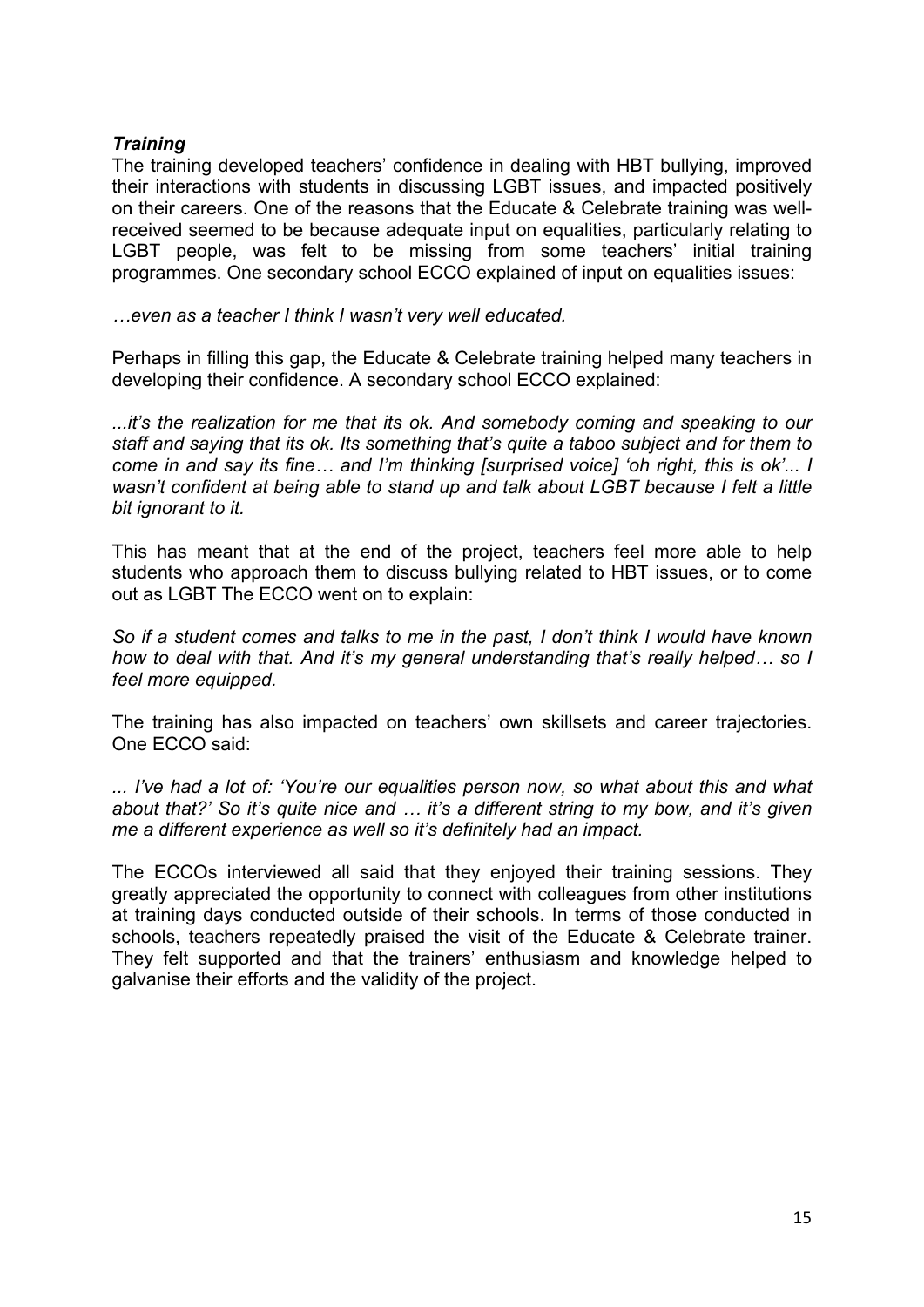#### *Environment*

The evaluator found that changes to the physical environment at the project schools influenced how comfortable, accepted and safe people felt after the project. This included LGBT staff members and students and their ECCOS and staff and student allies. The environment influenced how confident ECCOs felt in carrying out their roles, and how able students felt to challenge HBT bullying and homophobic, biphobic and transphobic language. Frequently reported HBT language used in schools at the beginning of the project included the common phrase 'that's so gay!', meaning 'that's really rubbish' and or the use of the words 'he-she' or 'faggot' as an insult. By the end of the project, use of this language was reported to have fallen dramatically in the visited schools.

To investigate evidence relating to school environments, ECCOs were asked how LGBT people and their families would know they were welcome when they entered the school. Careful note was made of the physical environment- for example, of notices in the reception areas and foyers of the schools and the displays in classrooms and corridors.

At the beginning of the project, only two of the twelve schools visited had evidence of welcoming people who had the 'protected characteristics' in foyers and on noticeboards, and one of these schools, Mikey Academy, was noted as probably the *least* supportive environment for an ECCO carrying out work on the Educate & Celebrate project, out of the twelve schools visited at the beginning. Use of welcoming notices at the beginning of the project was not therefore necessarily evidence that a school was already delivering inclusive practice. Eleven of the ECCOs at the beginning answered the question with surprise, as if they had not considered the possible impact of the physical environment on visiting parents and students. By the end of the project, in all of the schools visited, ECCOs had worked with students to post welcoming notices in foyers, put up wall displays in corridors and build eye-catching library displays.

By the end of the project, the environment was particularly impacted where foyers and electronic sign-in systems were called into action to support the development of a warm and welcoming environment. The text used in these displays often drew on the 'protected characteristics' detailed in the Equality Act 2010. For example, one primary school displayed a rainbow-coloured laminated poster, explaining:

#### *At Sierra Primary School we respect each other's age, disabilities, gender, identity, marriage or civil partnership, pregnancy, religion and sexual orientation.*

Many secondary schools required visitors to accept and commit to this idea via the electronic sign-in system. In order to be given a visitor's pass at one school, visitors had to choose 'I agree' to the following statement:

*Visitor Agreement: By signing in to Alpha Academy, you agree to treat everyone fairly and equally, regardless of age, disability, gender, race and nationality, religion, belief, pregnancy, marriage, transgender identity, and sexual orientation. Our academy welcomes everyone from all walks of life. Everyone must welcome and celebrate all others in our academy.*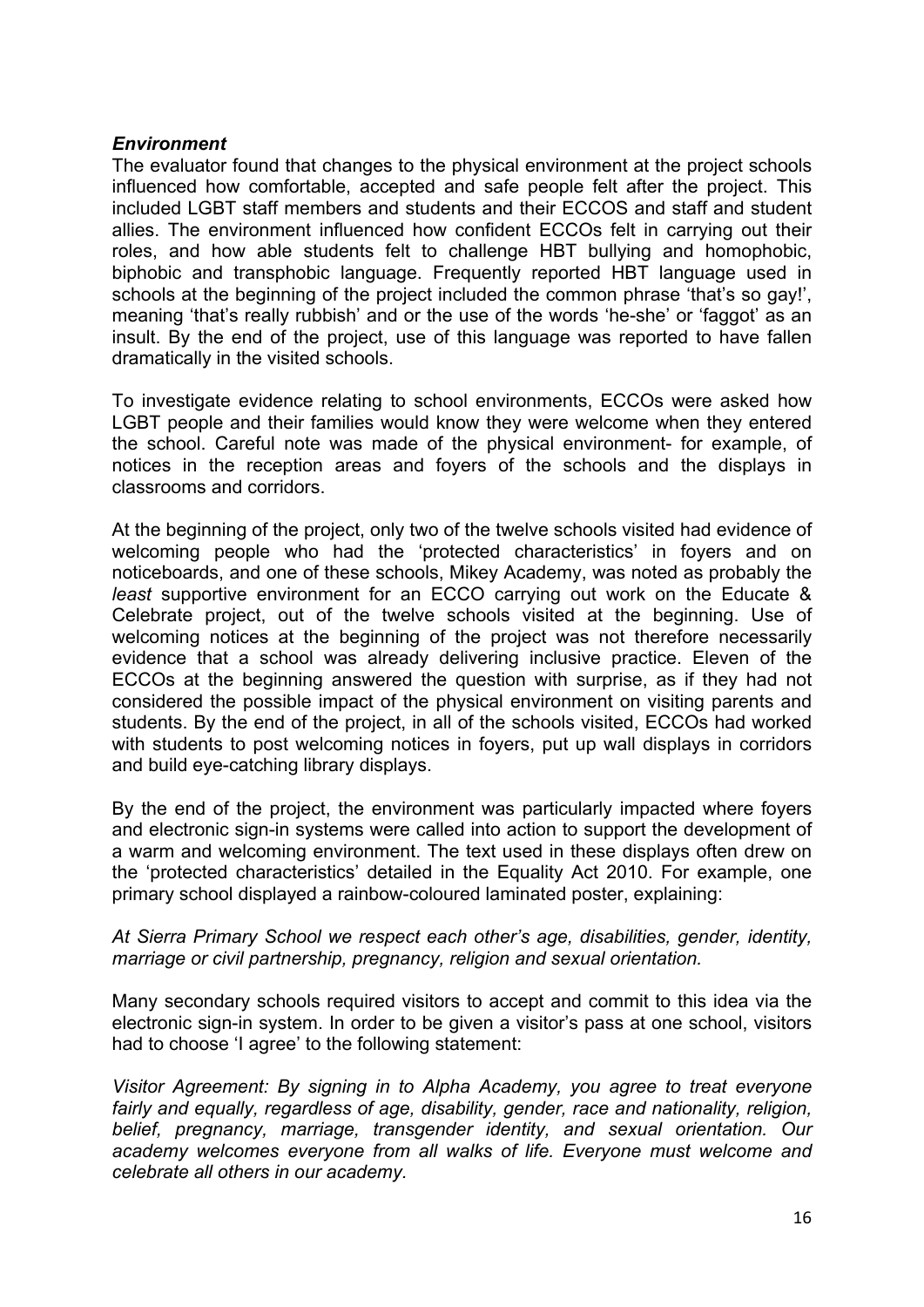Corridor wall displays were often referred to proudly in interviews and focus groups conducted at the end of the project. At Hotel Primary School, the ECCO showed the evaluator a noticeboard full of photographs and items created as part of the school's community celebrations. These included t-shirts inscribed with rainbows and the text 'Be true to yourself' and 'Be kind to each other- no bullying'; photographs of rainbow cakes and a poster made by the Reception and Year One class consisting of a giant mosaic rainbow; Educate & Celebrate posters; and the text 'Our strength is in valuing our difference'. Sierra Primary School displayed a large mobile in the middle of their foyer. From rainbows and clouds were strung laminated cards with a protected characteristic written on each one of them, together with a larger card proclaiming: 'Inclusion creates unity. We are Sierra United!'

Both staff and students in the schools visited at the end of the project explained how they were encouraged by the displays to challenge homophobic, biphobic and transphobic language. Mikey Academy- mentioned above as a difficult environment for an ECCO, at the beginning of the project- had one of the strongest Pride Youth Networks amongst the schools in the after-project sample. Its ECCO described how she had taken strength from the changed environment and had managed to change policies and come out herself as a result of the project. Students (especially girls) also felt safer in the more friendly environment and were able to come out as LGBT. In the follow-up focus group, students explained:

*Student 1: My mate Charlie's just come out and I came out a few weeks ago.*

*Student 2: … I know quite a few people. And me. But there's quite a few people in my classes.*

*Evaluator: OK. So- is that a change?*

*Student 3: Usually you'd see it not until Key Stage 4- but even Key Stage 3's all into saying what they like, what they're into if you know what I mean. Because they're feeling more confident about it, because the school have put such a- have put their foot down about it- they feel safe saying it*

*…*

*Student 1: Yeah my friend, when he came out, he said 'I was scared of what everybody would think', and he said now we're really supportive, like year 8 aren't judging now, we're so open and accepting.*

*Evaluator: So the year group has changed over a year?*

*Student 1: Yeah completely.*

*Student 2: … I came out to my best mate and she was like, 'I'm so proud of you for coming out to me … I'm not gonna judge you'.*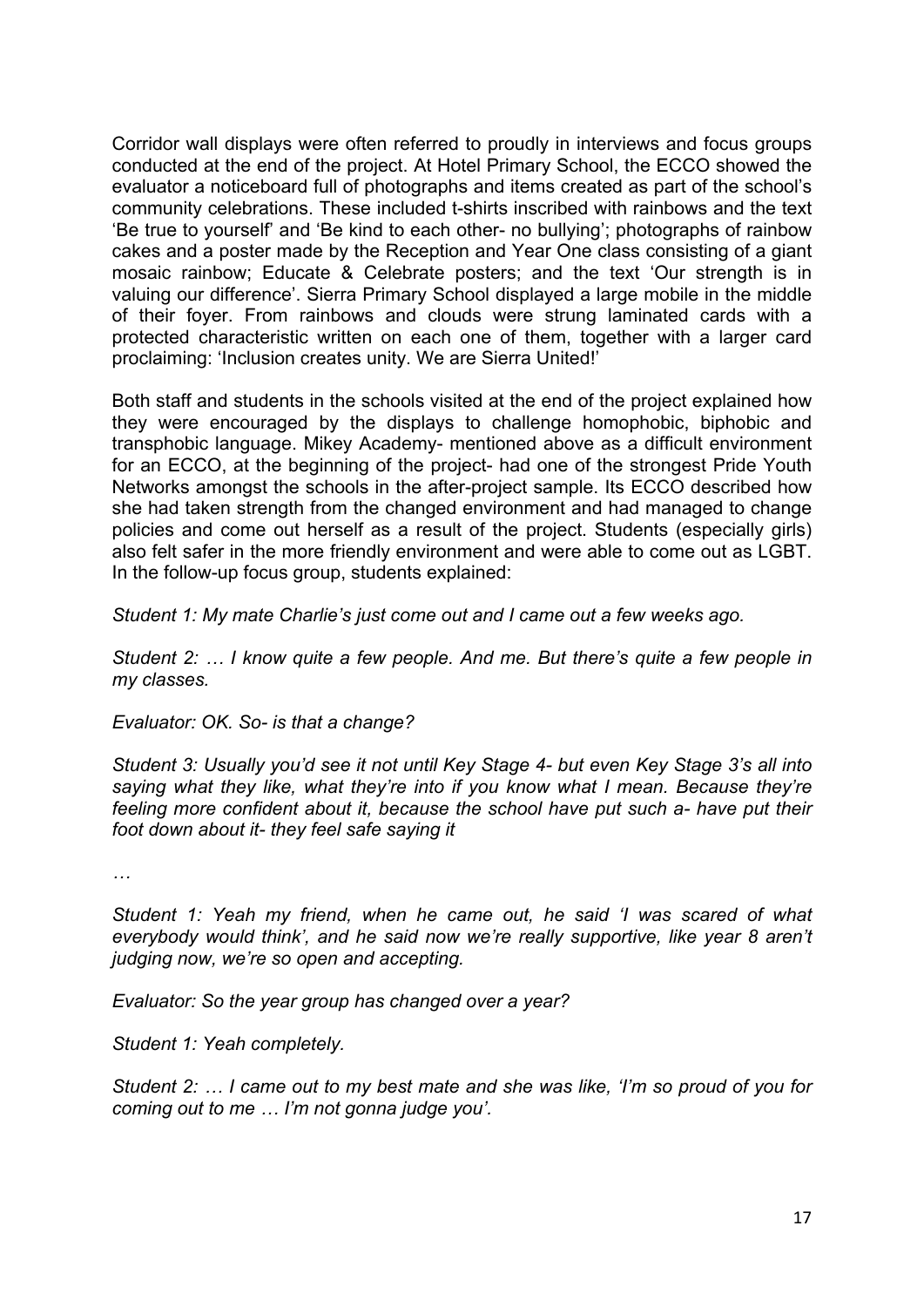## *Policy*

ECCOs were supported to develop their school policies in line with the Equality Act 2010, in order to include all the protected characteristics. Policies which were changed in the sample schools included those relating to equalities, behavior and discipline, uniform, and staff dress code. The act of updating the policies meant that ECCOs' work came to the attention of the head teacher and governors, and embedded a key element of sustainability into the project. This all had a powerful impact on many areas of school life, particularly on student and staff willingness and ability to challenge HBT language and bullying; but also on the success, quality and authenticity of teachers' own pedagogical practice and careers.

The evaluator listened for evidence relating to how ECCOs thought about which policies might address the inclusion and needs of LGBT staff, parents and students both at the start and at the end of the project. At the beginning, most ECCOs were unaware of the policies and protocols, and had made assumptions that they were up to date. At William Secondary School, the evaluator had asked the ECCO about policies and forms relating to new parents. The discussion had been around students with LGBT parents, and whether they would feel open to discussing their families at the school. The ECCO explained:

*I'm not even sure whether in the new admissions pack, whether there are any questions that would allow people to answer in that sort of way. I mean presumably that should be addressed…*

By the end of the project, ECCOs were able to talk in detail about those policies which had been updated, and the process through which this happened. The ease with which ECCOs were able to update policies was often dependent on the support available to them from senior management. Some ECCOS were senior managers themselves. The Alpha Secondary Academy ECCO explained:

*I'm a director. One of the senior management team... I said I'll push this through on a senior level and I'll make sure it happens in terms of policy procedure and all of that… I'll make sure everything's going to happen and move forward. And I think you have to have that. You've got to have somebody who is at senior management level… otherwise it's … tokenistic.*

Occasionally an ECCO who did not hold a senior management position struggled to push through the policy changes needed. This seemed to have something to do with a perception about how Educate & Celebrate could be a distraction from the work required following a difficult Ofsted inspection (although this attitude changed after the project). At Delta Secondary School, the evaluator asked about what she had done over the previous few months as part of the Educate & Celebrate programme. The ECCO described:

*… a lot of chasing after the senior management team- I mean what has happened, or rather what hasn't happened in the last year, is the staff training, that's what hasn't happened. And that's because … since we came onto this programme … we have been meant to be having this full staff training … I spoke to the new SMT and they said we're going to do it … and since then it's been put off and it's been put off and*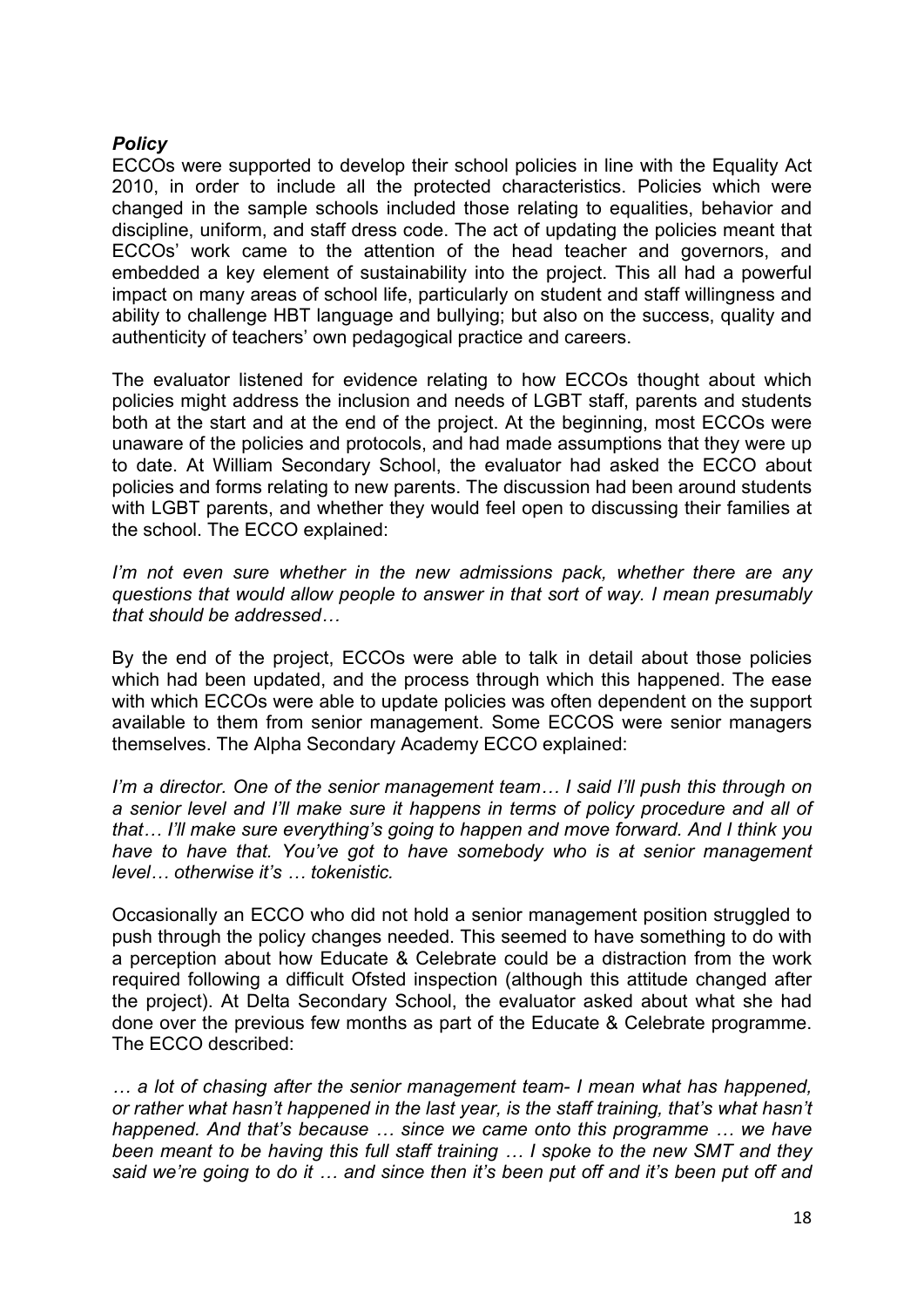*it's been put off. To the point where last week, [the Educate & Celebrate trainer] was meant to be coming in and doing it … the head teacher asked me to give him her phone number so he could phone and say we've just had Ofsted in, I'm afraid this is not going to happen.* 

However, this was a very small exception. Most of the ECCOs who were not senior managers had, through the activities of the project, established themselves as important stakeholders and knowledgeable advisors in the work of policy development. Success in policy development was often underpinned by good relationships with staff in the senior management team. At Mikey Secondary Academy, the ECCO was asked about who their 'go-to' person was in SMT. She answered:

*… the head of this school really does listen out for me so I know that if I have issues I know I can actually go to him and he will actually listen to what I've got to say... I can go to one above my line manager … with issues or problems and say help… and she will listen to me…*

Once this ECCO (who described herself as '*just* the head of RE') had successfully changed the school's uniform and behaviour policy, she started to be asked by her head teacher and governors to be an independent reviewer of policy. She had a particular role in developing the bullying policy at the school, and said that the experience had definitely enhanced her career opportunities.

The policy development process had impact beyond the simple development of new documents. School uniform was the subject of some illuminating examples of this. The evaluator often began focus group conversations by asking about the uniform. This gave students a chance to raise issues about gender normativity and expectations of binary gender representations, and gave way to further discussions about expectations for gendered behavior. For example, William Girls School requires the students to wear a very distinctive kilt. It is a specific length and this makes it difficult for students to buy or create shorter versions of the school uniform skirt. Skirt length is thus regulated via the specific brand and pattern of the kilt. But this means that gender non-normative students at William Girls School would be forced to wear a piece of clothing which clearly gendered them in a way counter to their identity. At the beginning of the project, it was clear that the uniform was a key element of school identity and perhaps even the school ethos. It was unsurprising therefore that the governors' discourse on the William Girls School uniform was a non-negotiable issue. At the beginning of the project, the ECCO explained:

*I don't know how to tackle this ... the idea of uniform. Because all the girls wear skirts. There's no trouser option at all … But that would be an interesting one to*  tackle. If we ever needed to tackle it. Because I think that would be met with *resistance.*

Some schools were able to make this change. At Mikey Secondary Academy, the students' uniform policy was changed to make it gender-neutral, and following this, the staff dress code came under similar scrutiny. At the beginning of the project, the policy required female staff members to wear skirts and heels. The ECCO, encouraged by the process and power of policy change, took the issue on,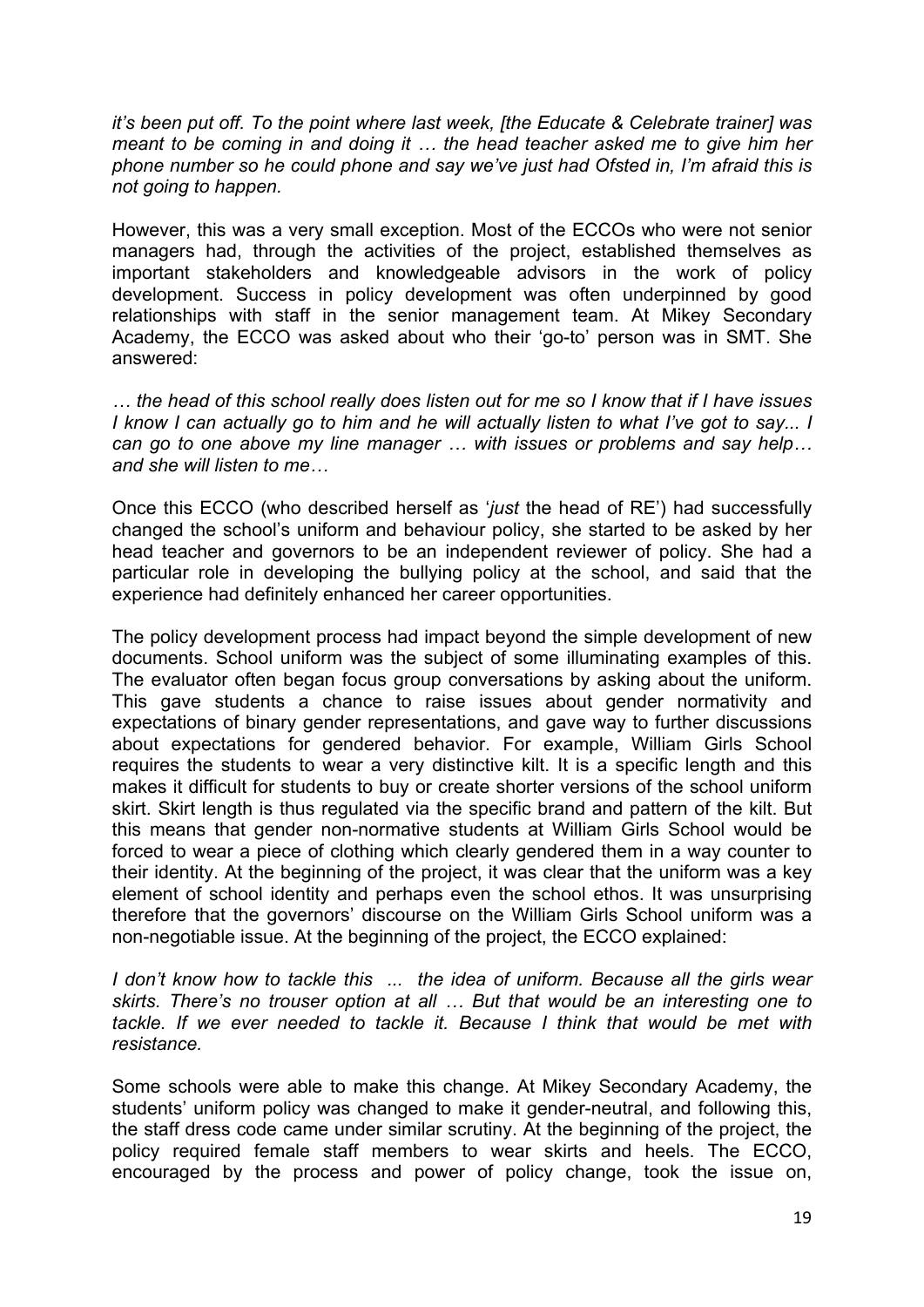#### explaining:

*…for staff there was this whole thing about how women had to wear blouses and skirts; men had to wear blazers and ties. And I took it to my line manager, just one above me and I said, 'that's ridiculous. You're basically saying to me that I have to come into work in a dress or a skirt… I don't feel comfortable coming into work in a dress or a skirt'… And she sort of said, 'I see what you mean'… so when that kind of went up [to SMT]…they were quite surprised, I don't think they'd looked at it in years and years and years, and they sort of said 'yeah that is old fashioned, that is outdated'.*

As a result of these discussions, this ECCO was able to come out as bisexual to her colleagues and students, to wear trousers, and to request that her shorter, less gendered name be used at school. The evaluator asked her if this had impacted on her teaching:

*Because I was 'allowed' to talk about issues more … with the Year 7s, we did a unit on love and relationships... and I felt that the conversations were richer, deeper … because I was more honest with them, I got more out of them. Because that's what students are like, aren't they, they want you to be real with them. And I was able to be real with them, and they were able to respect that.*

This sense of safety to 'be oneself' was very significantly assisted by changes to behavior policies. In particular, key changes were made to the ways in which teachers were required to respond to HBT bullying language. Focus group discussions looked at the difference between the way in which racist and HBT bullying language were responded to. In most of the schools visited, the difference before and after the project was stark, and had far reaching effects for both students and teachers. For example, at Mikey Secondary Academy, by the end of the project, a student who said 'that's so gay' could be 'sent to isolation' in the same way as if they had used a racist word. This gave teachers the clarity and confidence to respond to these incidents in an unequivocal way. The ECCO explained how this change came about:

*I remember having a conversation with one of our senior leaders about policies… and I said … 'we don't appear to have a policy around homophobic language' … and he said to me, 'if it was a racist remark, they would be excluded'. And I said, 'what if it was a homophobic remark'? And he said, 'then it would be isolation'. And I said, 'umm…why?... either they've both got to be isolation or they've both got to be exclusion but they can't be different'… a new policy developed out of it when we*  realized how ridiculous it was to have two different policies. And then when we put it *into force, the kids' reaction at first when we said 'if you say 'that's so gay', if you use 'faggot'- anything like that- you're going to isolation. That's it'. It was kind of a shock for them…all of a sudden it was being taken seriously…and in December the senior leaders were coming back to me and saying 'it's ridiculous - we can't have this many kids in isolation', and I said 'I know it's really bad now but it'll be so much better in January when they just don't do it any more'. And I started to hear less and less and less of it in the corridors, in my lessons, it just wasn't a terminology which was used, to describe, any more, … they were going, 'that language is unacceptable, it's not tolerated, so we just don't use it'.*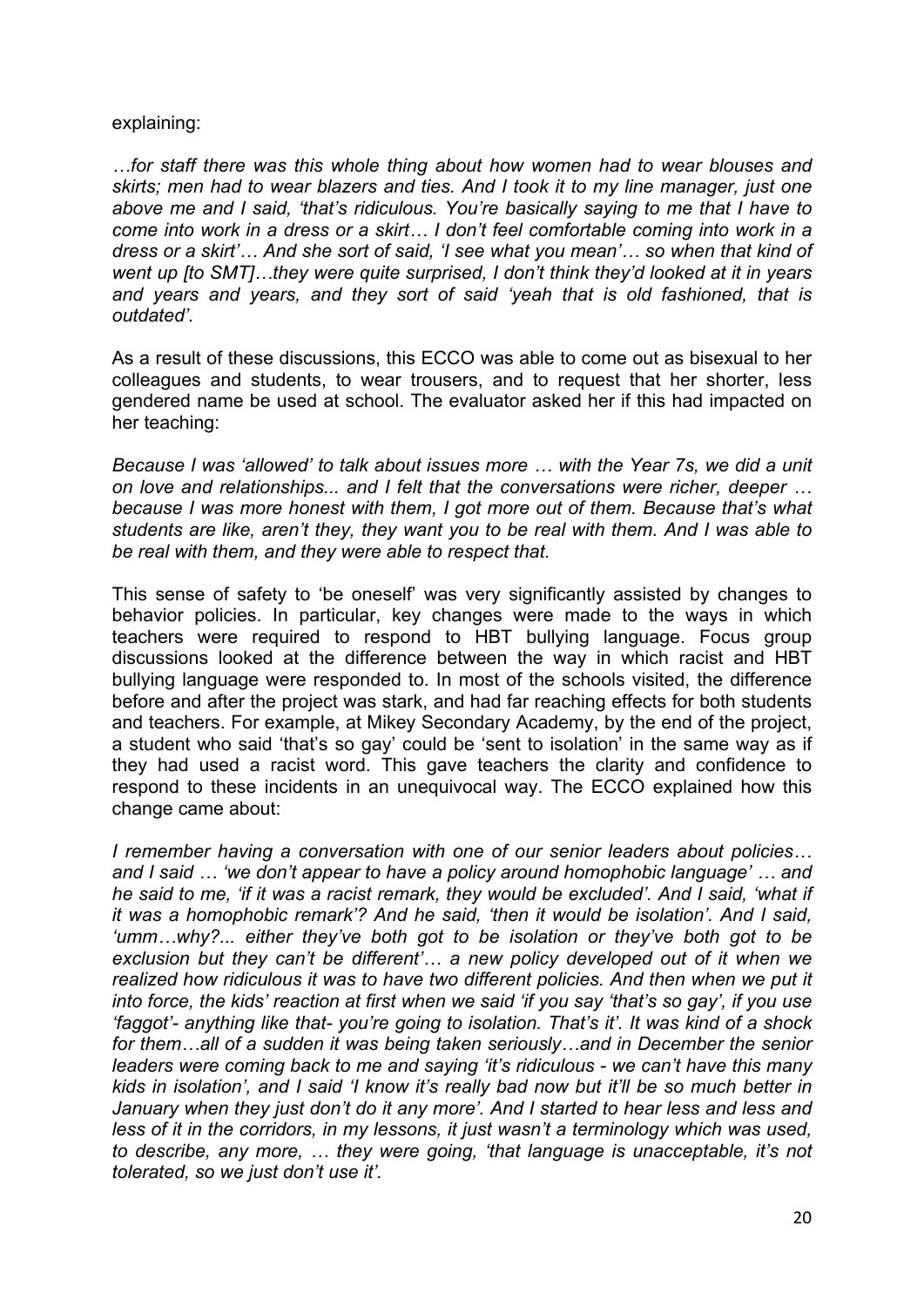Students were also empowered to respond to their peers. In the focus group conducted at the end of the project, Year 9 Mikey Secondary Academy students explained:

*Where there's so many people who … aren't straight, we've just got used to it, we're so accepting of it now. And we're just there for everybody, for all of them, for everybody. Sometimes you'll have the odd [HBT] word but then you'll have the few people that'll go and sort it out cos they don't agree with it, and then it'll just get sorted.*

*[Student 1]*

*Or like they'll say something that they don't realize can be offensive. And you have to try and talk to them. Sometimes they'll … be like 'ok, I didn't realize I was being horrible'. And most of the time they are very natural kind of like 'oh, ok sorry I didn't mean to offend you'. [Student 2]* 

Most students and teachers across the schools visited, when they are initially asked about the use of the phrase 'that's so gay' will say that it is used in fun; that students, especially young children, do not know what it really means; and that people do not intend it to be bullying or damaging. However, the impact of such a policy change makes it clear that attention to these perceived low-level incidents can lead to wideranging positive change.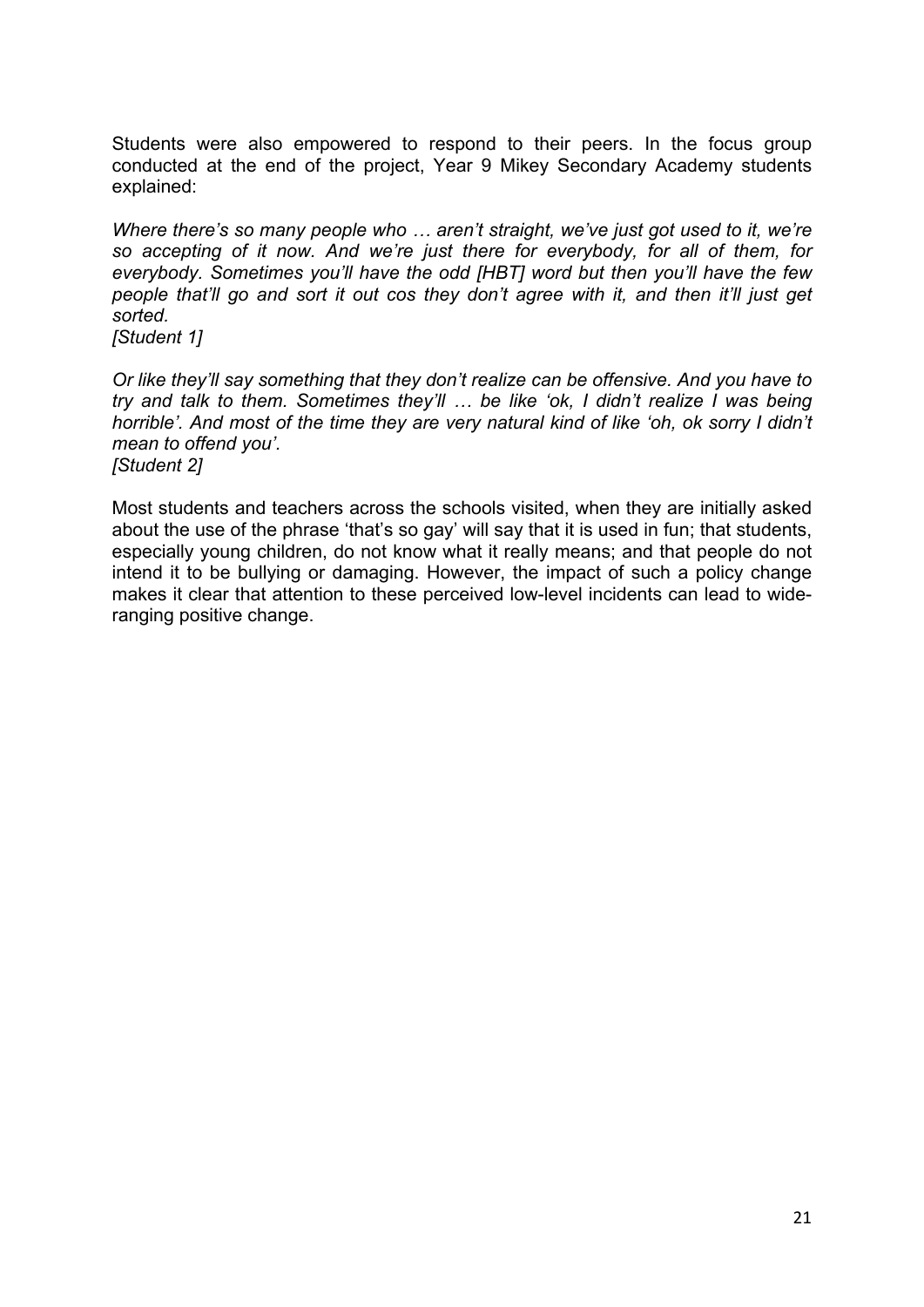### *Curriculum*

Educate & Celebrate recommends that LGBT people and issues should be embedded across the curriculum in such a way as to make them as ubiquitous as heterosexual and cisgendered people and issues. The Educate & Celebrate project was found to have successfully embedded LGBT people and issues across the curriculum in most of the schools surveyed, to the point at which students were sometimes unable to recall the detail of lessons where the people and issues discussed happened to be LGBT. In becoming visible, and then familiar and average, LGBT people and issues had become incorporated into the usual social landscape of the school. This impacts on HBT bullying because it depathologises LGBT people and LGBT issues.

Before the project had been delivered, most students and teachers said that they only heard about LGBT people or issues in the very occasional assembly, or sometimes as part of PHSCE or RE lessons. The Mikey Secondary Academy students interviewed at the beginning of the programme told us:

*We dropped PHSE in year 9. But we only used to talk about friendships and healthy relationships but not … never anything other than heterosexual relationships. [Year 10 student]*

*We don't discuss any of it… we don't discuss anything like that … In science, we only learn about straight sexual contact. We don't learn about … lesbians or anything like that … just how straight sexual activity occurs. [Year 9 student]*

*We've had [assemblies] about bullying but not specifically about this. When they talk about [healthy relationships] you know they are assuming that everybody in the room is heterosexual. [Year 10 student]*

The project asked ECCOs to work with curriculum leaders to develop lessons and schemes of learning which incorporated LGBT people and issues. ECCOs interviewed at the end of the project described multiple and comprehensive examples of relevant curriculum. Teachers were talking about LGBT victims of the Nazi holocaust in History; teaching LGBT poets and writers in English or Literacy, and LGBT artists in Art. They were discussing LGBT issues in relation to marriage in RE, refugees from HBT regimes in Geography, and statistics relating to LGBT issues in Maths.

This kind of work does not have to directly address LGBT people specifically: disrupting heteronormative assumptions about what jobs women can have, or what hobbies men and boys can enjoy, for example, works to remove stigma from the outer reaches of gender expression, thereby removing targets for bullying. Word problems in maths lessons were particularly fruitful areas for change, as teachers were able to change characters' names to challenge heteronormative assumptions about who can be friends with who, and what kinds of jobs girls and boys can have.

The curriculum work was greatly assisted by the introduction of the Educate &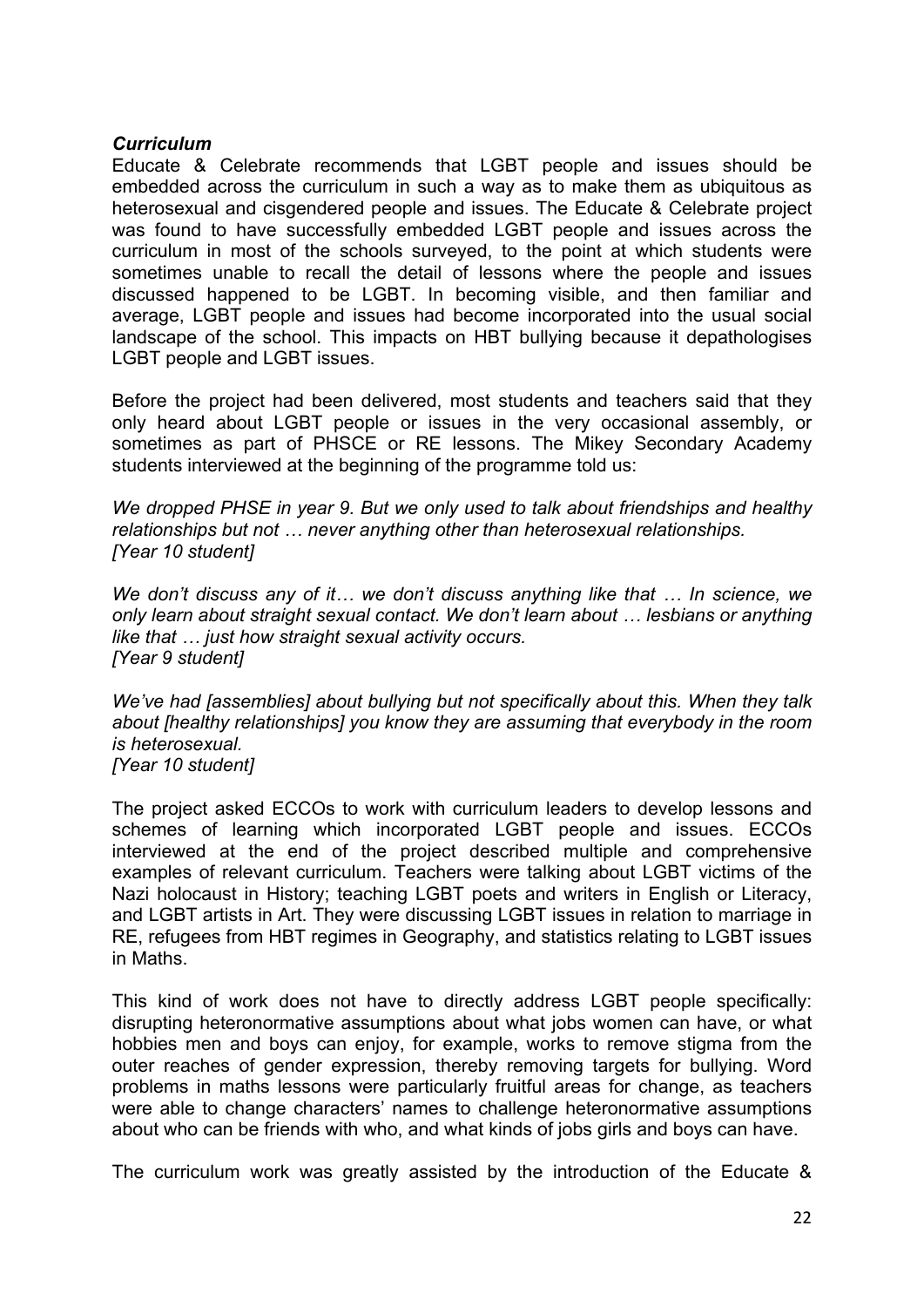Celebrate book package. At Hotel Primary School, Year 5 was reading David Walliams' book *The Boy in the Dress*. The dressing-up box in that particular classroom is liberally used during teaching, and boys who put on dresses often walked in a stereotypically flamboyant way across the room in their dresses. The learning mentor interviewed at this school (who has been helping the ECCO) explained how she challenged this:

*In our Literacy lessons, as much as we can, we get the children to dress up. And boys absolutely love dressing up. One of the things I have changed about the ways that boys perceive women, is as soon as a boy puts a wig on and a handbag, he walks across the floor, wiggling, like there's no tomorrow! I don't know where they get that perception… I say [to them] actually, I don't walk like that. Do I walk like that?... Why do women have to walk across wiggling?!*

On World Book Day, the class's male teacher came to school wearing a dress, and the learning mentor explained:

*It was brilliant … and the children just literally went 'Oh I know what book that is! It's our book that we're reading! So you know [the teacher was] very brave and very daring, and, didn't meet with no 'Ooh look at him', none of that! It was lovely. It was just lovely.* 

It was of note that most of the end-of-project focus group students (and those who answered the survey- see below) could not remember much about any of this happening. That the curriculum was not especially LGBT-focused in their memories suggests a successful embedding and usualising process. Nevertheless, there was a clear impact. Once LGBT issues and people were embedded across the curriculum, the students themselves began to question HBT and heteronormative assumptions, and to bring it into classes which had not ostensibly been set up to address these issues. At Bravo Primary Academy, some Year 5 children were writing a newspaper report about the Three Little Pigs, and began to ask some searching questions. Their class teacher (the ECCO) explained:

*… some of the children said to me, 'why are the Three Pigs always male?' And I said, 'I don't know, I don't know why we've made that assumption'. And one of the children said, 'well, we could have one male, one female, and one transgender!' And then in the same lesson one of the children said 'I think it's a shame that everyone says the wolf is bad- I think he's just stereotyped, because other wolves are bad!'*

At Sierra Primary School, in an RE lesson about Easter, the children in Year 5 initiated a discussion about gender in relation to Christian ideas of God. The ECCO described the lesson:

*… somebody had said, 'God's only son came down from Heaven to save us from our sins'. Fair enough- good comment. And um so [the student said] 'God's son is a boy?' I said 'Well, yeah, Jesus was a boy, He was human. But God isn't human, unless you think of Him as God the father, God the son and God the Holy Spirit'. So we dissected that a bit. And they said, 'Well we always say 'He' about God. Is he 'a he'?' And I said, 'Well, what do you think?' And there was a bit of banter. And somebody said, 'Well, He's omnipresent!' And I said, 'Yeah that's excellent- He's*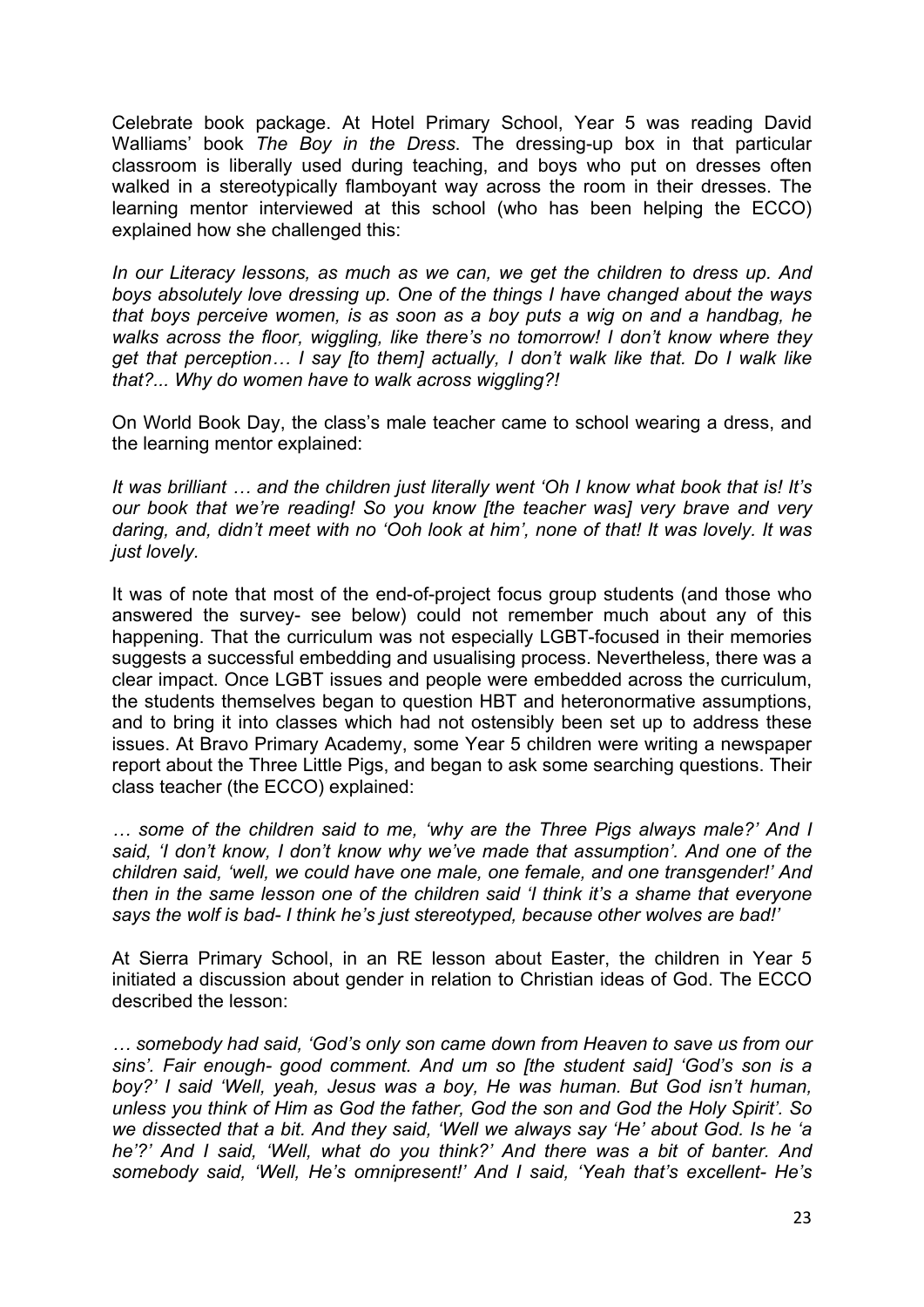*omnipresent. But what is He?' I said, 'We say 'he'. We can't call Him an 'it''. And somebody [asked]- 'He's not gender specific?' And then somebody said- 'D'you mean gender fluid?!' …out of a year 5 class! They'll all be ten [years old] now.*

It is of note that children who raised these kinds of questions were often at those primary schools which also delivered the P4C (Philosophy for Children) programme.

Focal points in the curriculum calendar helped to demonstrate the possibilities for curriculum development to staff across the schools and even into other schools outside the project. At one school, in preparation for a special 'creative day', students had created dioramas about a hedgehog who wanted to be included; written a book about a butterfly and its changing identity which the school is now planning to be published; and delivered lessons on equality to children from feeder primary schools. Two boys in year 8 had decided that they wanted to develop a lesson plan about diversity for primary school children visiting the school in preparation for their transition into Year 7. They put so much work into the project that they are now planning to tour the lesson around four more feeder primary schools.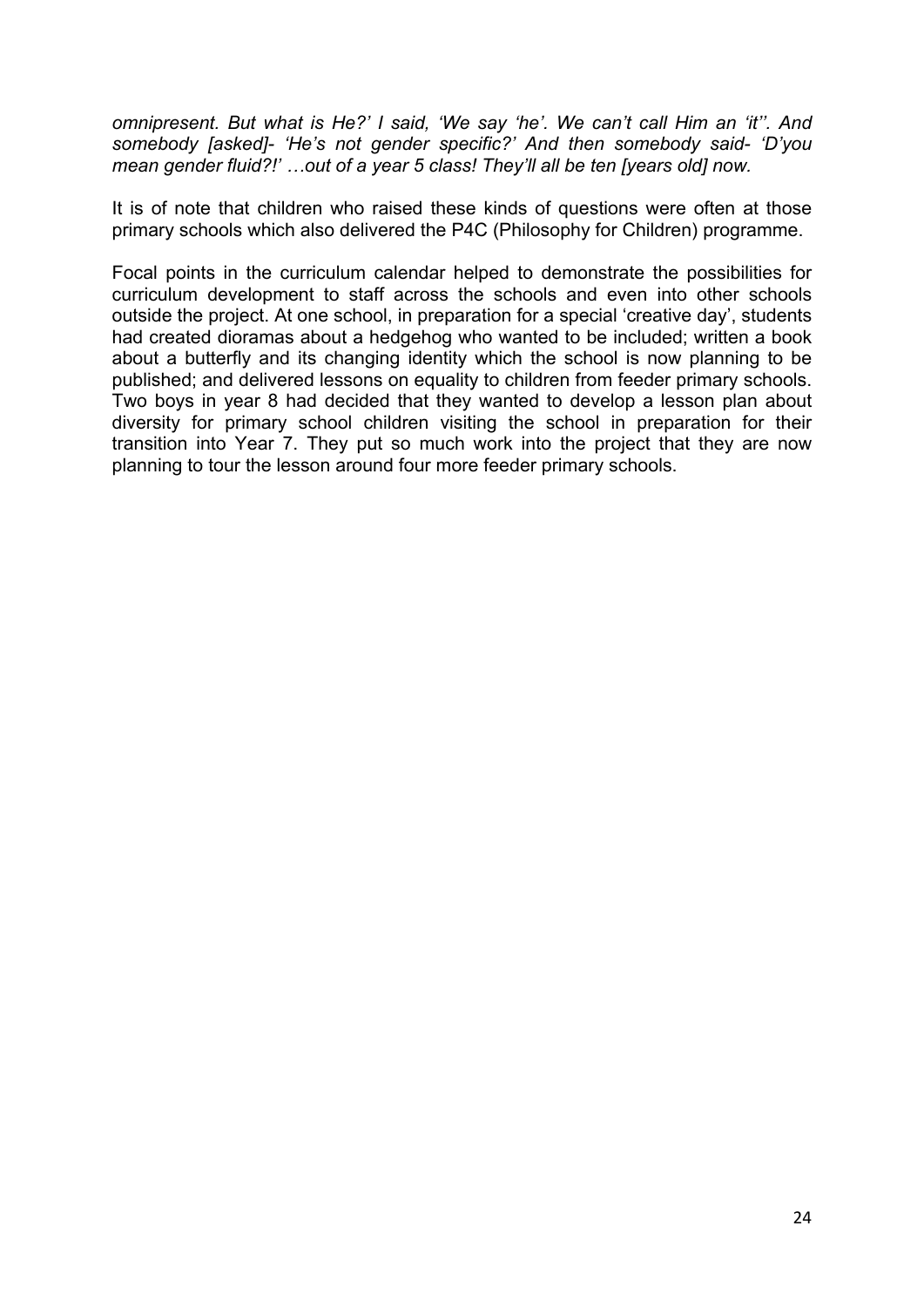## *Community*

The Pride Youth Networks (YPNs) resulted in several students in secondary schools coming out as LGBT in what they felt to be the safe space of the YPN. Community drama and music performances, 'Cel-a-bakes' (baking competitions), and celebrations drew whole schools together with local parents. The Community events meant that the children of LGBT people felt able to be open about their families, and broadened the learning out to parents and governors. The nature of 'celebration' directly challenged the stigma attached to LGBT people and issues, transforming the narrative from the risk of HBT bullying to pride in diversity, and developing everyone's vocabulary, knowledge, and understanding. It was after a large, successful multi-school Educate & Celebrate community event that the Sierra Primary School 10-year-olds were able to ask whether God was 'gender fluid'.

The YPNs are lunchtime clubs where young people who are LGBT or allies can come and talk, support each other, and plan campaigns and celebration activities. This mainly happened in secondary schools. YPNs often participated as the end-ofproject focus groups. In order to find out about the environment in a school in relation to LGBT people, the evaluator asked each focus group at the beginning and end of the project whether there were any LGBT people at the school (making it clear that answers should be anonymized). At the beginning of the project, participants often mentioned people who had left the school, or who were in other classes.

It was therefore noted as a clear difference when in the end-of-project focus groups, around twenty secondary school students felt comfortable enough to come out across the seven recorded discussions (mainly as bisexual, but often as lesbian or gay).

The community celebrations also impacted on children whose parents who were LGBT, helping them to feel accepted and included at school. The ECCO at Sierra Primary School explained about how one of her Year 4 students (aged 9) had written a poem about her family and read it out at the large community celebration in front of all the children, parents, teachers and governors from a number of local schools. Kerry had written the poem as part of a Literacy class. In the poem, the ECCO explained, Kerry had

*… outed her mam who was called Sally and she outed her mam's partner who's also called Sally which was quite weird. So she outed Sally and Sally. I did ask Sally and Sally if they were alright about [Kerry reading the poem at the community celebration] and her mam said she was fine as long as Kerry didn't have any backlash, which she hasn't. She stood up and read what you'll see on the wall out there.*

The poem read:

*My Family*

*My family is the best thing ever. I have my lovely, pretty Mam who means the world to me. I've got my twin sister Rosie but I'm older than her by 3 minutes 16 seconds. Also my sister (well kind of) because she's my stepsister. Well I have my Mam's*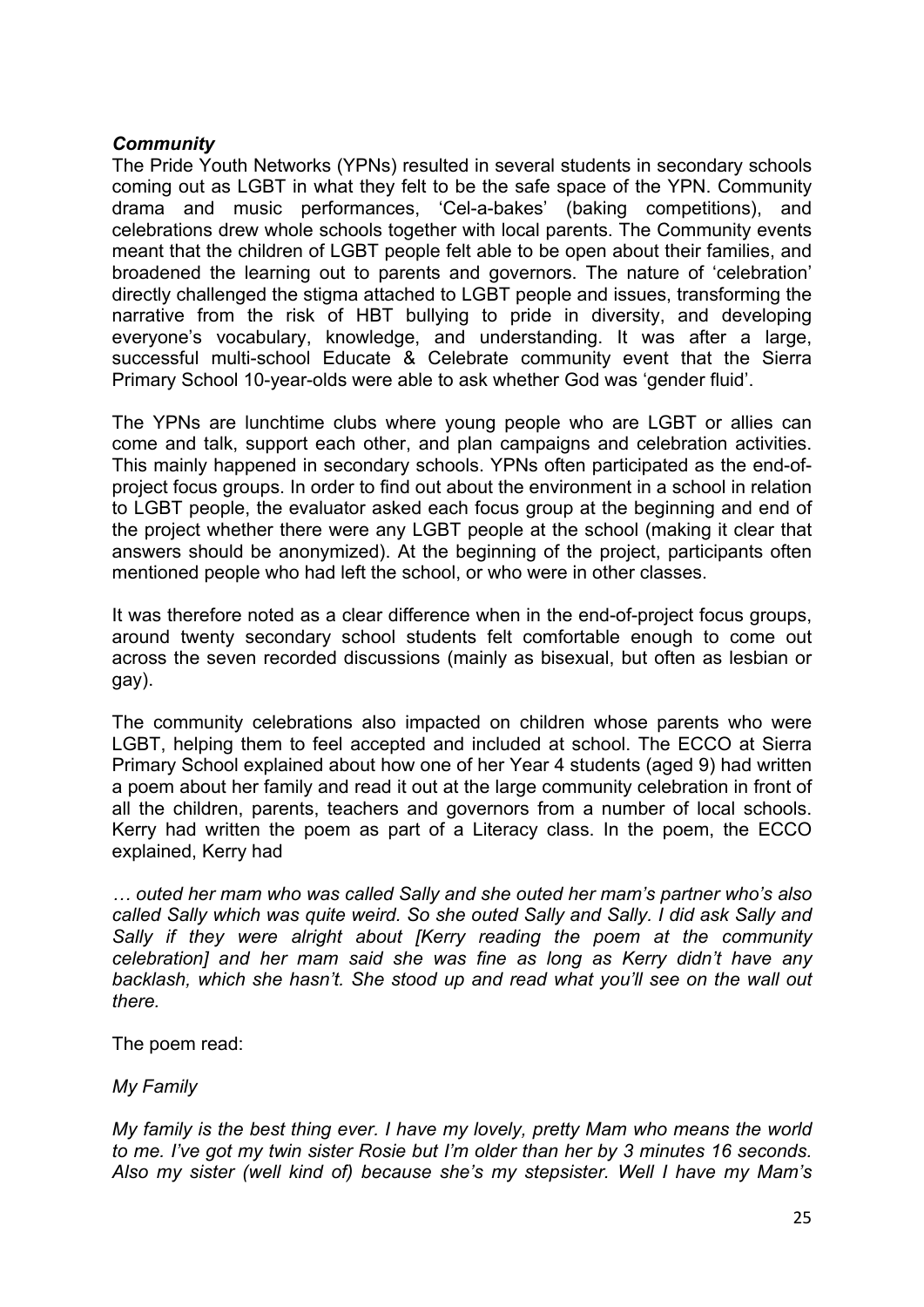*partner Sally, she is very pretty and awesome she takes me to fairs and goes on the rollercoasters with me. Then I have my older sister Tara, she is 16 and I love her. She has a lovely social life with her friends. I love my family to the moon and back!* 

*My name is Kerry and this is my family! I am in Year 4.*

In the focus group, Kerry told us:

*It's alright to be different. It's good to be different.*

Parents became involved in the learning from the project at the celebrations. One of the (heterosexual) fathers had videoed it for the school, and on their way out of the event several fed back to the ECCO that they had learned some new words and about how LGBT people experience prejudice.

Through attending the celebration events, governors also developed their knowledge and understanding of LGBT people and issues. At Foxtrot Academy, one of the staff members working on the project, in conversation with the ECCO, recalled a governor's meeting the week after a very large Educate & Celebrate showcase event:

*Staff member: I thought, ooh, I wonder what's going to be said here!*

*ECCO: You were gonna be in bother!*

*Staff member: Yeah! And they said: 'Oh, I went home; I went on the internet; and I Googled a few words I learned about the other night. And it was really interesting!' And they were telling me what they'd learnt on the internet. It was absolutely great!*

*ECCO: …and our governors are sort of…*

*Staff member: Well, it was Edith, so well retired- [she is in her] 70s.*

The community celebration events also gave schools focal points around which to develop curriculum and learning. Students developed performances in their Music and Drama classes, and baked cakes for the Cel-a-Bakes in their Food Tech classes. Evaluation visits to schools often involved enthusiastic descriptions of these events.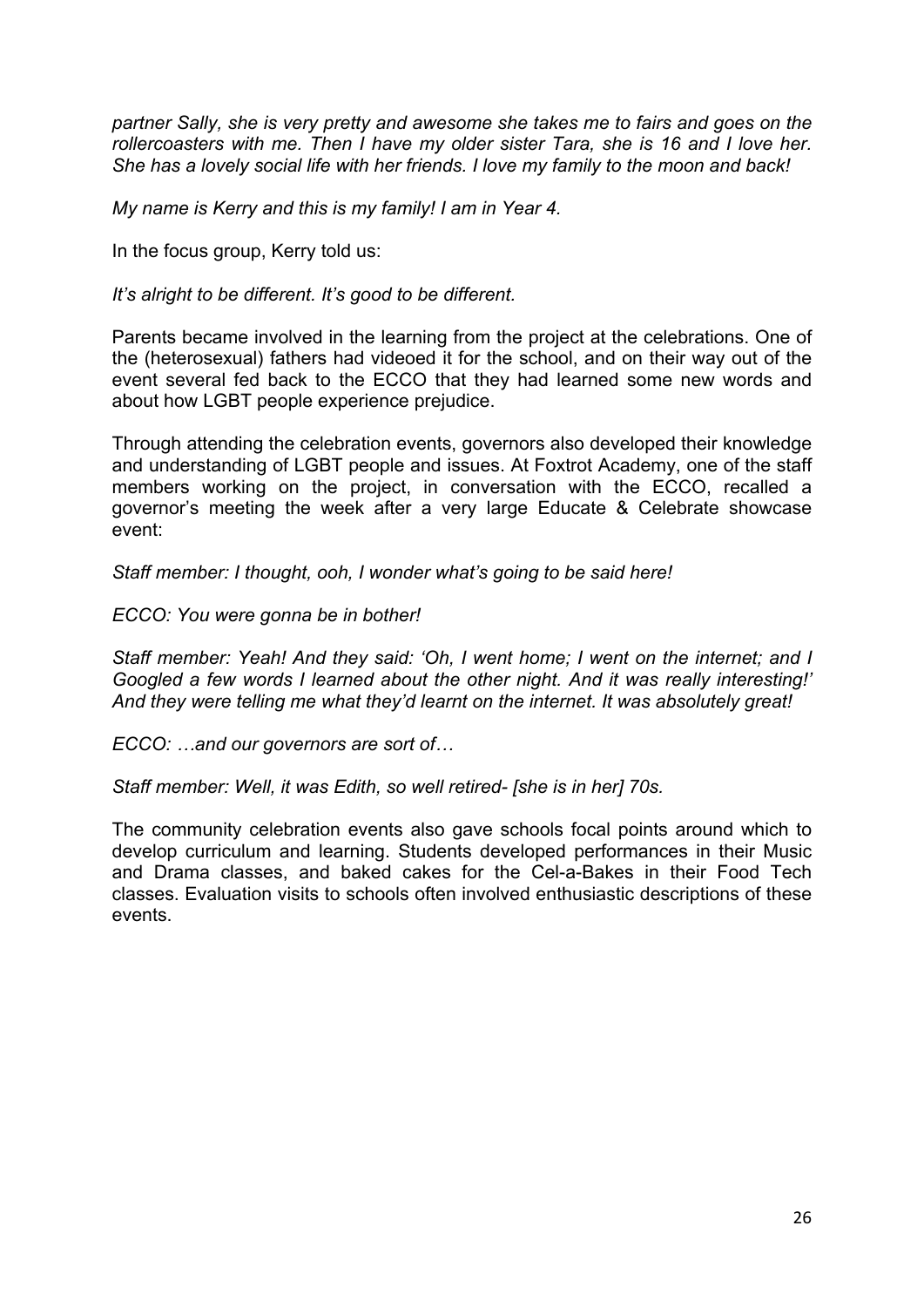## *Other impacts: wider equalities work in communities and schools*

As well as discovering evidence that Educate & Celebrate had helped to reduce HBT bullying and achieved positive outcomes and impacts related to the five main aims, other interesting findings were made during the evaluation. These may be useful in informing further work on HBT bullying and on removing stigma from LGBT people and issues in schools, as well as on wider equalities and community cohesion work. The evaluation found these discoveries in two main areas. The first addresses the ways in which children's open-mindedness, often informed by internet media, lent itself to change within communities in many areas of equalities, beyond LGBT issues, as students and families started talking together about their experiences with the project. The second is the extent to which school staff felt empowered to share their work across networks of local schools as a sustainable model not just for dealing with HBT bullying but as an effective approach to wider school improvement.

#### *Equalities work in communities*

The evaluation found that children and young people were often very open minded, sometimes in ways which surprised their teachers or enabled their teachers to feel more comfortable about talking about LGBT people and issues in school. One of the focus group questions addressed which famous LGBT people the students and teachers had heard of. Teachers often mentioned Elton John and Ellen Degeneres, but then struggled to think of others. The students were able to reel off lists of names; many had seen reality TV series featuring lesbian and gay people and documentaries about people who were transgendered.

There were two recent significant media events which had impacted on the visibility of LGBT people, and which showed that impact in the data. During the project period, the reality TV star Kim Kardashian's step parent Caitlyn Jenner came out as a transgender woman; all the students had heard of her and had a generally positive view of her decision to transition. Conchita Wurst had also recently won the Eurovision Song Contest. As a genderqueer person who presents as a stereotypically 'media-beautiful' woman with a neatly trimmed beard, Conchita Wurst provides an interesting discussion point to find out what children and young people think about gender identity issues. Children in Year 6 at Charlie Primary School remembered seeing her win the competition:

*Kelly: yeah, she was really good, didn't she sing 'Rise of the Phoenix' or something? She was really good … she's like famous, and everyone's just taken her for who she is because she's famous.*

*Caz: she's put herself out there.*

*Kelly: Mm-hm, instead of just keeping to the shadows.*

This kind of narrative of fame, positivity and courage was typical of students' descriptions of media representations of transgender people, in particular.

The children's and young people's open-mindedness impacted on discussions at home, too, and these discussions were often within the context of the family's religion. Hotel Primary School had a particularly well-developed curriculum centred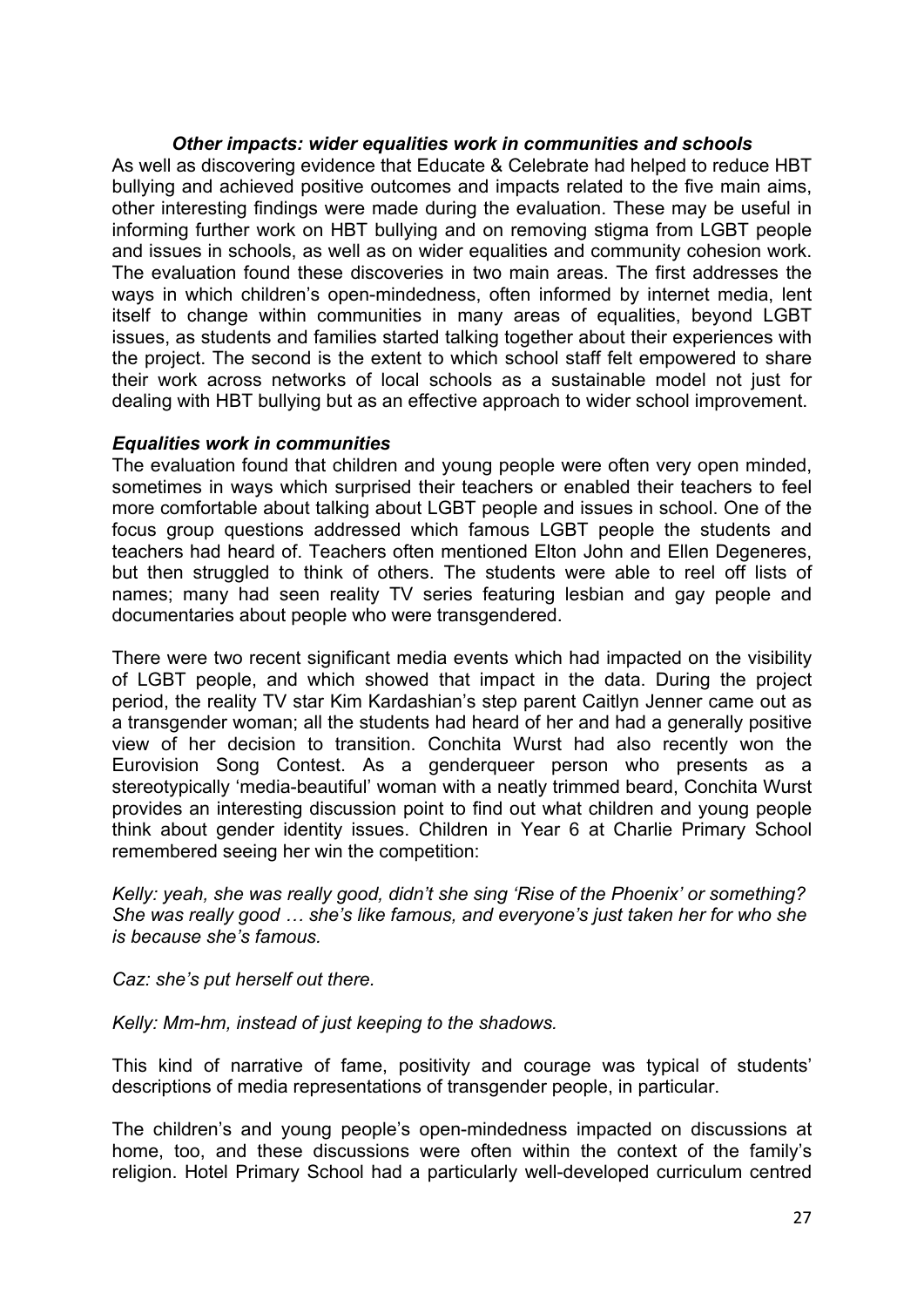around the PRIDE in Primary Education resources, especially the Primary Educate & Celebrate book collection. A Year 5 class is described above, where the children had been reading David Walliams' The Boy in the Dress and their male teacher had come to school in a dress on World Book Day and, as the learning mentor said, '*nobody batted an eyelid'*. One of the students, Ahmad, from a Somali Muslim family, explained in a focus group that his father had called a family meeting with Ahmad's adult brothers and sister in response to all of this. In the meeting, their father questioned the school's motives. Ahmad and his siblings explained that the school was just teaching the children about people 'out there in the world' and that the school's motive was the same as that which underpinned the acceptance of Muslim families in their community. Ahmed explained:

*We believe that God made us perfect so when I told my mum and dad my dad was like 'Oh!' and he got the whole family involved … but then again my mum was really calm about it and then my three brothers were telling my dad 'they're not telling him to change, they're just educating him so he is aware' … and the next day he was alright.*

Ahmad's father felt more comfortable after this discussion to allow his son to attend the school and learn about LGBT people and issues. He could see that the programme was part of a wider equalities policy which also included a more general focus on community cohesion and, of particular relevance to his own situation, tolerance towards and celebration of his religion.

Ahmad and his siblings had made the link to other equalities issues independently in their family meeting. However, the Educate & Celebrate methodology meant that schools often very deliberately approached the celebration of diversity in the context of the Equality Act's full range of protected characteristics. This facilitated a wider impact on communities relating to equalities more generally. At two of the schools visited- one in the North of England; the other in the South- ECCOs and other staff described the racism embedded in their local areas. Both schools were dealing with families where parents were members of the right-wing, White supremacist British National Party (BNP). However, students involved with the Educate & Celebrate programme were able to extrapolate from equalities work related to LGBT people, and apply the ideas to people with other protected characteristics. At Foxtrot Secondary School, which consisted of an all-White British population, two Year 8 boys had developed an interactive lesson which they were touring around the school's feeder primary schools. The lesson was about equalities in general, and featured people with the full range of protected characteristics. In their lesson, they addressed HBT bullying, but they also addressed bullying on the basis of racism. They had written a song about equalities as well, and were enthusiastically discussing advertising it through social media and getting it onto local radio. They had an impressive array of plans to take their work forward. In a focus group discussion, the evaluator asked them why they in particular had become so engaged with equalities work. They responded with some frustration. One of their uncles was black; the other had a gay brother, and they said they were 'sick' of what people said about them. However, the Educate & Celebrate work had encouraged them to carry on and broaden their work out to other equalities issues.

Monocultural schools, then, were able to develop their approaches to other pressing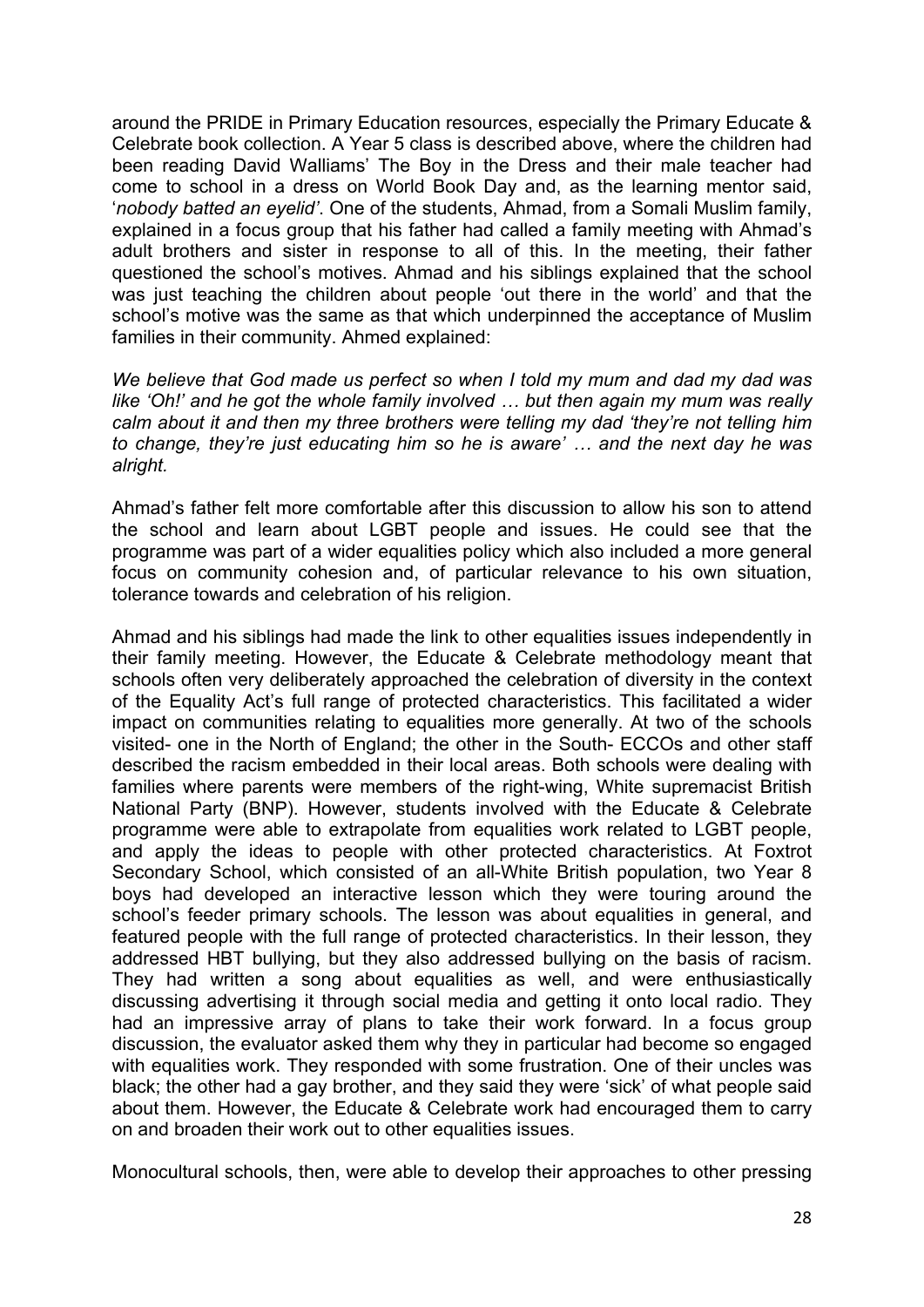equalities issues because of the work carried out with Educate & Celebrate- and this work was often generated both formally and informally by students. At the same time, the more diverse schools were, the more practice they had already had with equalities work, and this meant that they embraced the Educate & Celebrate project as part of their inherent mission. For example, at Hotel Primary School, which Ahmad (see above) attended, and where a learning mentor reported that there were '24 languages spoken in one class', the Year 5 children in the focus group were wellversed in the language of equalities and community cohesion. During the discussion, several of them explained in chorus: '*if everyone was the same, life would be boring!*'

The evaluation also found that through thinking and talking about treating people equally in the context of work on HBT bullying, students were able to come to their own conclusions about other issues of fairness and social justice- even those not featured in the Equality Act's protected characteristics. At Bravo Primary Academy, the children were reading *King and King* (by Linda de Haan and Stern Nijland) in class. The book features a king who turns down a procession of princesses to eventually marry his male servant. This led the children to discuss issues around socio-economic class, wealth and social status. Their teachers explained that they had picked up on the class prejudice intrinsic to the story.

The way in which the Educate & Celebrate model can be seen to have impacted positively on the wider context of equalities work in schools points towards its wider applicability as a schools improvement methodology.

#### *An effective approach to wider school improvement*

Perhaps because of its broad approach to equalities and community cohesion, pedagogy, and school environment, Educate & Celebrate was found to have positive effects on schools' wider school improvement work. The evaluation showed a series of sustainable impacts which established schools as expert centres of inclusion within their local networks. Related to this, there was evidence that the project had helped to enhanced schools' Ofsted ratings.

Educate & Celebrate embeds sustainable change into schools through its focus on policy and curriculum. Policies are a way to establish an aim across a period of time. They are different to 'projects' or 'pilots', as they are intended to last for some time. Schemes of learning, too, are not rewritten annually. They are developed with a view to educating students in developing progression from Year 1 to Year 6, or from Year 7 to Year 11. This means that embedding material across the curriculum can produce a lasting impact. Secondary schools (such as Foxtrot Secondary School and Mikey Secondary Academy) were conscious of the need to work with their feeder primary schools and with their Year 7 groups to establish far-reaching changes in their school cultures- particularly to make it clear that HBT language is unacceptable from the very beginning of a student's secondary school career. Conversely, primary schools such as Sierra Primary School were conscious of the need to collaborate with their colleague feeder primary schools and the secondary schools into which they fed in order to maintain the impacts of the project. Curriculum is usually designed to support learning throughout a student's school career, so staff attempt to make it cohesive across time. At Foxtrot Secondary school, staff told us: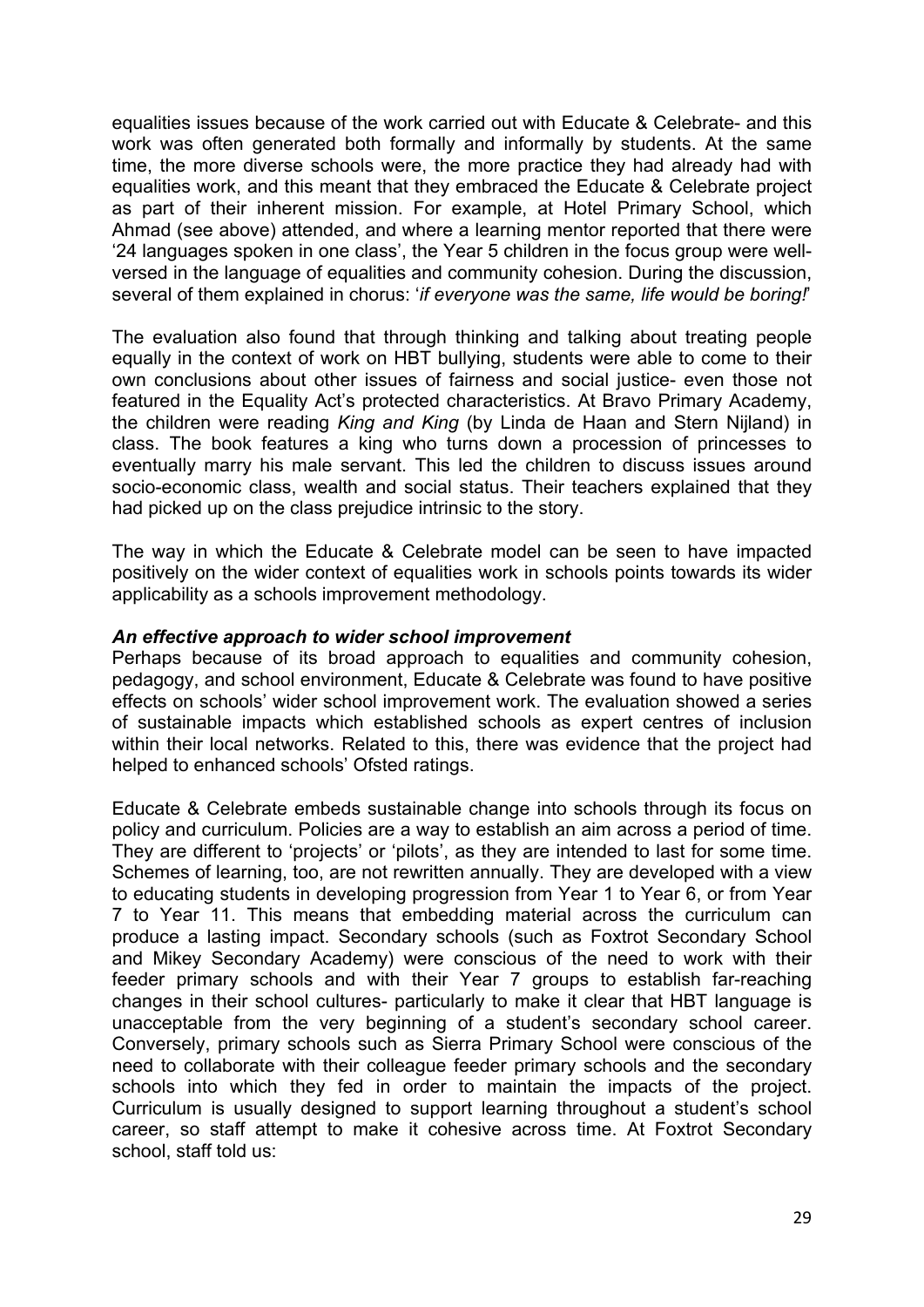*For me we need a couple of years of doing this. The showcase had a really positive impact- for our community, it really opened their eyes, I think … in order for this to make an impact we would like to do this a little bit longer. I think we'll do this next year as well …* 

*(ECCO, Foxtrot Secondary School)*

*We want to continue it on, to make sure it's not just a one off thing, to continue the programme throughout the year. (Learning Mentor, Foxtrot Secondary School)*

ECCOs reported evidence that their schools had developed areas of expertise. They often offered their materials- policies, schemes of learning, and lesson plans, for example- to Educate & Celebrate. The organization encourages schools to send in their best examples and has developed a large bank of good models which other schools can draw on (see 'Evidence Portfolios', below).

Almost all of the ECCOs at schools visited at the end of the project expressed a wish to establish and lead a local school network on the basis of the inclusion work they carried out as part of Educate & Celebrate. Some had already started building networks: for example, Bravo Primary Academy had given out leaflets at a table at a local school network event and had drawn plenty of interest from other local primary schools; and Foxtrot Secondary School had the 'Equalities' lesson designed and facilitated by two year 8 students and which was touring their four feeder primary schools. Winning a Bronze, Silver or Gold Educate & Celebrate Award (see 'Evidence Portfolios' and Appendix 4, below) means that participating schools stay members of the project and are able to access all the materials; in this way the project can continue to support those schools which are developing local networks.

One way to establish the veracity of ECCOs' claims of sustainability and expertise was to look at the way in which school senior management teams considered the relationship between Educate & Celebrate activities and preparations for Ofsted inspections. The evaluation needed to establish whether the project disrupted or enhanced a school's chances of gaining a good Ofsted rating. One of the ECCOs visited did experience difficulties in obtaining the time and resources which she needed to carry out her work. Perhaps because the school was, at the time, subject to a 'Requires Improvement' rating, this was related to the way in which her head teacher viewed the Educate & Celebrate work in relation to Ofsted. However, the majority of head teachers embraced the project and the need to challenge HBT bullying as part of their overarching ethos of inclusion. Many of these schools did not see the project as in opposition to the work needed to attain a good Ofsted grading. In an interview at the end of the project, the head teacher at Bravo Primary Academy was asked about how the work fitted in with the imperatives of Ofsted. He responded:

*But it's the core of our school. It's who we are. We are a* totally *inclusive school … It's the lifeblood of our school. The safeguarding work; Educate & Celebrate- all those things that some people would see as tick boxes for Ofsted, it's our lifeblood.*

Other schools reported recent Ofsted inspections during which inspectors had praised the Educate & Celebrate work as example of excellent practice. This was the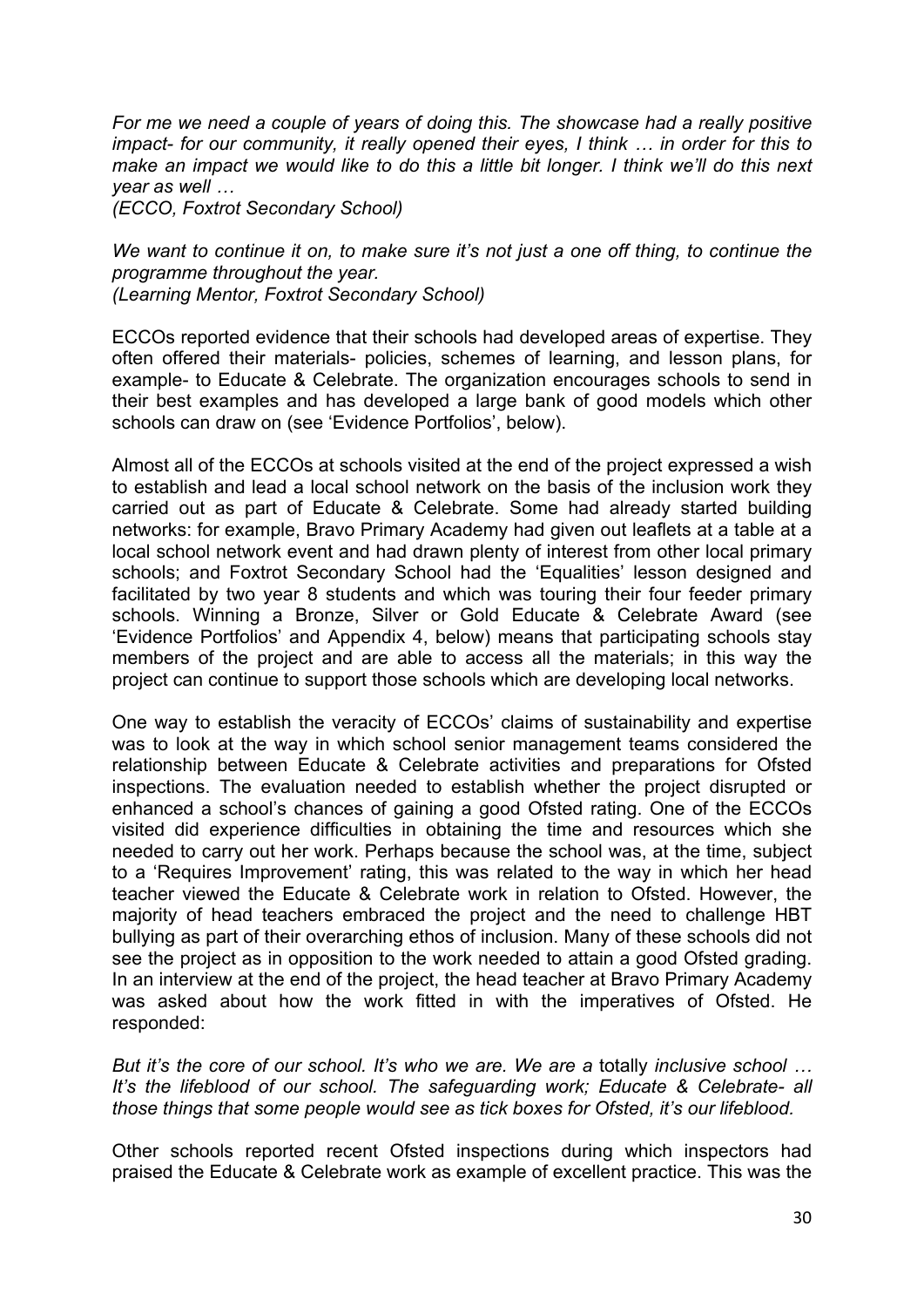case regardless as to whether schools had recently struggled with their Ofsted rating. At Romeo Secondary Academy, the interview turned to Ofsted, and the ECCO explained:

*Obviously, there's government requirements we have to fulfill. It's our duty of care. I think this comes under that banner. It's not separate. I would never call it a distraction. That would be wrong because it's not. Because there are people in every community for whom this is an issue. We can't forget that. Say for example there was someone in the Muslim Asian community who came out you can't … make them feel bad … I championed it myself. I was in [an Ofsted] meeting … yeah they were really pleased … it was on the long term plans, how we've embedded it, we've got schemes for learning, lots of things …* 

Ofsted reports have noted Educate & Celebrate's work as a positive and effective approach to delivering their statutory responsibilities. One Educate & Celebrate school's report said:

*Innovative project work and initiatives … have enabled pupils to explore in-depth such issues as … equal opportunities, including those related to sexuality and gender … Pupils are taught about the importance of having tolerant attitudes towards different cultures, races and sexualities … Leaders ensure that difficult and sensitive issues are tackled 'head-on'… Pupils were seen relishing opportunities to debate such issues with maturity, demonstrating respectful attitudes towards different faiths and cultures.*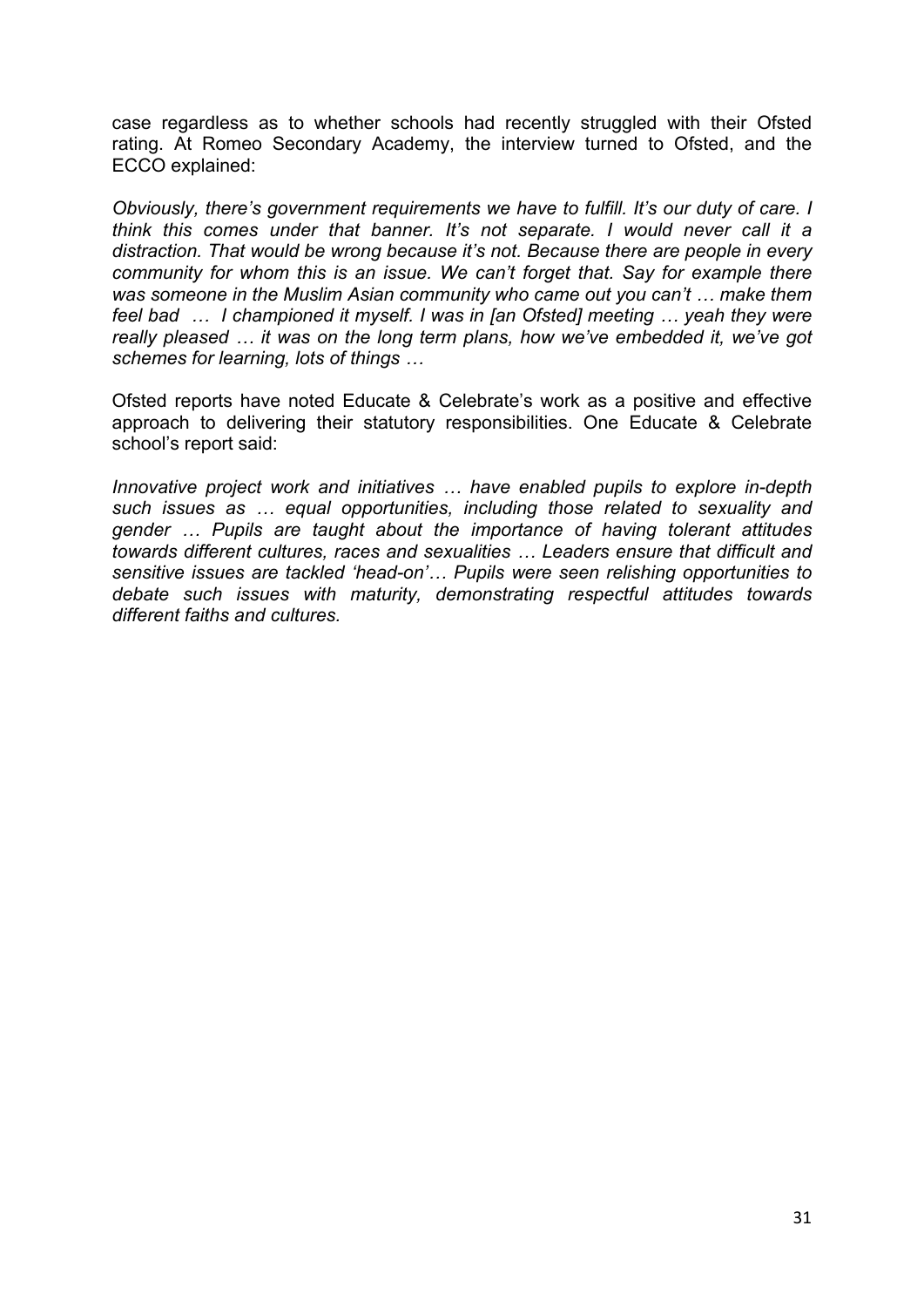### **Evidence portfolios**

The Evidence Portfolios support the findings derived from focus groups and interviews. Evidence from schools outside those visited for interviews mirrored the approaches of those in the interview sample. 56 of the 50 schools involved schools achieved Gold, Silver or Bronze status. This was achieved by following the Best Practice Programme (see http://www.educateandcelebrate.org/best-practiceeducation/ ), which is divided into the five pillars: training, environment, policy, curriculum, celebration and community. For 'Gold', schools must achieve every action point in the plan; for Silver, they must achieve six points within each section; and for Bronze, three points.

Every school in the Programme was required to provide exemplifications of their work through their Evidence Portfolio. As a result, Educate & Celebrate now has an impressive archive of feedback on staff training sessions; redrafted policies; updated lesson plans and schemes of work; images from community celebrations, welcome posters and wall displays; and evidence of key 'Moments of Change'.

#### *Training*

The Portfolios included feedback from staff and senior management following ECCO-led training sessions. These pieces of evidence showed an overwhelming sense of gratitude that someone was taking the issues on and further demonstrate that involvement in the programme was a positive career move for the ECCO involved. One ECCO included an email from her head teacher:

*Just a quick note to thank you for leading yesterday's excellent CPD. I think that this was further evidence that you are one of the most powerful teacher educators in our school, and, from my point of view, it is refreshing that so much careful thought is being invested to further the ends of social justice within our institution. It is because of such clarity of thought that this initiative is bound to have a successful impact in and on our school community.*

Another ECCO, at William Secondary School, had sent in a screenshot of her school's staff training and resources web page. Alongside links to resources for Math, English, EPQ and Learning Support was a dedicated Educate & Celebrate tab.

The Evidence Portfolios reflected the survey and teacher interview data, showing that the training had been successfully embedded across the schools.

## *Environment*

The portfolios also reaffirmed the impact of the requirement to make the school environment visibly welcoming. A perceptible change in a school's environment is evidence that the school is not ashamed to be open about challenging HBT bullying and celebrating difference. As the portfolio evidence showed, a school's environment is evident on its website and in its newsletters, as well as on its walls.

One good example of this came from a Church of England Secondary school newsletter to all parents, in which the Rainbow Bakeoff judge was quoted as saying '(a)ll children have the right to the playground and the classroom being safe places, ones free from prejudice of sexuality, race or religion'.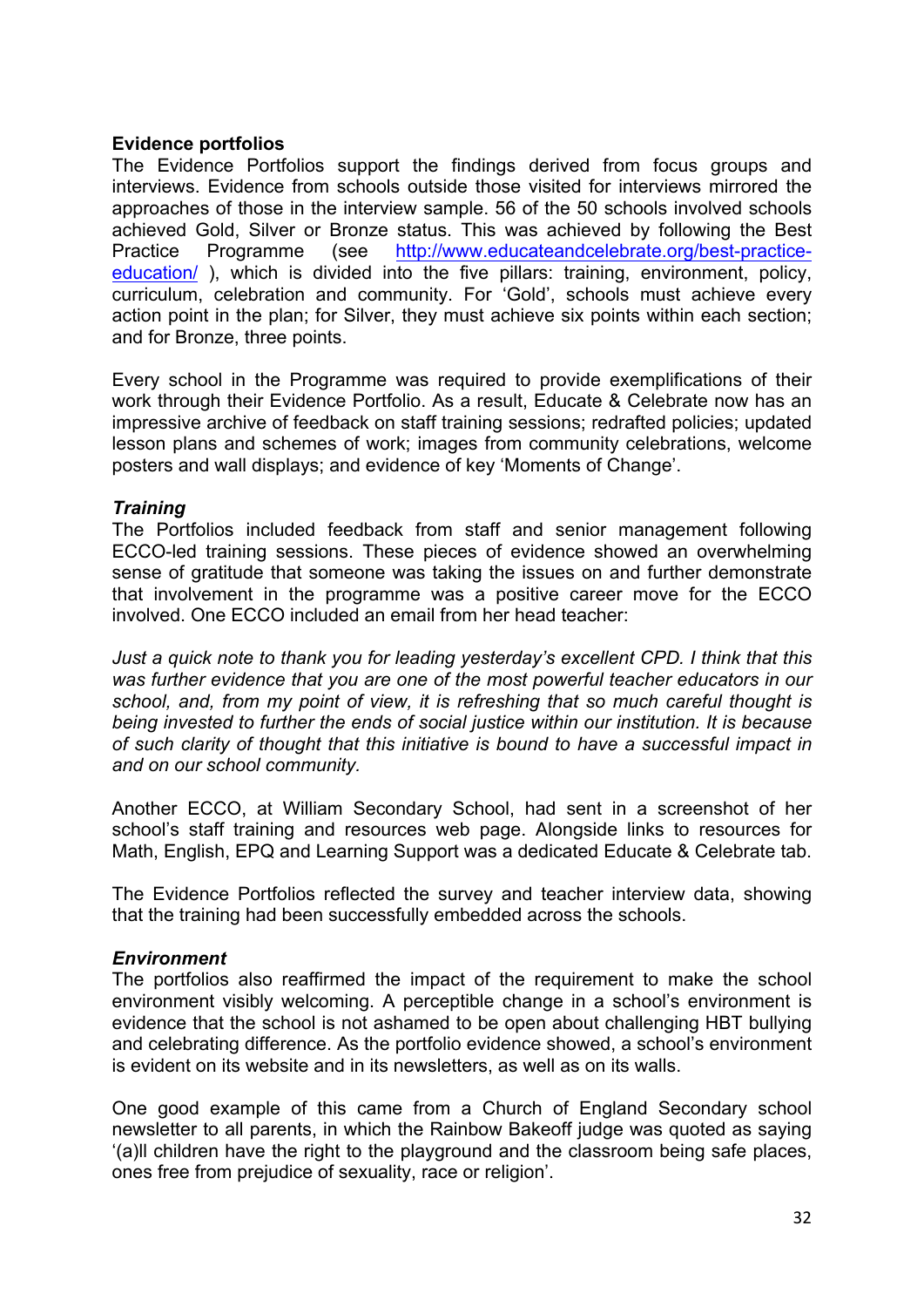Another ECCO sent in a primary school display entitled 'Keep Calm and Think For Yourself'. This included pictures of people with questions underneath. There was one asking 'Why do women wear the hijab?', another which questioned 'To what extent do animals have rights?', and a third, above a picture of two women in wedding dresses, asking 'What is love?'

The requirement for an Evidence Portfolio meant that the evaluator could see a broader sample of newsletters, websites and displays than those seen in the school visits. ECCO's creativity in embedding images, ideas and welcome messages across the range of schools' environmental media demonstrated a holistic acceptance of the principles of the Educate & Celebrate and the commitment to challenge and eradicate HBT bullying.

## *Policy*

ECCOs sent in copies of policies which they had updated in line with the Equality Act 2010. Hotel Primary School, for example, provided their 'Behaviour and Discipline Policy' which stated: 'Children have the right to… (b)e respected and valued regardless of age, disability, gender, race and nationality, religion or belief, pregnancy, marriage, gender [identity] or sexual orientation'. Their section on 'Reasons to send children to their Phase Leader/Head Teacher' included 'racism, sexism, homophobia and discrimination against disability' alongside 'a physical fight where children have physically hurt each other', 'vandalism' and 'theft'. This demonstrates the seriousness with which HBT bullying has been taken, and the value inherent in Educate & Celebrate's requirement that policies be redrafted in line with the Equality Act 2010. The policies sent via the Evidence Portfolios confirm interviewed teachers' thoughts on how effective policy change could be. They also demonstrated that updating policies in line with the Equality Act 2010 was less onerous than initially feared by some schools, and impacted on all of the protected characteristics.

## *Curriculum*

The surveys and focus group interviews with students suggested that students had not always noticed the significant amount of work staff had put in to developing their curricula to be inclusive of LGBT people. This was perhaps evidence that LGBT people and issues had become so ubiquitous to be less of note to students. However, the Evidence Portfolios reflected the hard work ECCOs had been describing in their interviews.

In the Portfolio guidance, ECCOs were asked to provide evidence of curriculum change, and impact on students was evidenced through samples of their work. There were hundreds of pages of this evidence in the Portfolios. One ECCO had sent in the school's schemes of learning for English. Under the heading 'Gothic Writing', there were guidance notes on teaching 'Frankenstein' to year 8 students which explained, 'the study of 'Frankenstein' offers up rich opportunities to consider gender roles, the subversion of the female role of 'creator' of life and other aspects of identity'. At the same school, Year 9 were to study WWI poetry. The guidance notes suggested: '…you could consider the belief that Wilfred Owen was homosexual, and how this was evident in his poetry. You could also explore the writings of WWI female poets/the role of women during the period'. A Year 9 Art and Design Scheme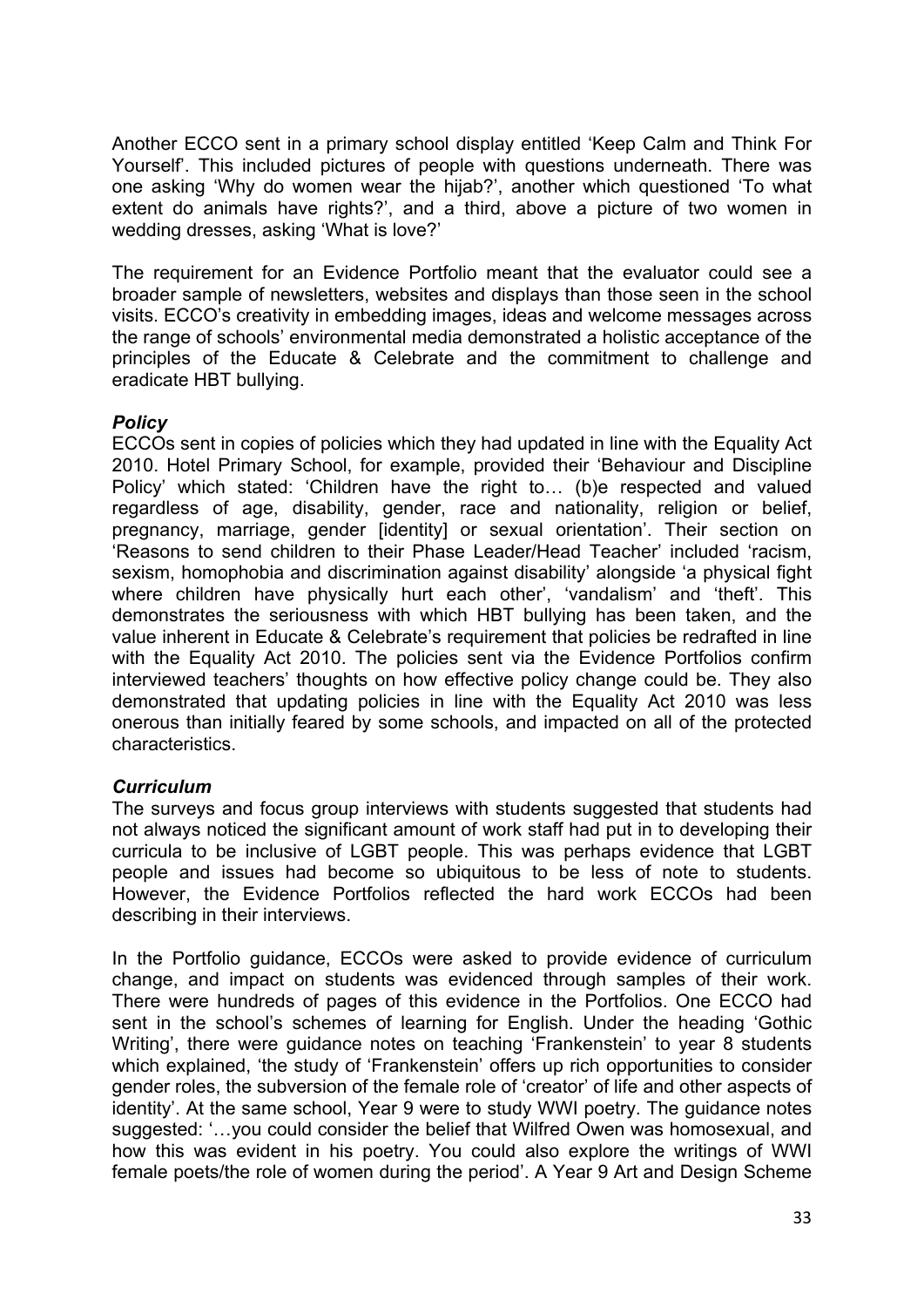of Learning in another school focused on 'Great British Values' included Grayson Perry, the well-known artist who often performs his art as a female character.

The portfolios also included evidence that curriculum changes were having a positive impact on students. For example, in one school, Year 8 students had watched the film 'Ma Vie en Rose'. A worksheet for students included the question *'What advice would you give to a friend who was unsure about their gender'*? A student had written, *'Don't worry what other people think of you. If you want to be a girl/boy then be one'.* 

Another ECCO included an email from a colleague in which she described a successful lesson:

*…Year 10 had to write imaginary budgets for case studies of family people… [one case study] told us that the main character was a woman (Miss Jones), but only referred to her 'partner'… For about five minutes, I constantly and deliberately referred to Miss Jones' partner as 'she' or 'her'. Eventually one girl picked up on this and asked how I knew that Miss Jones had a girlfriend. Before I could respond, at least two people jumped in with comments along the lines of: 'well, why not? The other case studies are men and women, why shouldn't this be two women?' [and] 'if Sir doesn't know whether she or he is male or female, why assume male?'… Cue general murmurs of assent, but basically nobody batted an eyelid at the idea, including the girl who'd originally asked the question, and we all moved on…*

Well-trained staff delivering a well-developed curriculum, then, has been shown to have impacted on students' knowledge and understanding of LGBT people and issues. Removing the stigma in this way undermines HBT bullying and creates an environment in which it can be more readily challenged.

## *Celebration and community*

Illustrating further what ECCOs had said in their interviews, they provided Portfolio evidence of multiple community celebrations where their students, families and staff sang, baked, acted, and painted about LGBT issues and other areas of equality. Eastchurch Secondary School (for young people with moderate learning disabilities) provided a copy of a post made on the school's Facebook page, inviting families to get involved in a song competition:

*Here it is- our own [Eastchurch] pop song to promote equality for all regardless of gender or sexual preference. 'Be the star you are' was written and performed by our own students and they need your vote!! Simply click on the link below and get voting. You can only vote once so don't forget to share with all your friends!*

This post demonstrates the school's absence of shame or embarrassment in discussing issues of gender and sexuality. The fact that its students have moderate learning disabilities is significant since students with disabilities are often considered to be absent of any sexuality (as evidenced by teacher interviews carried out at the beginning of the project). Educate & Celebrate can be said to have changed this perception. The school went on to win the Equality Song competition for the whole project.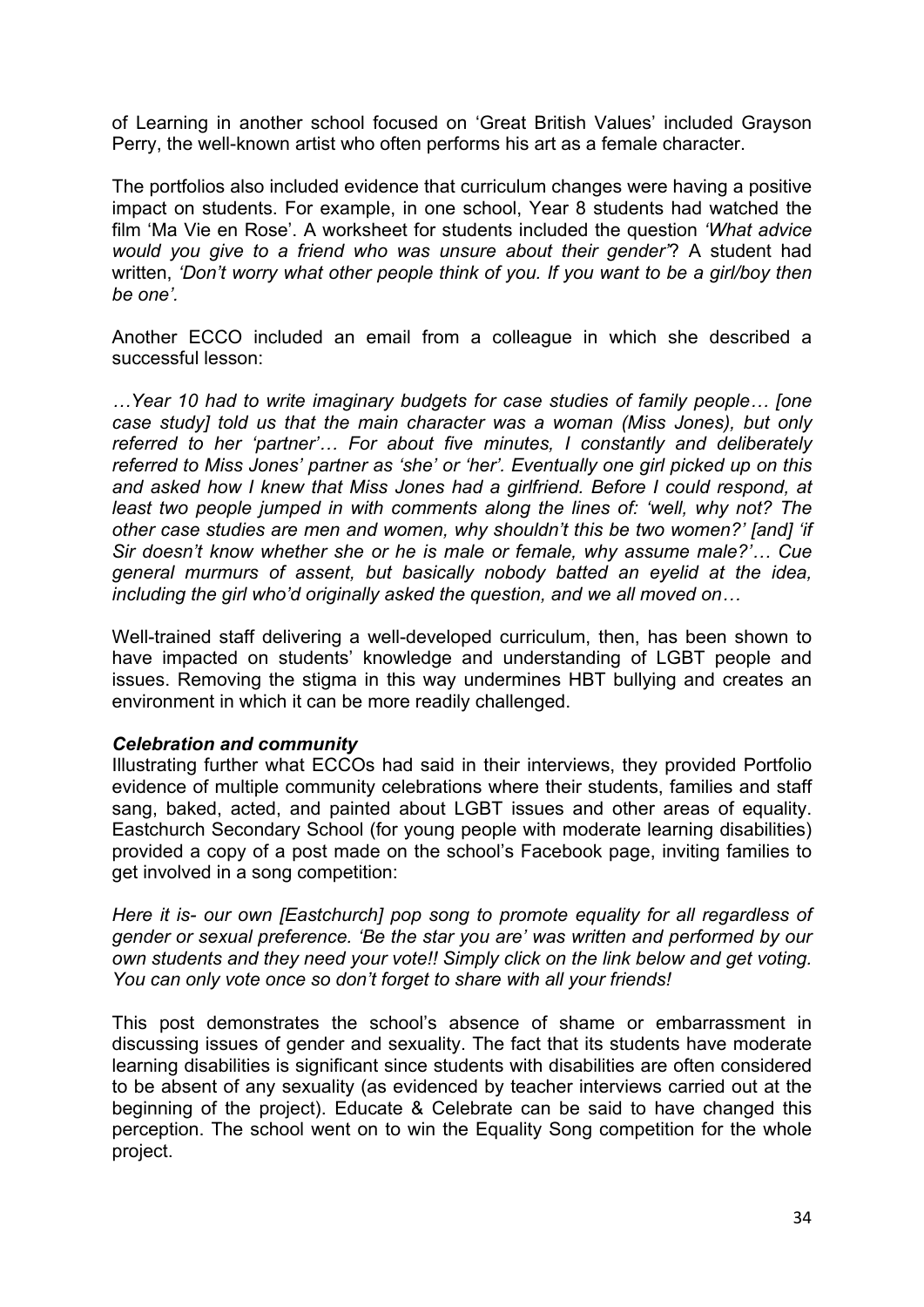## *Moments of Change*

'Moments of Change' are key incidents which ECCOs have noticed as evidence that the programme is working. For example, at Delta Secondary School, the ECCO reported:

*A student who had been a regular attendee at a PYN meeting has been talking more and more to me and his friends about being trans. With the help of [a transgender member of the Educate & Celebrate team] I have informed myself more and felt able to support the boy and advise him and his teachers on next steps.*

Some of these 'Moments of Change' happened within the focus groups with this evaluator and were later sent in by the ECCO as part of the Evidence Portfolio. One ECCO wrote, *'During the second discussion session… a Year 9 girl, quite unexpectedly, came out. I felt so proud that she felt safe and happy to do this'.*

Other incidents demonstrated a school environment and a student body more conducive to open, thoughtful discussion around homophobic language. As one secondary school ECCO explained:

*A boy called another boy 'gay'. As I opened my mouth to challenge this, a third boy said, 'you can't say that'. The first boy claimed 'it's banter' and the third asked, 'what does that even mean'? A mixed but worthwhile discussion ensued.*

Another ECCO sent in an email she has received from a colleague:

*During my year 8 lesson on Tuesday, I told two girls to 'stop staring at each other and get on with your work'. Admittedly this was not a wise choice of words and caused a couple of 'ooohs' and I distinctly heard someone say 'lez'. I called the class to order and said 'did I hear someone say 'lez'? Because if I did can I remind you all that this is an equal opportunities school'. At this point Chrissy … said 'yes, and this is a safe space for lesbians, gays and bisexuals'… to my surprise several other students then said, 'and transsexuals' and the whole class then burst into spontaneous applause!*

Primary school children were also shown to have broadened their understanding of gender and identity and their open-minded approach to people who present as a variation of the binary. One ECCO wrote that

*…[a] Year 3 child mentioned that she noticed that the cleaner of the school looked*  like a man but she has a woman's voice. She mentioned that she understands the *cleaner chooses to dress differently even though she was a woman. She just wanted to mention that she had noticed it.*

As in the interviews, the Portfolios evidenced school governors discussing Educate & Celebrate in their meetings and expressing positive feedback about it. In one Portfolio, the ECCO had included some Governors' Meeting minutes. The governors had been discussing the school's 'Rainbow Cake Competition' (names have been changed):

*Mrs S states that this is very good practice and other schools would benefit from this.*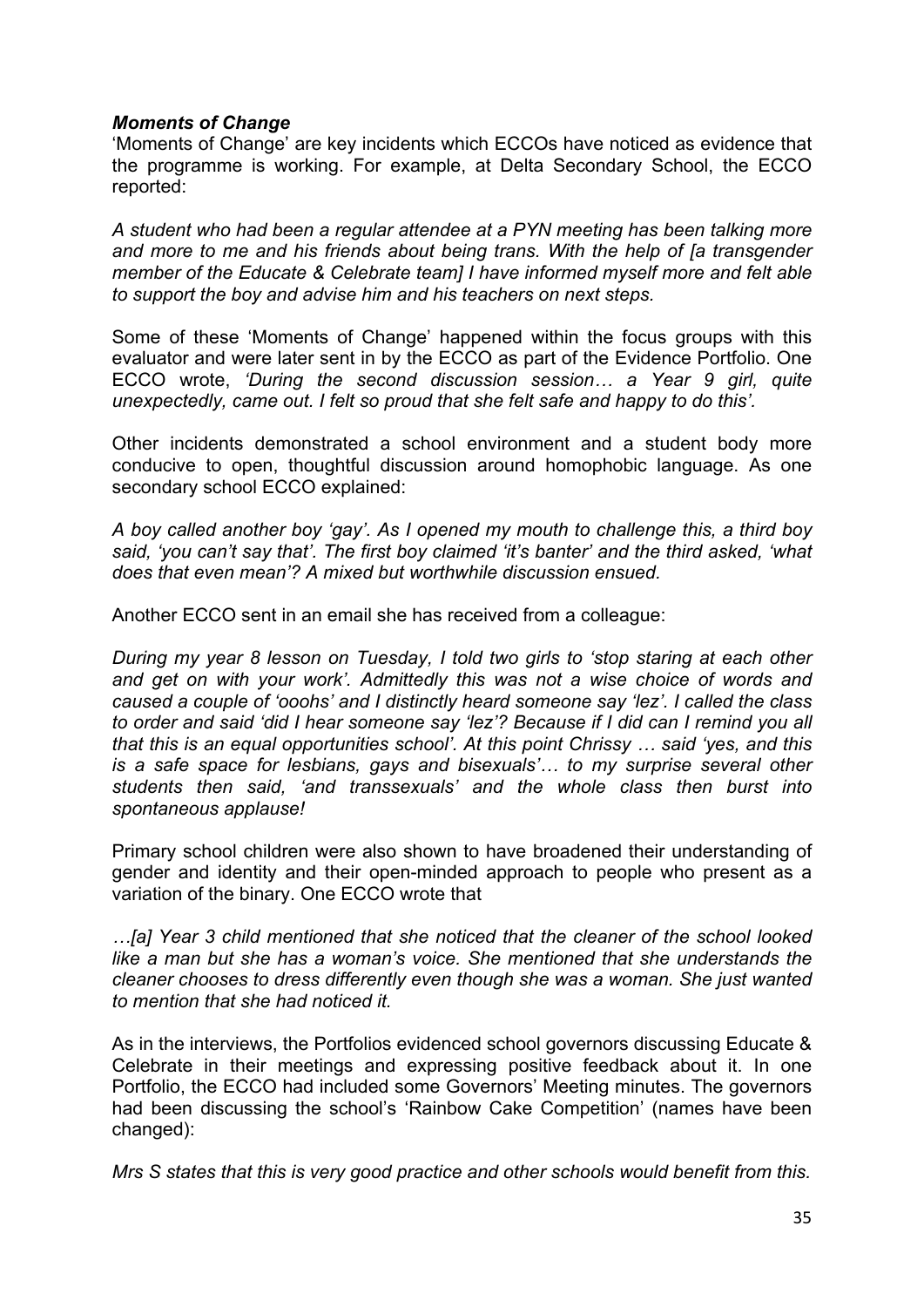*Mrs K asks if being a Christian school has anyone taken offence to this. Mr R responds the aim is to educate, there have been two homophobic incidents which have been dealt with. There has been no vandalism on displays and the response in assembly has been very positive.*

The Evidence Portfolios can be seen to demonstrate that there have been advancements in governor, staff and student knowledge, understanding and commitment to eradicating HBT bullying and celebrating all the protected characteristics across the cohort of Educate & Celebrate schools.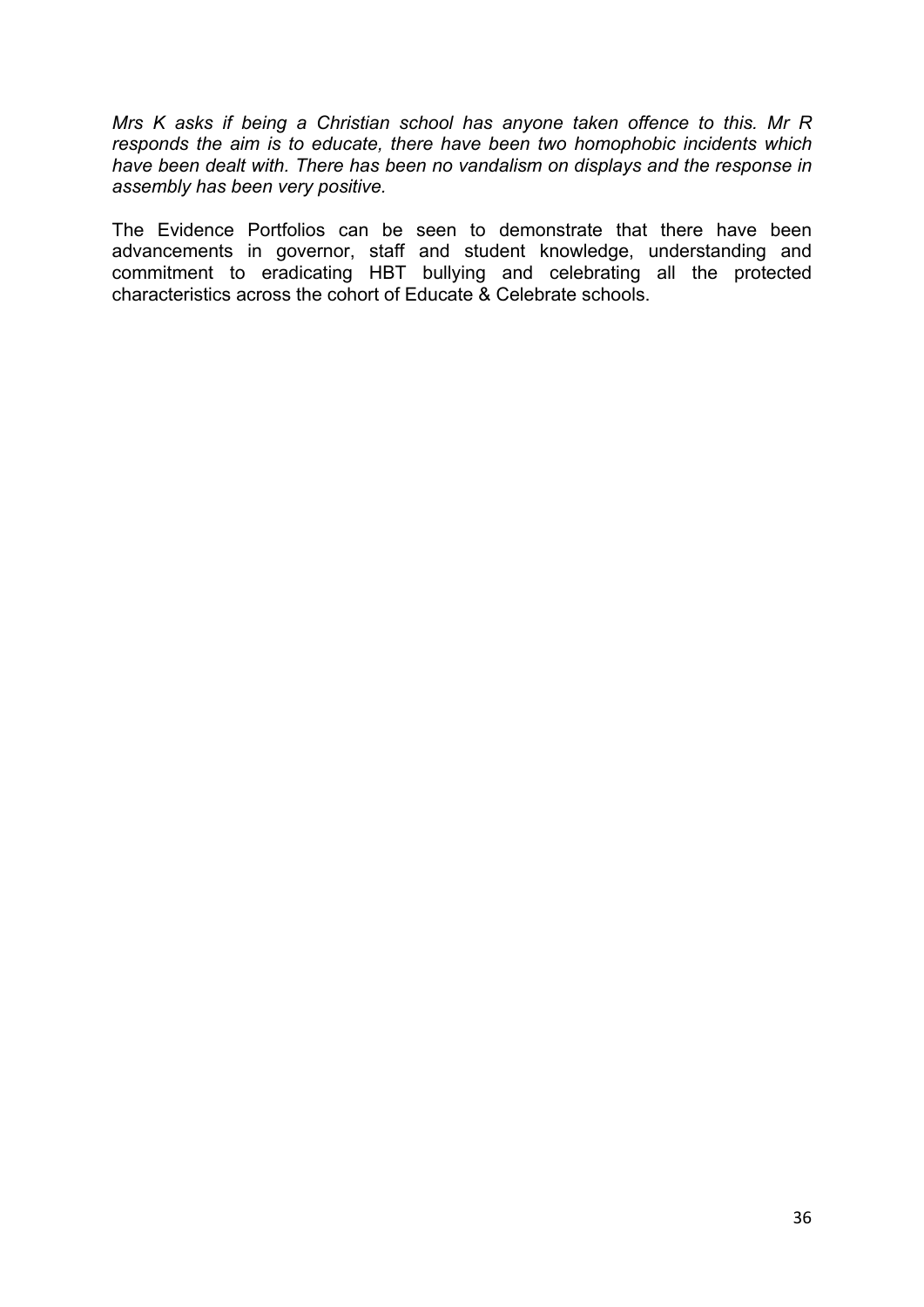## **Survey**

The survey was sent to all 60 Educate & Celebrate schools with the intention that every member of staff and every student complete it. It found a general trend of support for the programme, with teachers expressing their newfound confidence in dealing with HBT bullying and expressing this through feedback which was generally more supportive than that of students. Response rates are in the table below:

| <b>Numbers of survey respondents</b> | Baseline survey | Exit survey |
|--------------------------------------|-----------------|-------------|
| <b>Students</b>                      | 1652            | 606         |
| Members of staff                     | 1116            | 580         |
| Parents                              | 41              | 2           |
| Governors                            | 36              | 10          |
| Other                                |                 | 9           |
| <b>Total</b>                         | 2872            | 1213        |

Respondents were situated in all areas of England, with the majority in London, the South and the Midlands. 39 of the schools answered the baseline survey, and 38 answered the exit survey. About 70% were secondary schools. The baseline and exit surveys are not exactly the same due to the editing process they went through, but there are some interesting findings.

Respondents were asked: 'do you ever use the word 'gay' as a put down to other people or to describe something negatively?'

| $%$ who         | <b>Baseline Survey</b> | <b>Exit Survey</b> |
|-----------------|------------------------|--------------------|
| answered        |                        |                    |
| 'never'         |                        |                    |
| <b>Staff</b>    | 91.20                  | 95.12              |
| <b>Students</b> | 60.17                  | 66.45              |
| All             | 72.42                  | 79 77              |

The data shows that those who never use the word 'gay' as a put down has fallen by about 7% across staff and students.

Respondents who never 'heard people or things being called 'gay', 'lezzer', or 'lesbian' as a put down inside of school' rose slightly overall, but for students this fell a percentage point. It is possible that the more frequent discussion of LGBT people and issues may have given students more opportunities to use the word 'gay' as a negative, but this can provide opportunities for teachers to work through the issue openly.

| $%$ who         | <b>Baseline Survey</b> | <b>Exit Survey</b> |
|-----------------|------------------------|--------------------|
| answered        |                        |                    |
| 'never'         |                        |                    |
| <b>Staff</b>    | 23.40                  | 38.37              |
| <b>Students</b> | 18.68                  | 17.69              |
| All             | 21.80                  | 28.06              |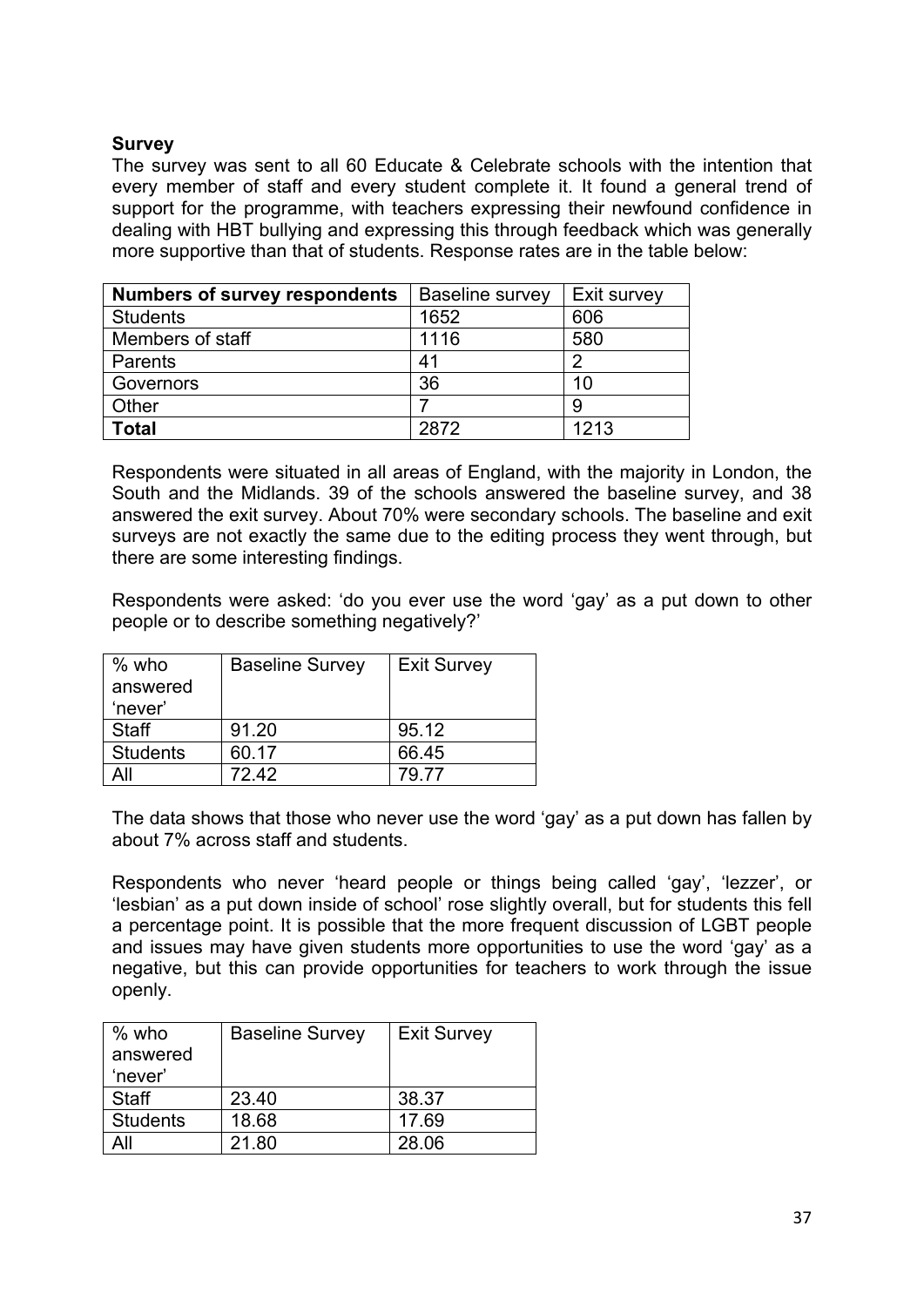Respondents were also asked: 'When the word 'gay' is used as a put down or to describe something negatively in your school, how often does a teacher or other adult challenge it?' Again, answers varied between staff and students:

| % who           | <b>Baseline Survey</b> | <b>Exit Survey</b> |
|-----------------|------------------------|--------------------|
| answered        |                        |                    |
| 'never'         |                        |                    |
| Staff           | 2.67                   | 0.87               |
| <b>Students</b> | 23.83                  | 22.95              |
|                 | 15.45                  | 12.66              |

| $%$ who         | <b>Baseline Survey</b> | <b>Exit Survey</b> |
|-----------------|------------------------|--------------------|
| answered        |                        |                    |
| 'Every time'    |                        |                    |
| <b>Staff</b>    | 57.07                  | 69.34              |
| <b>Students</b> | 23.03                  | 14.92              |
|                 | 34.98                  | 41.36              |

The data suggests that staff are 11% more likely to challenge homophobic language 'every time' after the programme.

Students and staff also did not agree when asked: 'Are people (students or teachers) made fun of or targeted in your school when they do not confirm to stereotypes of gender and sexual orientation?'

| % who           | <b>Baseline Survey</b> | <b>Exit Survey</b> |
|-----------------|------------------------|--------------------|
| answered        |                        |                    |
| 'often'         |                        |                    |
| Staff           | 6.74                   | 2.62               |
| <b>Students</b> | 16.38                  | 13.51              |
|                 | 12.28                  | 8.05               |

Again, teachers seem to be developing in confidence, whilst students are reporting more bullying as a result of the increase in discussions about LGBT issues. It is suggested that there will be a period of transition whilst schools address these issues. In the focus group discussion with Mikey Secondary Academy, students talked about how people were very open-minded and accepting in Years 8 and 9 but that it was less easy to come out in Years 10 and 11. They speculated that this was because LGBT issues were in the Key Stage 3 curriculum but not yet embedded through the Ley Stage 4 curriculum, and that the Key Stage 4 students had already been in the school for three years before the behavior policy on homophobic language had changed. So these statistics need to be taken within the context of this period of transition.

The survey showed that staff training and changes to curriculum had had an effect. There was a 34% increase in respondents who agreed that definitions of the words 'lesbian', 'gay', 'bisexual' and 'trans' were now taught in their school, and a 33% increase in those who agreed that all types of relationships, including those of lesbian, gay, bisexual and trans people were learned about.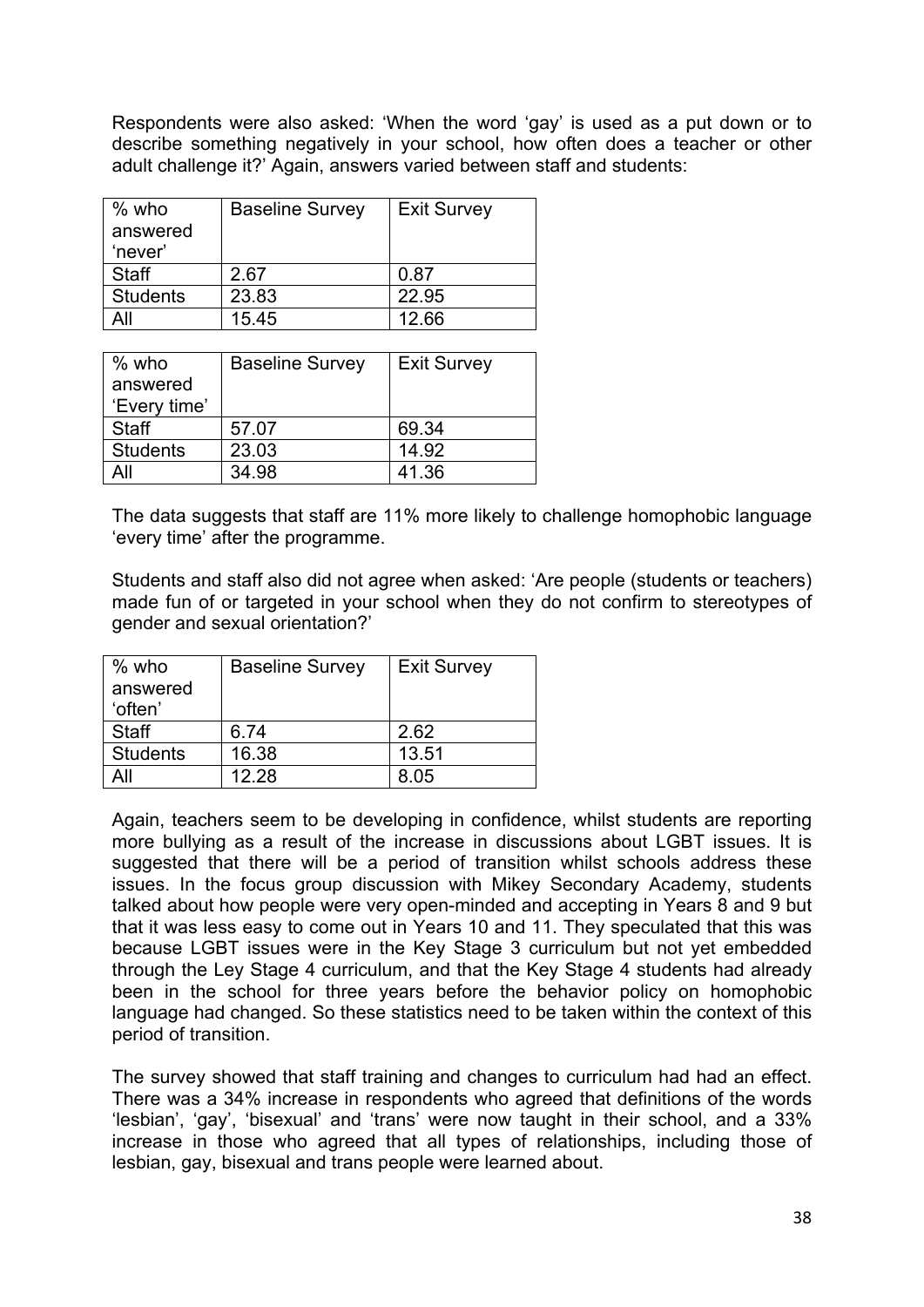Respondents were asked: 'How much are LGBT+ issues present within your curriculum?'

| $%$ who         | <b>Baseline Survey</b>                        |                           |                  | <b>Exit Survey</b>                          |                           |                   |
|-----------------|-----------------------------------------------|---------------------------|------------------|---------------------------------------------|---------------------------|-------------------|
| answered        |                                               |                           |                  |                                             |                           |                   |
|                 | In at least<br>two or all<br>subject<br>areas | In no<br>subject<br>areas | In<br>assemblies | In some,<br>most or all<br>subject<br>areas | In no<br>subject<br>areas | In.<br>assemblies |
| <b>Staff</b>    | 38.64                                         | 32.74                     | 28.62            | 86.79                                       | 1.61                      | 9.64              |
| <b>Students</b> | 28.65                                         | 41.27                     | 30.08            | 39.24                                       | 9.11                      | 43.38             |
| All             | 32.34                                         | 38.29                     | 29.37            | 61.54                                       | 6.20                      | 27.08             |

Around 30% of respondents saw a difference across at least some of their subject areas. Again, teachers were more confident about this that students. This reflects the interview data, where teachers were more aware of changes to curriculum and students had perhaps felt the benefits of a 'usualising' approach, and so had not noticed the changes as clearly.

Between baseline and exit surveys, data showed a decrease in LGBT+ content in PHSCE lessons and an increase across all other subjects, including maths (up 1.62%), English (up 4%), Geography (up 1.17%) and languages (up 1.1%).

Staff and student answers differed too when they were asked: 'Do you think homophobia, biphobia and transphobia are a problem in your school?'

| $%$ who<br>answered<br>'yes' | <b>Baseline Survey</b> | <b>Exit Survey</b> |
|------------------------------|------------------------|--------------------|
| <b>Staff</b>                 | 26.45                  | 22.30              |
| <b>Students</b>              | 32.86                  | 47.07              |
| All                          | 29.83                  | 34.83              |

There is a potential bias in responses here, as it is possible that respondents are more aware of LGBT issues. These data reflect people's perceptions, not necessarily actual changes in numbers of incidents.

Before the programme, only 24.24 of respondents said that staff had experienced training specifically about LGBT+ issues. At all 60 of the schools involved, all staff were invited to Educate & Celebrate training. At the exit survey, respondents said that the training they had experienced resulted in the following:

- Less homophobic language being used
- Students being 'more accepting and open to different ideas'
- Less people using 'the word gay in the wrong way'
- Teachers 'challenging the use of the word gay more'
- 'Language is LGBT friendly now between students'

Despite the sense that students were noticing more LGBT bullying and perhaps because teachers were demonstrated a heightened awareness, both groups of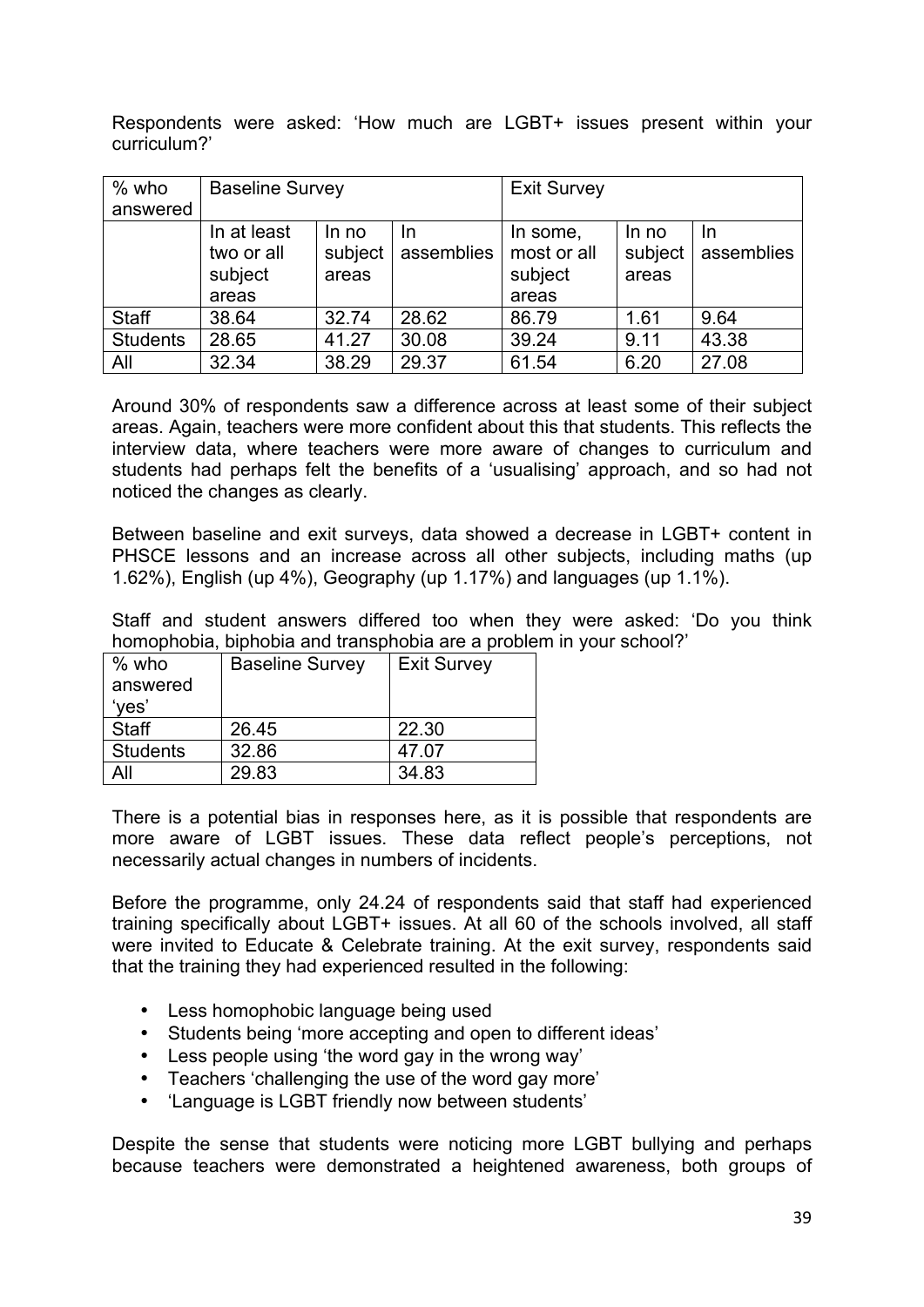respondents felt 'confident that teachers in your school would deal with a homophobic, biphobic or transphobic bullying incident':

| % who           | <b>Baseline Survey</b> | <b>Exit Survey</b> |
|-----------------|------------------------|--------------------|
| answered        |                        |                    |
| 'yes'           |                        |                    |
| <b>Staff</b>    | 78.75                  | 94.78              |
| <b>Students</b> | 66.69                  | 68.80              |
| All             | 71.72                  | 81.18              |

Perhaps even more significant was the fact that 17.13% of respondents in the exit survey said that more staff and students had come out during the year the project was running.

Finally, respondents were asked to give their school a star rating for its LGBT+ 'inclusivity' (baseline survey) or 'friendliness' (exit survey).

| $%$ who         | <b>Baseline Survey</b> | <b>Exit Survey</b> |
|-----------------|------------------------|--------------------|
| answered 8      |                        |                    |
| or more out     |                        |                    |
| of 10           |                        |                    |
| <b>Staff</b>    | 26.44                  | 69.12              |
| <b>Students</b> | 26.62                  | 34.88              |
| All             | 26.94                  | 51.76              |
|                 |                        |                    |

Students, although more reserved in calculating their star rating, were still in agreement with staff that their schools' approach to LGBT+ issues had improved.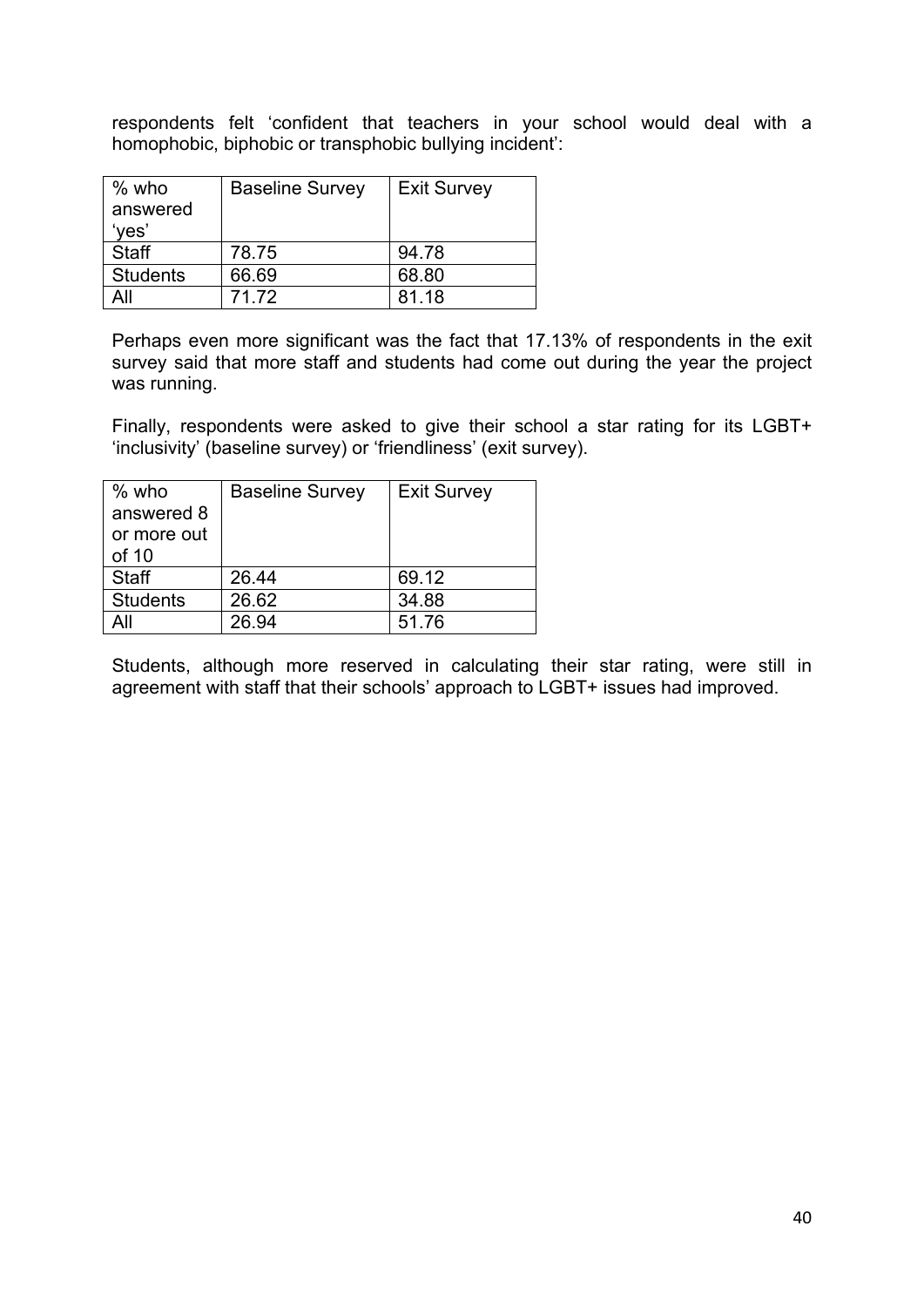## **Conclusions**

The Educate & Celebrate training appeared to address a gap in teachers' initial education. It served to develop their confidence both around dealing with HBT bullying and more broadly in relation to their practice. This impacted positively on their careers.

Posters, wall displays, and equality statements in foyers all served powerfully to develop an environment in which both staff and students felt safe to challenge HBT language and bullying. Changing school policies to bring them into line with the Equality Act 2010 also impacted powerfully and sustainably on many areas of school life, particularly in relation to behavior management related to HBT bullying. In addition, it meant that the Educate & Celebrate project became visible at all levels of school management. The survey found a general trend of support for the programme, with teachers expressing their newfound confidence in dealing with HBT bullying and expressing this through feedback which was slightly more supportive than that of students.

Educate & Celebrate's 'usualising' approach to curriculum development also improved visibility amongst teaching staff. The curriculum worked well to depathologise LGBT people and issues. This helped to take the stigma out of being LGBT, and so worked to combat HBT bullying. As well as this, community celebrations and Pride Youth Networks helped to transform schools into places where LGBT students and parents felt safe to be open about themselves. They helped to educate local communities; and celebrating LGBT diversity helped to undermine the problem of HBT bullying.

The evaluation also found that whilst the focus of Educate & Celebrate's work was on challenging HBT bullying and usualising LGBT people and issues, it had a wider impact, led by students, on challenging other areas of prejudice and celebrating wider diversity in their schools, families and communities. Students' open-mindedness- usually more welldeveloped than that of parents and teachers- was partially due to their consumption of online media and reality TV.

Finally, the project can be seen to have impacted on schools' capacity as centres of excellence in relation to inclusion work. This has enhanced Ofsted ratings and established many ECCOs as local experts, ready to advise networks of schools in their areas.

## *Further recommendations*

It is recommended that Educate & Celebrate make connections with initial teacher training and further teacher development programmes in order to incorporate the approaches used into teacher education. Teacher education programmes might also usefully address the informal learning children and young people engage in through internet media.

In order to address the barriers to the safety of boys who want to talk about LGBT families, issues, and identities, consider more specific mention of their needs and strategies which may serve to include them more thoroughly. This could mean working with more male ECCOs, or perhaps supporting ECCOs of different genders to collaborate on an Educate & Celebrate programme of work. Primary school boys were far more likely to participate confidently in discussions about LGBT people and issues. Secondary schools recognized this and worked closely with their feeder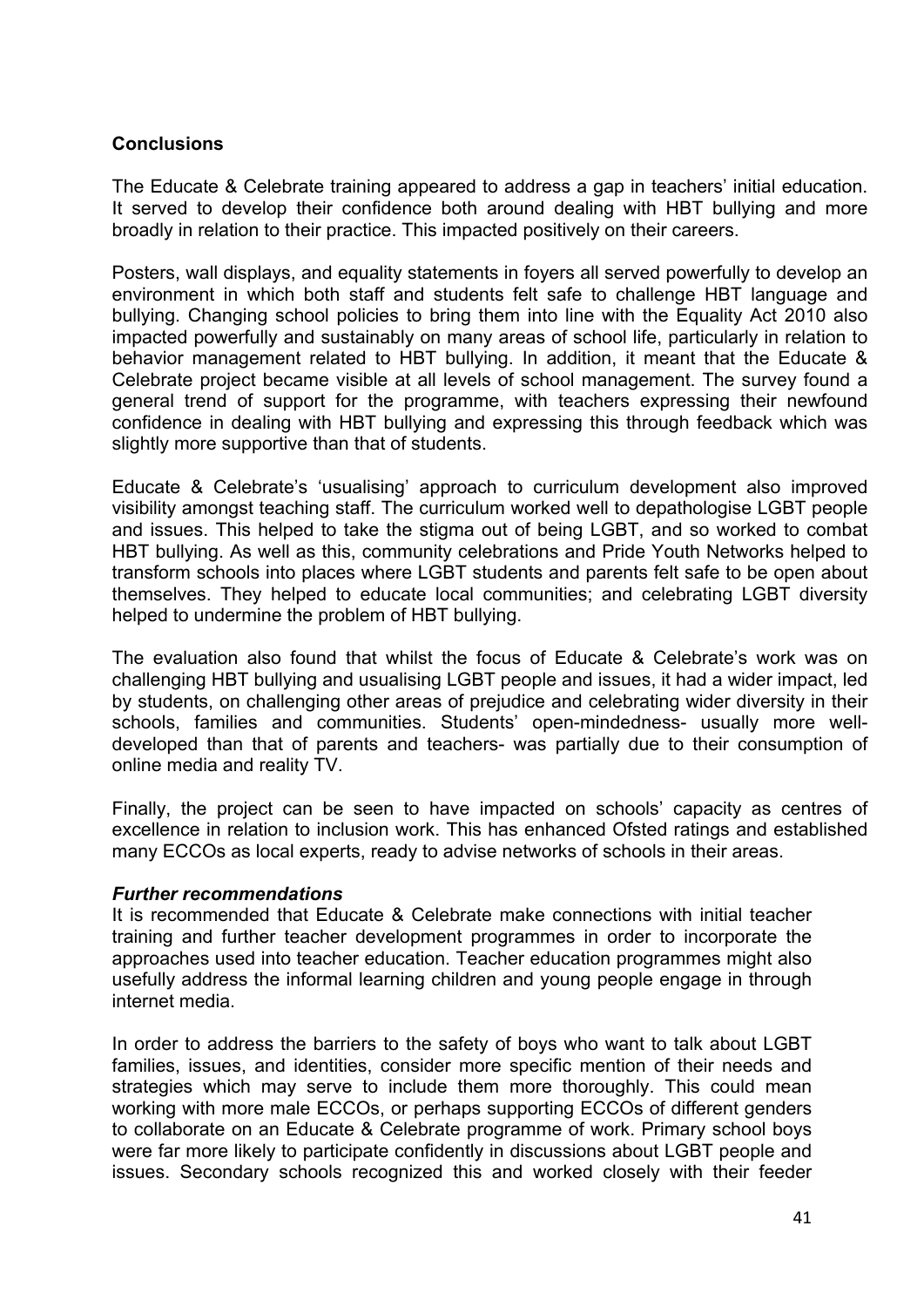primary schools and with their Year 7 cohorts in order to begin changing their school cultures in a sustainable way- this is recommended as a sustainable approach.

The programme has generated a comprehensive bank of lesson plans, schemes of work, and policies. Together with expert schools, Educate & Celebrate could add to these resources by also developing standard form letters for parents- for example, in order to support schools where there is a high proportion of religious parents. More generally, there could be a 'next steps' programme which enables schools to develop networks, where Educate & Celebrate schools become centres of local excellence. This would enable schools to work with their local knowledge and to develop approaches specific to their local contexts.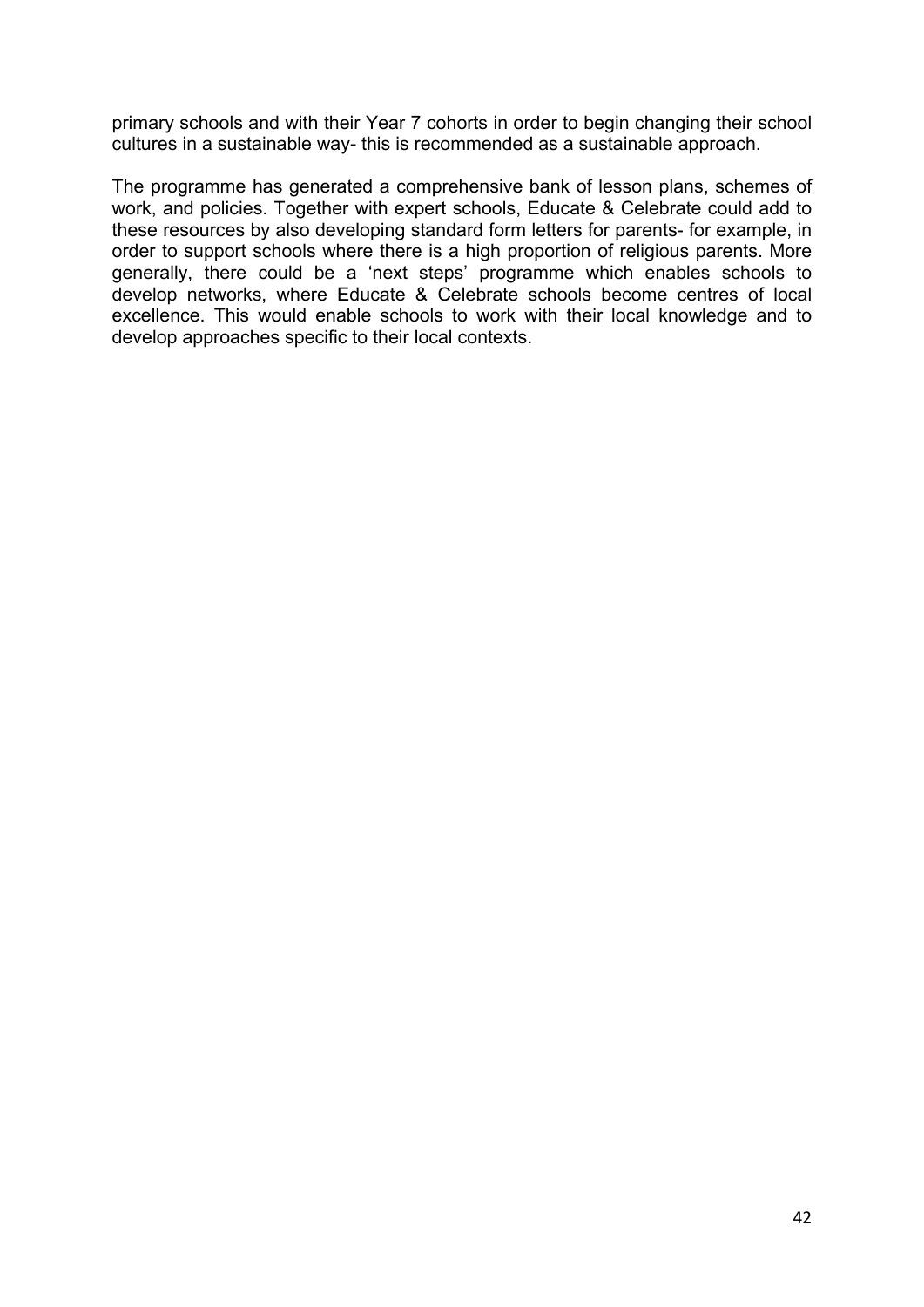**Appendices:**

**Appendix 1.Respondent Information Sheet**



## **Educate & Celebrate and LGBTQ-Parented Families and Schools Projects**

You are being invited to take part in a research study. Before you decide whether or not to take part, it is important for you to understand why the research is being done and what it will involve. Please take time to read the following information carefully. Ask the researcher if you have any questions about what this information means.

**What is the purpose of the study?** This research study is looking at Educate & Celebrate project and at the experiences of LGBTQ parents, their children, and schools.

**Why have I been invited to participate?** The researchers are gathering information from people who they feel can help them answer their research questions. These are:

- What are the experiences of people in schools in relation to LGBTQ issues, including LGBTQ parents?

- How can we use all of this information to improve things for all involved?
- How does Educate & Celebrate fit into this picture?

**Do I have to take part?** It is up to you to decide whether or not to take part. If you do decide to take part you will be given this information sheet to keep and be asked to sign a consent form. If you decide to take part you are still free to withdraw at any time and without giving a reason.

**What will happen to me if I take part?** You will be asked to take part in an interview or focus group discussion. It will take about 30-120 minutes. The interview or focus group will be audio-taped.

**Will what I say in this study be kept confidential?** All information collected about you will be kept strictly confidential (subject to legal limitations). Confidentiality, privacy and anonymity will be ensured in the collection, storage and publication of research material. Data generated by the study will be retained in accordance with the University's policy on Academic Integrity. The data generated in the course of the research must be kept securely in paper or electronic form for a period of five years after the completion of a research project.

**What should I do if I want to take part?** If you would like to take part, please sign the form.

**What will happen to the results of the research study?** The results of the study will inform the development and feedback about the Educate & Celebrate project. It may also form part of one or possibly two books about LGBTQ-parented families and schools. The information may be presented to researchers at academic conferences and may be described in an academic or newspaper article. Your name and any identifying information will be kept anonymous.

**Who is organising and funding the research?** The Educate & Celebrate research is funded by the Department for Education and the Government Equalities Office. The LGBTQ-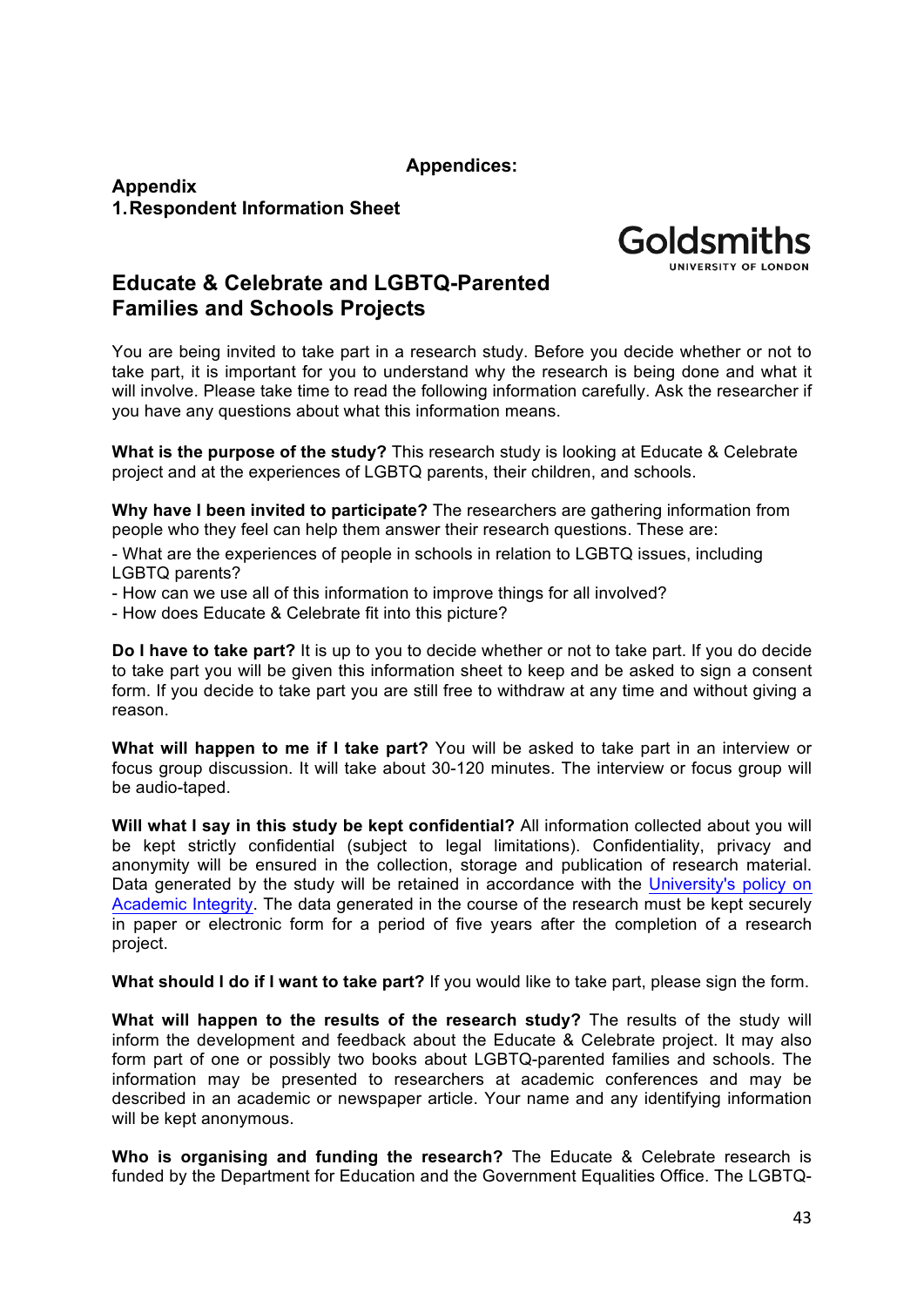parented families part of the research is also part of the Centre for Inclusion and Social Justice, part of the Department of Educational Studies at Goldsmiths, University of London.

#### **Thank you**

#### **Contact for further information:**

Your research contact is:

Dr Anna Carlile Department of Educational Studies, Goldsmiths, University of London, New Cross, London SE14 6NW a.carlile@gold.ac.uk 020 7717 2296

**Date**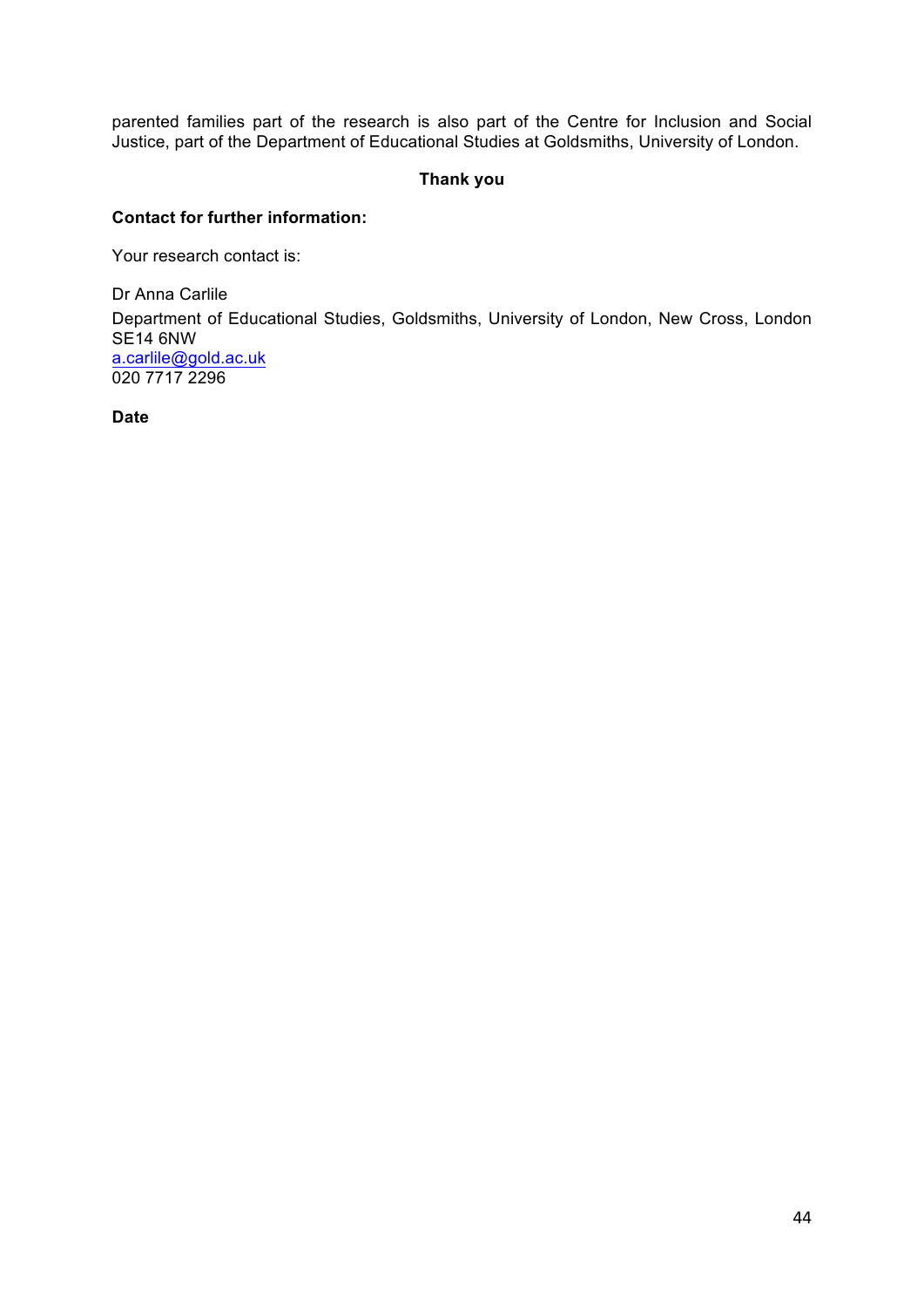## **Appendix**

**2.Consent Form**

## **CONSENT FORM**



#### **Full title of project(s)**: **Educate & Celebrate and LGBTQ-Parented Families and Schools Project**

#### **Name, position and contact address of research supervisor**:

Dr Anna Carlile, Senior Lecturer

Department of Educational Studies, Goldsmiths, University of London, New Cross, London SE14 6NW

|    |                                                                                                                                          | <b>Please initial box</b> |           |
|----|------------------------------------------------------------------------------------------------------------------------------------------|---------------------------|-----------|
| 1. | I confirm that I have read and understand the information<br>sheet for the above study and have had the opportunity to<br>ask questions. |                           |           |
| 2. | I understand that my participation is voluntary and that I<br>am free to withdraw at any time, without giving reason.                    |                           |           |
| 3. | I agree to take part in the above study.                                                                                                 |                           |           |
|    |                                                                                                                                          | Please tick box           |           |
|    |                                                                                                                                          | <b>Yes</b>                | <b>No</b> |
| 4. | I agree to the interview / focus group<br>discussion being audio recorded                                                                |                           |           |
| 5. | I agree to the use of anonymised quotes<br>in publications                                                                               |                           |           |
|    | I would like my/our pesudonym(s) to be:                                                                                                  |                           |           |

| Name of Participant | Date | Signature |
|---------------------|------|-----------|
| Name of Researcher  | Date | Signature |

This document will be kept securely in a locked office.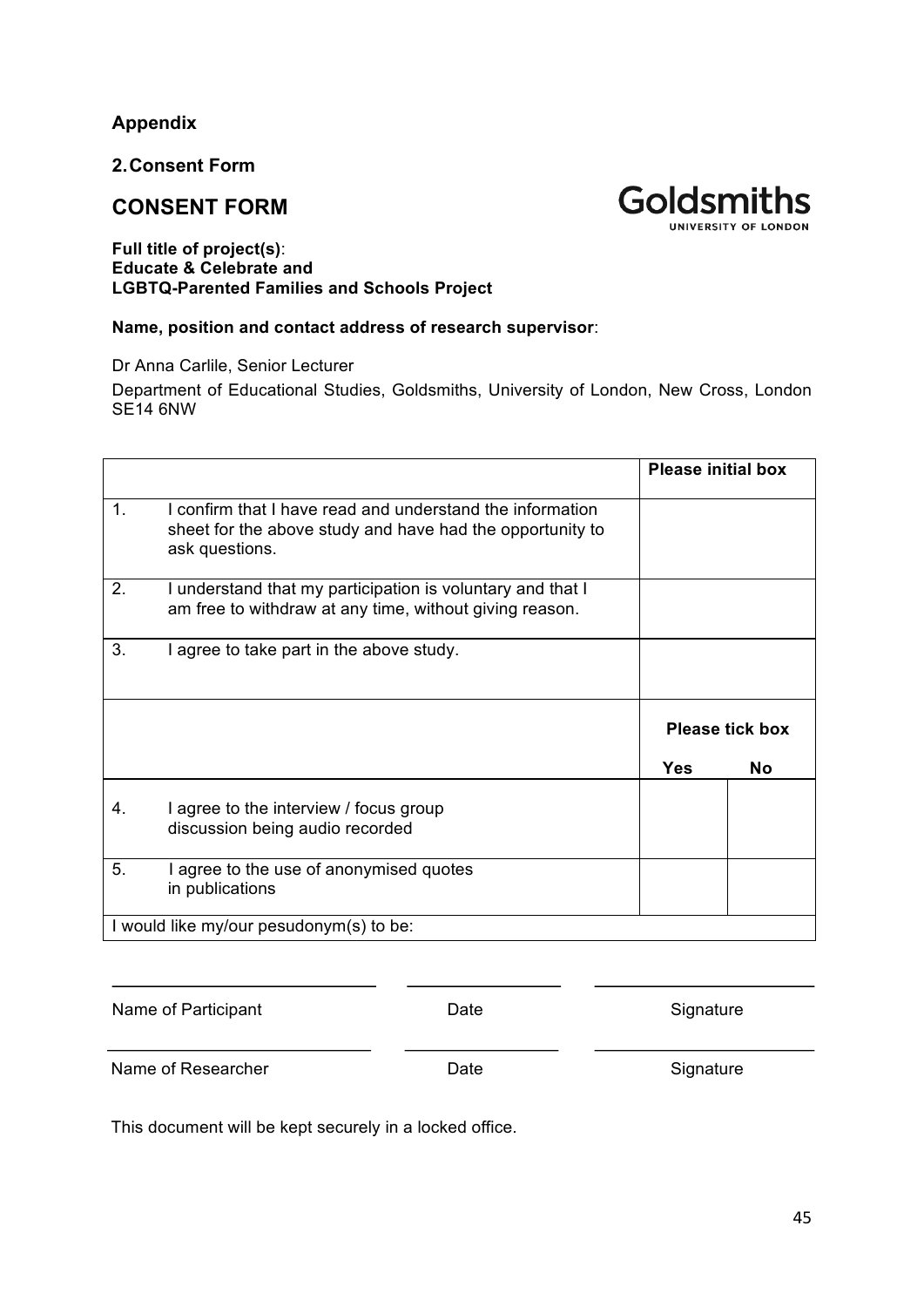## **Appendix**

## **3.Focus group and interview questions and prompts**

Nb:

- These were semi-structured interviews so not all questions were used if discussions produced the necessary material.
- The questions were the same before and after the project, but there are a few added for the after-project follow-up sessions (indicated below).
- Questions listed here were used as prompts for the interviewer rather than asked verbatim.

## **Student focus groups**

Tell me about the school uniform (lead to gender discussion).

Does LGBTQ information or related teaching and learning ever come up here? Where have you heard about it? Assemblies, PHSCE, curriculum?

You don't need to name anyone for this question- just in general terms, is there anyone here who is LGBTQ or is there anyone here whose parents are?

Does anyone say 'that's gay'? In class? In the playground?

What do you do if there is bullying here?

Should teachers come out?

Name a famous LGBTQ person/parent.

What have you seen in the media about LGBTQ parents? (If the interviewee needs prompting, say: For example, newspaper, reality TV, films?) (If any)- what do you think of these?

What other questions should we be asking students?

*After the project:*

How did Educate & Celebrate go? Which bit worked best? Have things changed?

## **Staff interviews**

How did you get involved with the project?

How would a LGBTQ student or parent know from the website or foyer that they are welcome?

You don't need to name anyone for this question- just in general terms, are there any out LGBTQ teachers here?

You don't need to name anyone for this question- just in general terms, are there any out LGBTQ parents here?

Does anyone say 'that's gay'? In class? In the playground?

What do you do if there is bullying here?

Where do you talk about it? Assemblies, PHSCE, curriculum? Should teachers come out?

Name a famous LGBTQ person/parent.

What have you seen in the media about LGBTQ parents? (If the interviewee needs prompting, say: For example, newspaper, reality TV, films?) (If any)- what do you think of these?

Have you got any relevant policies?

What other questions should we be asking teachers?

*After the project:*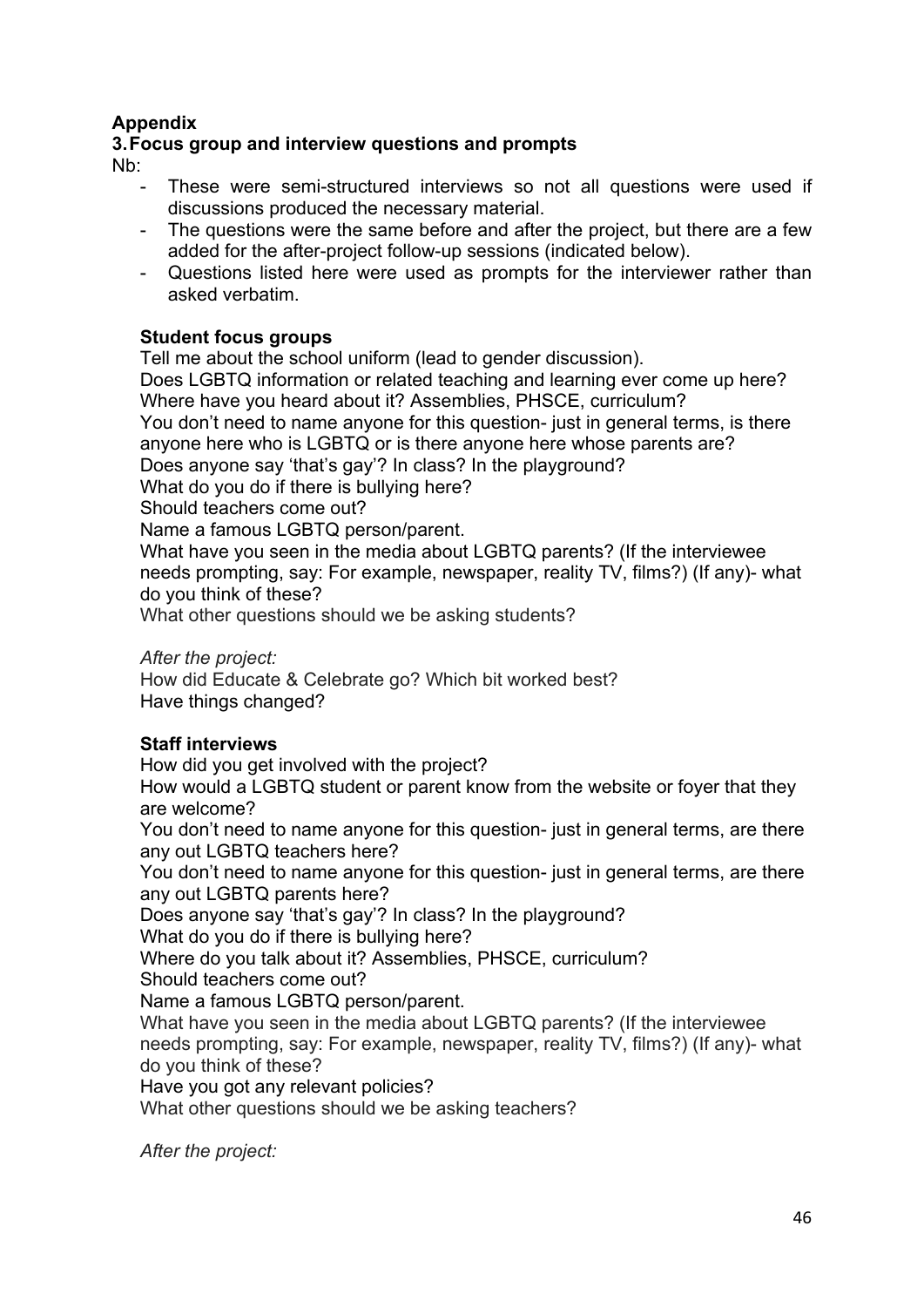How did Educate & Celebrate go? Which bit worked best? What changes would you suggest? Have things changed at school?

How does the school see the project in relation to Ofsted?

How do you go about getting policy changed?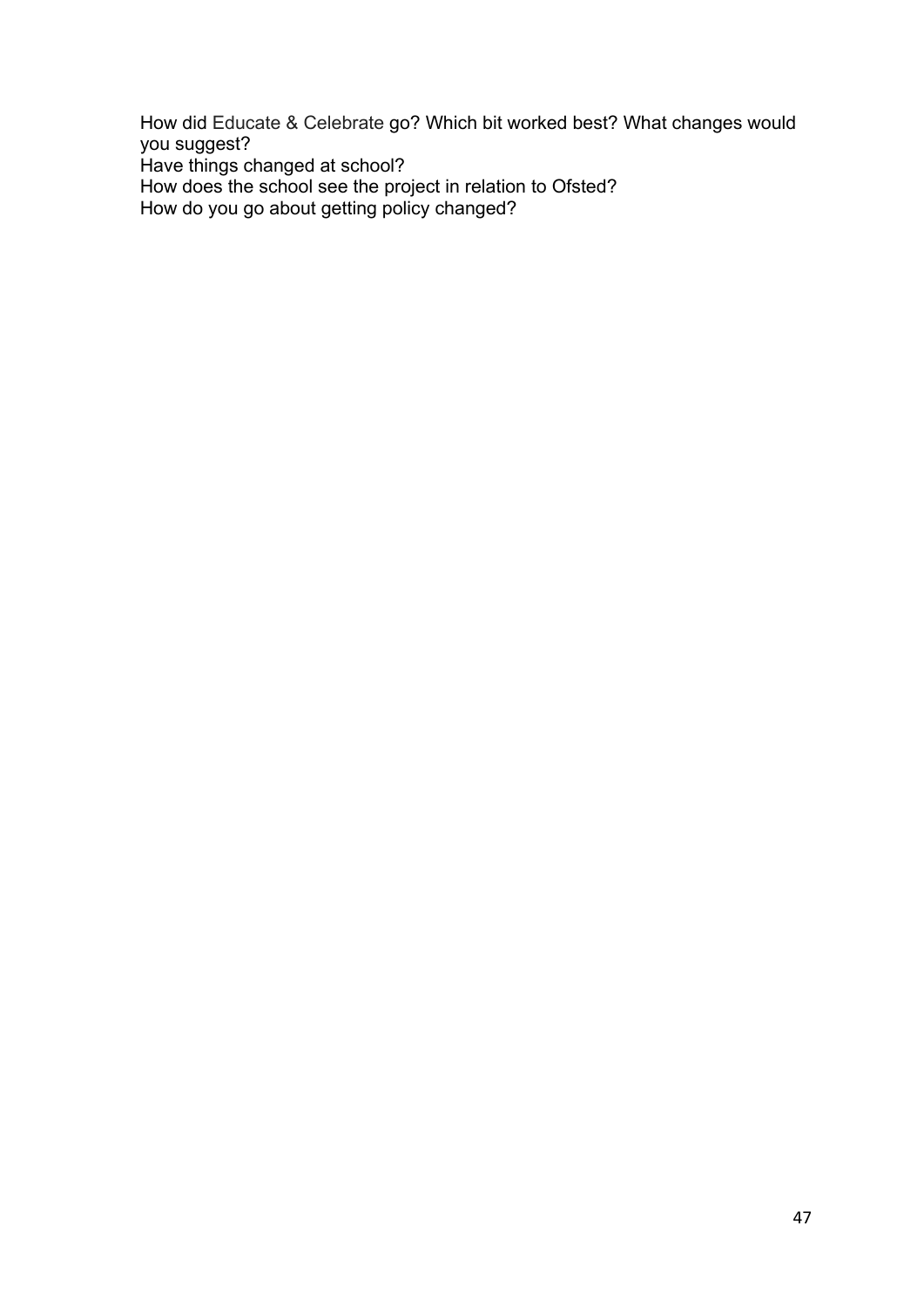## **Appendix**

## **4. Contents list for Evidence Portfolios**

The Evidence Portfolios, together, constitute a vast resource of activities and lesson plans. They include:

- Key personnel involved in the project, with roles and contact details
- School policies developed in response to the project
- Details of Pride Youth Network activities (eg leaflets; programmes)
- Two sample lesson plans for each key stage
- Details of celebratory events
- Evidence of 'Moments of Change'